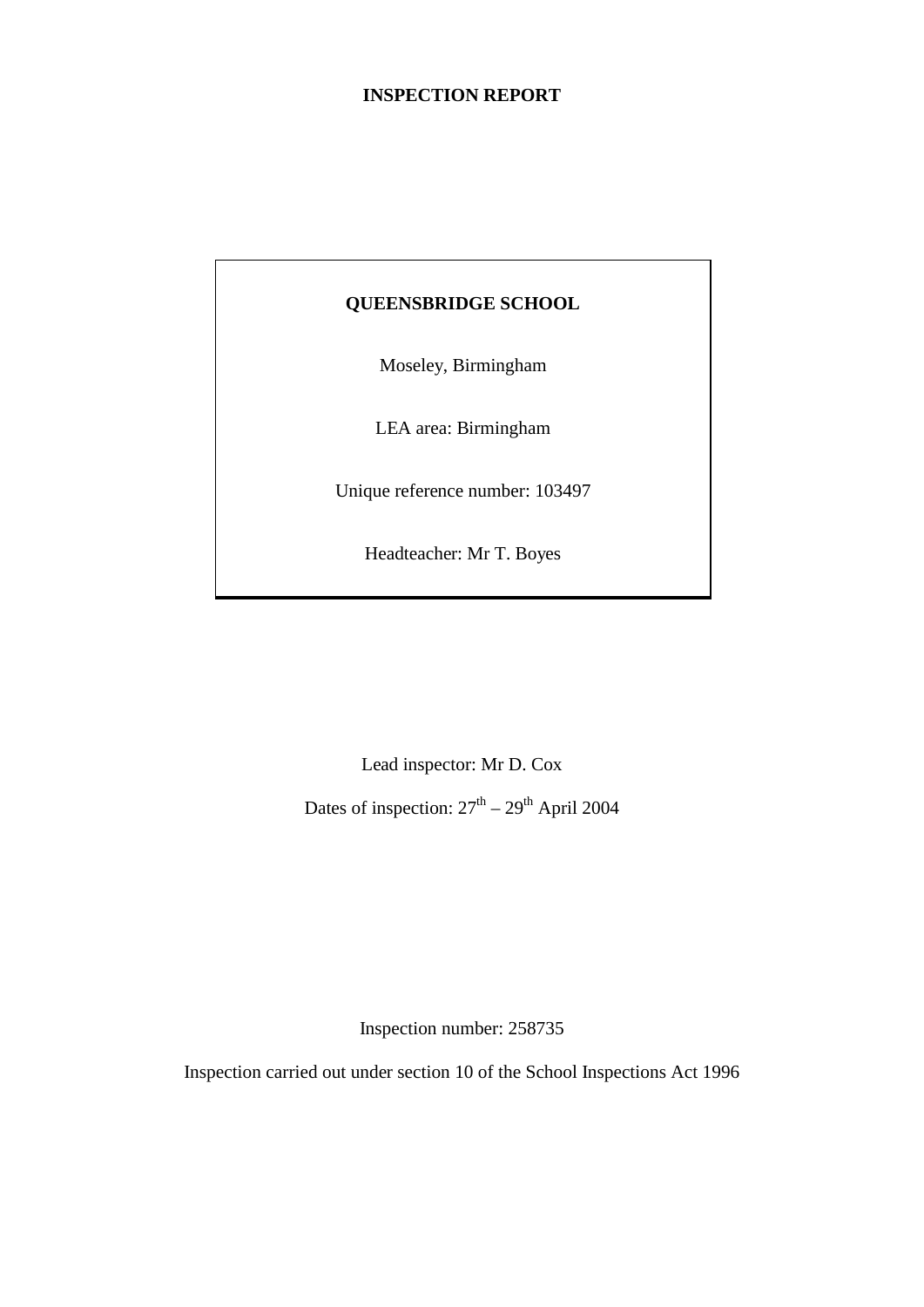#### © Crown copyright 2004

This report may be reproduced in whole or in part for non-commercial educational purposes, provided that all extracts quoted are reproduced verbatim without adaptation and on condition that the source and date thereof are stated.

Further copies of this report are obtainable from the school. Under the School Inspections Act 1996, the school must provide a copy of this report and/or its summary free of charge to certain categories of people. A charge not exceeding the full cost of reproduction may be made for any other copies supplied.

#### *Terms used in this report*

*Students in Years 7, 8 and 9 are at Key Stage 3, having transferred in most cases from their primary schools after Year 6. Students in Years 10 and 11 are at Key Stage 4 of their education. Students in Years 7 to 11 follow courses and Programmes of Study set out in the National Curriculum. A course of religious education is a requirement for of all ages at school.*

*At the end of Year 9, students aged 14 take national tests in English, mathematics and science. In all subjects of the National Curriculum, teachers also make their own assessments of what the students know, understand and can do at age 14. At the end of Year 11, students aged 16 may take examinations in the General Certificate of Secondary Education (GCSE). Others may follow courses leading to the award of the General National Vocational Qualification (GNVQ) or the National Vocational Qualification (NVQ).*

*Inspectors judge the standards reached by students by comparing their attainments with national test and examination results, or by the levels of performance expected for students of the same age nationally. The judgements about students' achievements reflect whether they are doing well enough. These judgements take account of the educational value added <i>over time. In this report, similar schools are defined as those having similar standards at the start of each stage of learning.*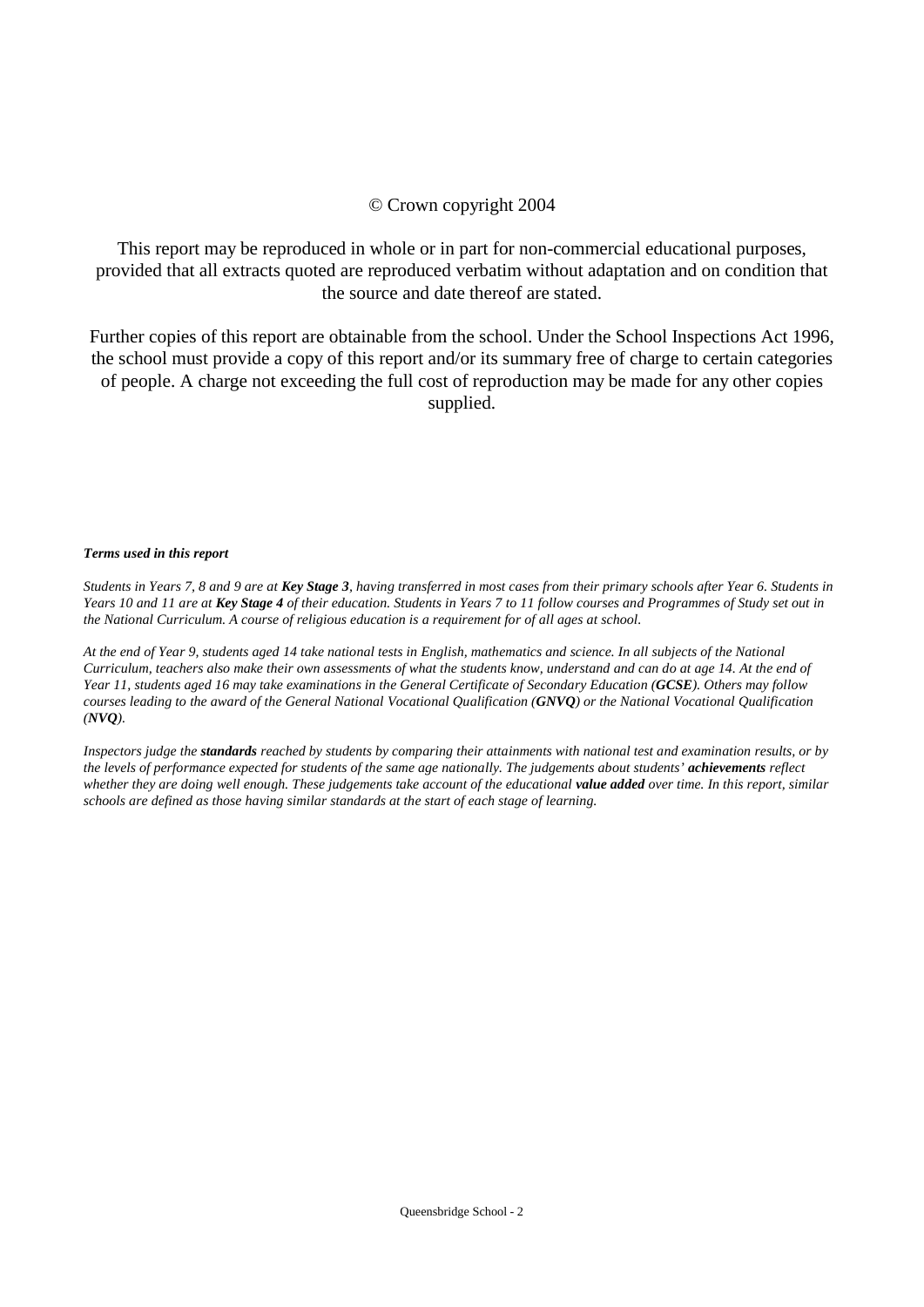# **INFORMATION ABOUT THE SCHOOL**

| Type of school:                                       | Comprehensive                                                      |
|-------------------------------------------------------|--------------------------------------------------------------------|
| School category:                                      | Community                                                          |
| Age range of students:                                | $11 - 16$                                                          |
| Gender of students:                                   | Mixed                                                              |
| Number on roll:                                       | 588                                                                |
| School address:                                       | Queensbridge Road<br>Moseley<br>Birmingham<br><b>West Midlands</b> |
| Postcode:                                             | <b>B13 8QB</b>                                                     |
| Telephone number:                                     | 0121 464 5566                                                      |
| Fax number:                                           | 0121 464 5588                                                      |
| Appropriate authority:<br>Name of chair of governors: | Governing body<br><b>Jenny Baines</b>                              |
| Date of previous inspection:                          | $11^{th}$ May 1998                                                 |

### **CHARACTERISTICS OF THE SCHOOL**

The Queensbridge School is much smaller than most other secondary schools and educates students between the ages of 11 and 16. The school shares its campus with Fox Hollies Special School. Queensbridge School is situated in a relatively affluent suburb on the borders of Kings Heath and Moseley in Birmingham. It is an area where there is a wide choice and range of schools, including selective and single sex schools. It draws the majority of its students from inner-city primary schools across a wide and varied area. Many of the communities where students live demonstrate a range of features of significant disadvantage and this is reflected in the high proportion of students who are eligible to claim free school meals. Socio-economic circumstances of the students are well below average. The school's intake is comprehensive and represents, in the 588 students on roll, the full range of attainment. Just under 73 per cent of the school population are boys, and 27 per cent are girls. Overall attainment on entry is well below average.

By the time students are in Years 10 and 11, student mobility is relatively high, with 23 per cent of students not having started in Year 7. The percentage of students' mother tongue not/believed not to be English is very high at 48.1 per cent; there is additional support for 60 students. There are five students for whom English is not their first language and who are at an early stage of English language acquisition.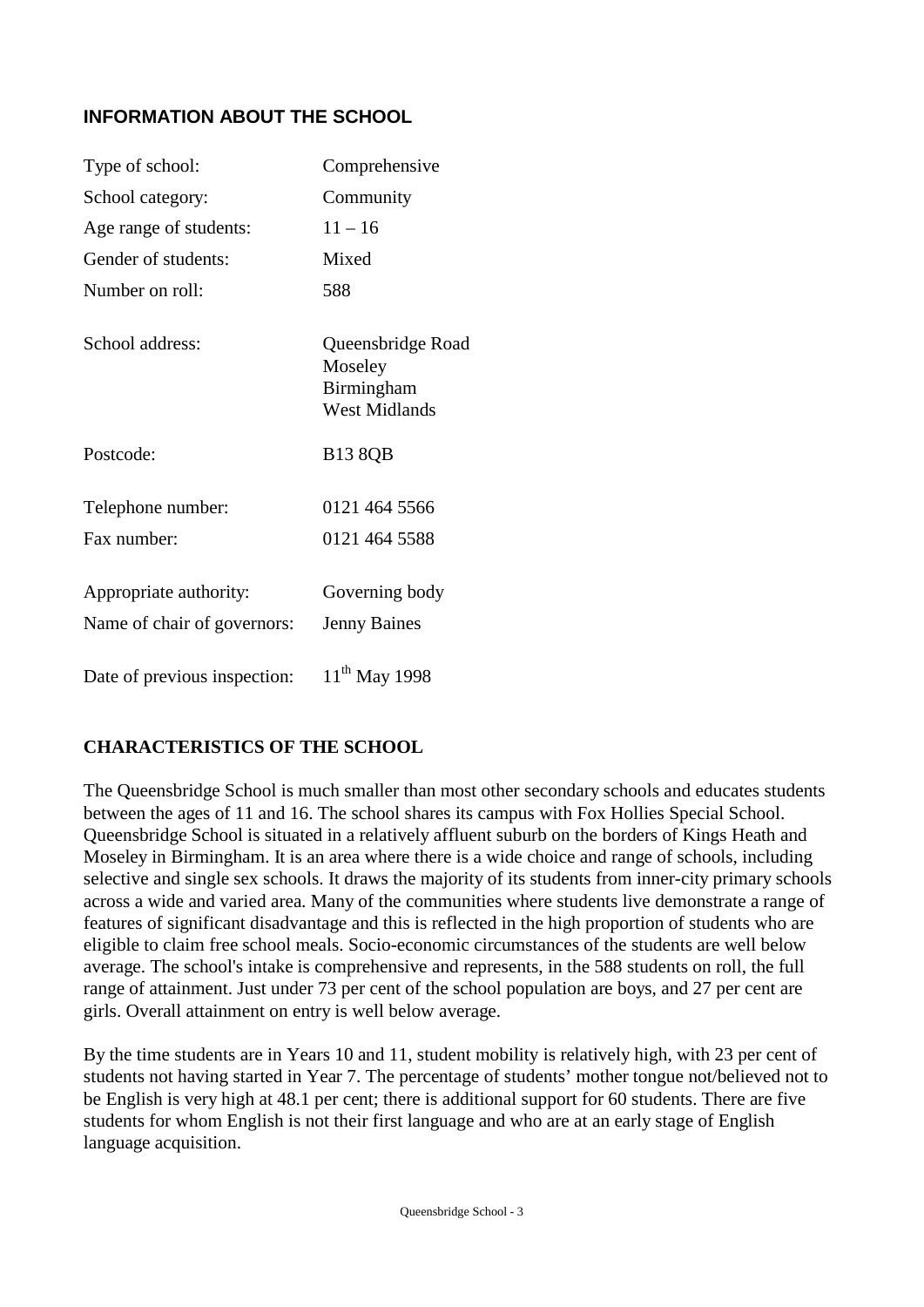The percentage of students identified as having special educational needs is above average; the percentage of students with statements of special educational need is also above average. Most students are on the register for moderate learning difficulties or social and emotional and behavioural needs.

A new headteacher took up post in January 2004. This year there has been an unusually large change in staff numbers. The school is a specialist performing arts college. The school also gained the Artsmark Gold in 2002, a School Achievement Award in 2002 and a High Value school award in 2003.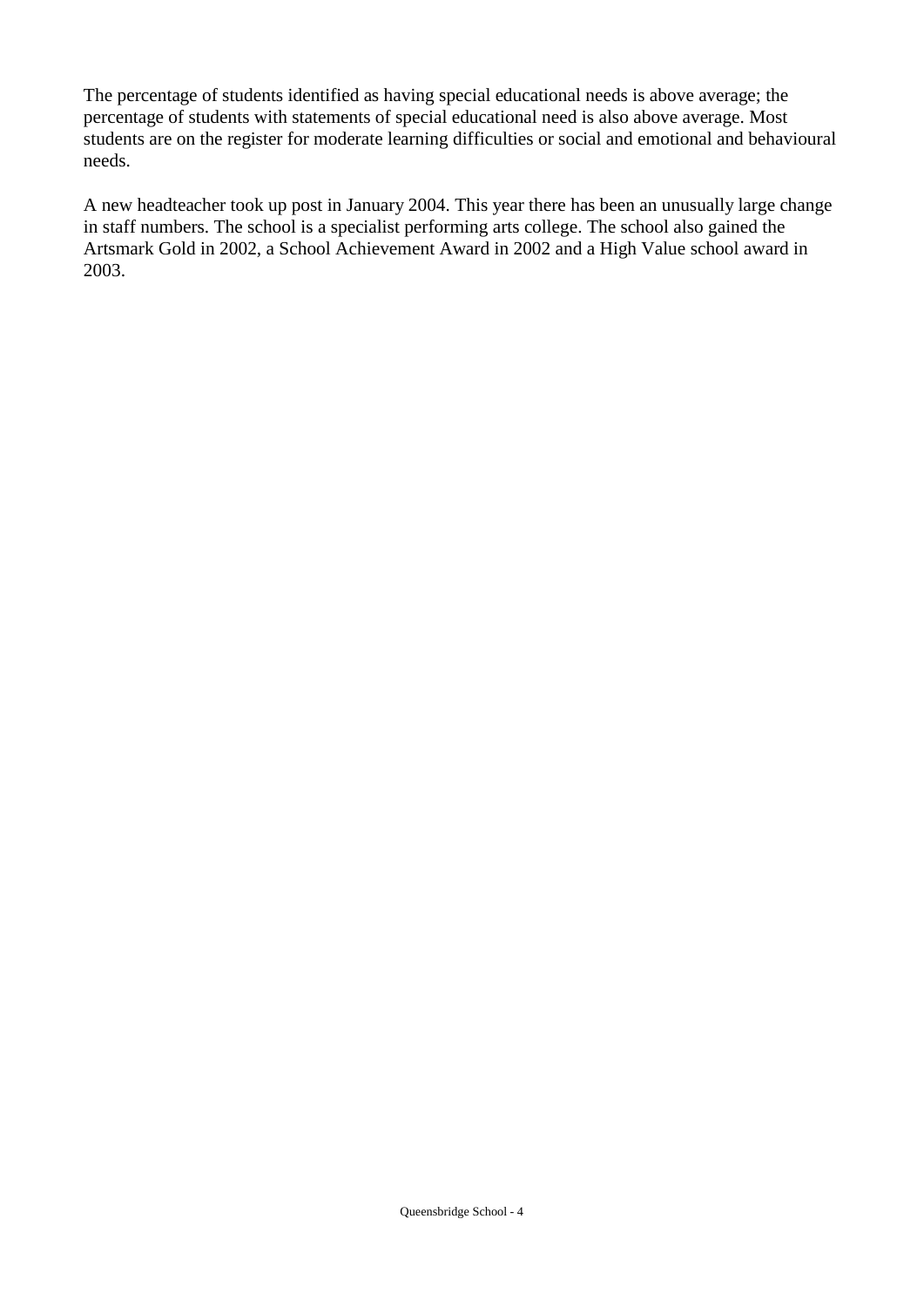## **INFORMATION ABOUT THE INSPECTION TEAM**

| Members of the inspection team |                  | <b>Subject responsibilities</b> |                                                   |
|--------------------------------|------------------|---------------------------------|---------------------------------------------------|
| 10297                          | D. Cox           | Lead inspector                  |                                                   |
| 13395                          | J. Illingworth   | Lay inspector                   |                                                   |
| 33139                          | M. Wilson        | Team inspector                  | Mathematics.                                      |
| 19596                          | <b>B.</b> Treacy | Team inspector                  | English                                           |
|                                |                  |                                 | (Drama aspect of the performing)<br>arts)         |
| 4145                           | C. Harrison      | Team inspector                  | Science                                           |
| 11933                          | D. Driscoll      | Team inspector                  | Information and communication<br>technology (ICT) |
| 12271                          | I. Thompson      | Team inspector                  | Art and design                                    |
| 30973                          | G. Hancock       | Team inspector                  | Design and technology                             |
| 15462                          | C. Blakemore     | Team inspector                  | Geography                                         |
|                                |                  |                                 | History                                           |
| 20124                          | J. Peach         | Team inspector                  | Modern foreign languages                          |
| 30072                          | J. Skivington    | Team inspector                  | Music                                             |
|                                |                  |                                 | Religious education                               |
| 22590                          | R. Castle        | Team inspector                  | Physical education                                |
|                                |                  |                                 | Citizenship                                       |
|                                |                  |                                 | (Dance aspect of the performing<br>arts)          |
| 27485                          | M. Sims          | Team inspector                  | <b>Community languages</b>                        |
| 17923                          | M. Shaw          | Team inspector                  | Special educational needs                         |

The inspection contractor was:

Independent School Inspection Services (ISIS)

3 Harrowby Road West Park Leeds LS16 5HN

Any concerns or complaints about the inspection or the report should be made initially to the inspection contractor. The procedures are set out in the leaflet *'Complaining about Ofsted*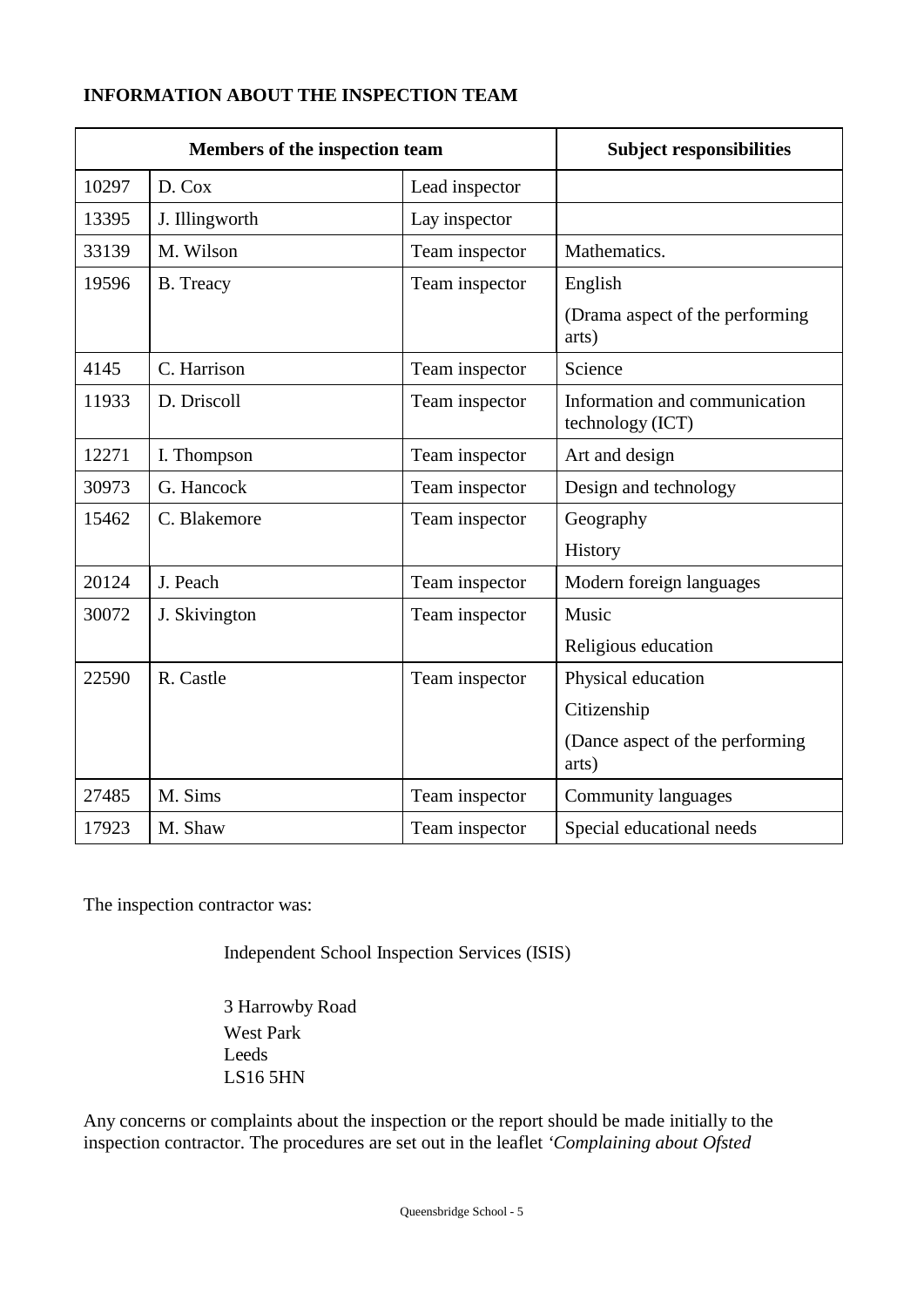*Inspections'*, which is available from Ofsted Publications Centre (telephone 07002 637833) or Ofsted's website (www.ofsted.gov.uk).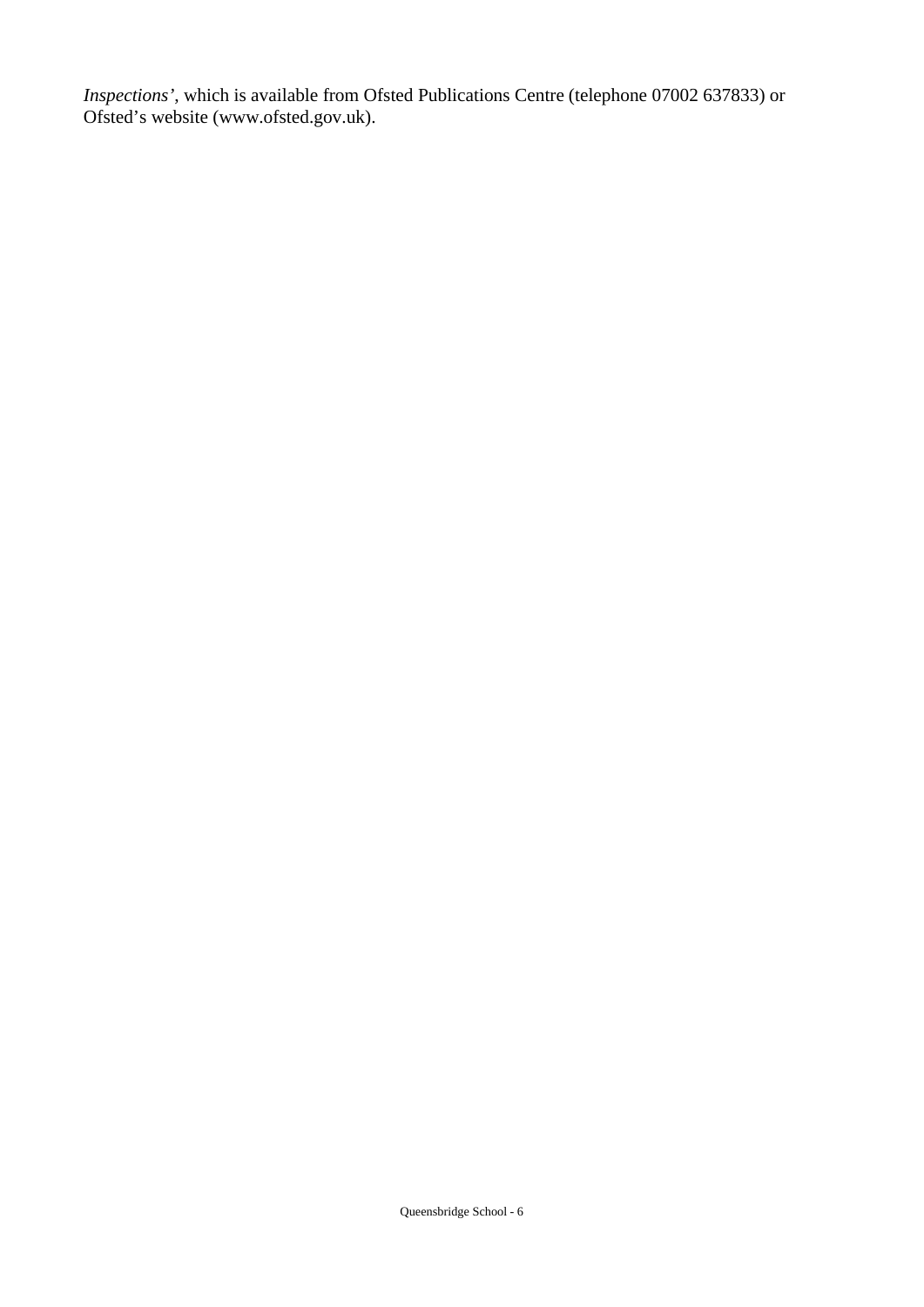### **REPORT CONTENTS**

|                                                           | Page |
|-----------------------------------------------------------|------|
| PART A: SUMMARY OF THE REPORT                             | 7    |
| <b>PART B: COMMENTARY ON THE MAIN INSPECTION FINDINGS</b> |      |
| <b>STANDARDS ACHIEVED BY PUPILS</b>                       | 9    |
| Standards achieved in subjects and courses                |      |
| Pupils' attitudes, values and other personal qualities    |      |
| QUALITY OF EDUCATION PROVIDED BY THE SCHOOL               | 13   |
| Teaching and learning                                     |      |
| The curriculum                                            |      |
| Care, guidance and support                                |      |
| Partnership with parents, other schools and the community |      |
| <b>LEADERSHIP AND MANAGEMENT</b>                          | 18   |
| PART C: THE QUALITY OF EDUCATION IN SUBJECTS AND COURSES  | 21   |
| <b>SUBJECTS AND COURSES IN KEY STAGES 3 AND 4</b>         |      |
| PART D: SUMMARY OF THE MAIN INSPECTION JUDGEMENTS         | 43   |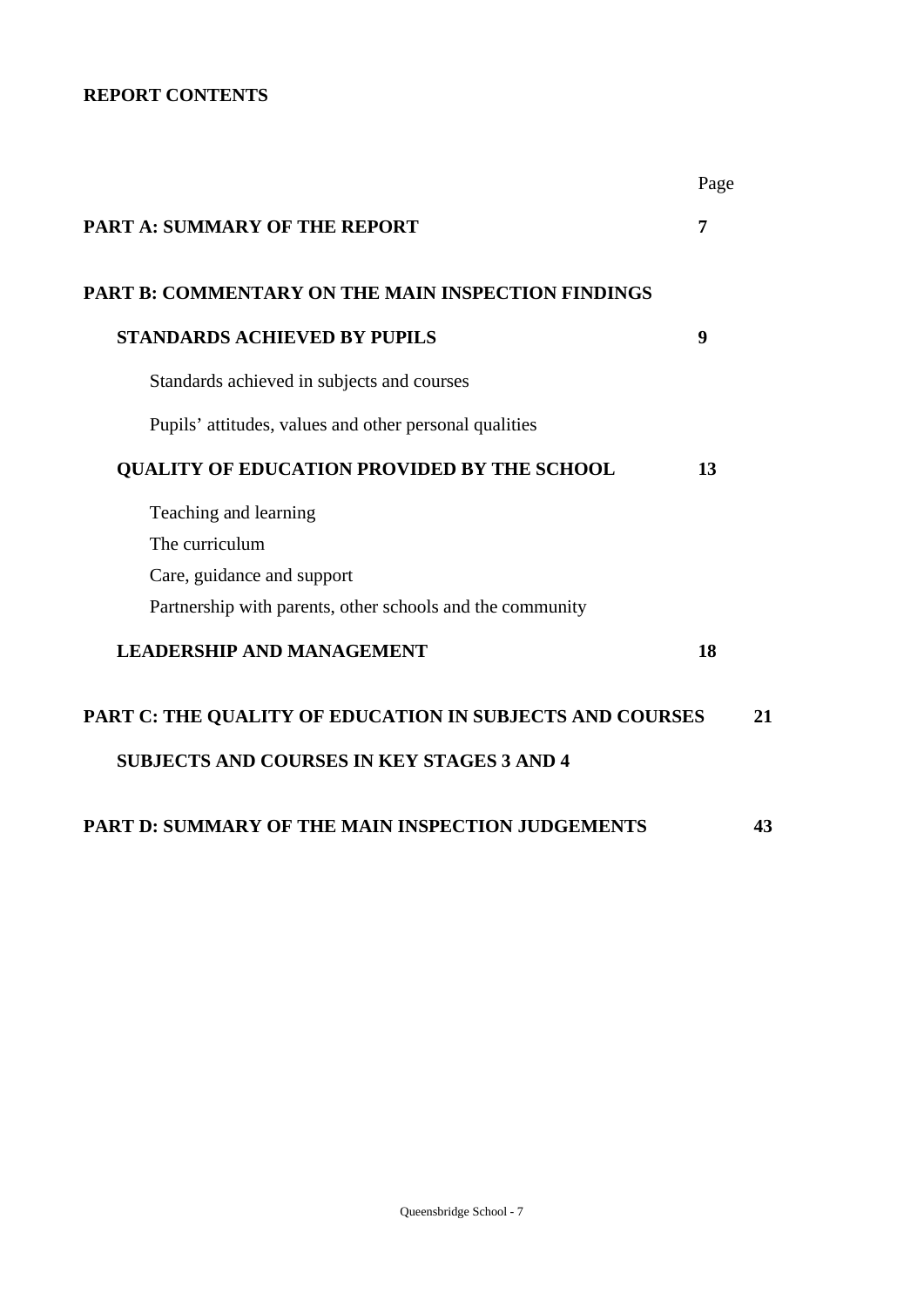# **PART A: SUMMARY OF THE REPORT**

### **OVERALL EVALUATION**

The school provides a **satisfactory** standard of education but provides **unsatisfactory** value for money because of the higher than average funding it receives. Teaching, students' achievement, leadership and management are satisfactory; leadership of the headteacher is good.

The school's main strengths and weaknesses are:

- The new headteacher is providing inspirational leadership and there is a clear strategy for moving the school forward.
- There is very good provision for the performing arts, with excellent out-of-school activities. Cultural development is very good.
- Poor attendance to lessons has an adverse effect on students' achievement.
- Many students have weak literacy skills that are a barrier to their achievement in many subjects.
- Students' achievement in information and communication technology (ICT) is very poor in Years 7 to 9 as a result of very little teaching of ICT.
- The very good links that the school has with a wide range of local organisations enrich its curriculum.
- Provision for gifted and talented students is very good.

Progress since the previous inspection has been **satisfactory**. The school has gained specialist performing arts status. Standards are rising in line with the national trend. Many of the key issues have been resolved successfully although weaknesses remain in improving students' literacy and ICT skills.

### **STANDARDS ACHIEVED**

| Performance compared with: |                        | similar schools<br>all schools |      |      |      |  |
|----------------------------|------------------------|--------------------------------|------|------|------|--|
|                            |                        | 2001                           | 2002 | 2003 | 2003 |  |
| Year 11                    | GCSE/GNVQ examinations |                                |      |      |      |  |

*Key: A - well above average; B – above average; C – average; D – below average; E – well below average For Year 11, similar schools are those whose pupils attained similarly at the end of Year 9.*

Students' achievement is **satisfactory**. Standards are well below average by the end of Years 9 and 11. Levels of literacy and numeracy are well below average. Weak levels of literacy and poor attendance to lessons adversely impact on standards and achievement in many subjects. In the 2003 GCSE examinations, students achieved very well given their standards at the end of Year 9.

Students' personal development and their overall spiritual, moral, social and cultural development are **satisfactory**. Attitudes, behaviour and personal development are satisfactory overall and, for the majority of students, make a positive contribution to learning. Attendance, although much improved since the previous inspection, is still below the national average and punctuality is poor. A significant number of students either arrive late for lessons or miss them altogether, and this seriously restricts their progress and achievement. Provision for spiritual and moral development is satisfactory whilst students' social development is good and their cultural development is very good.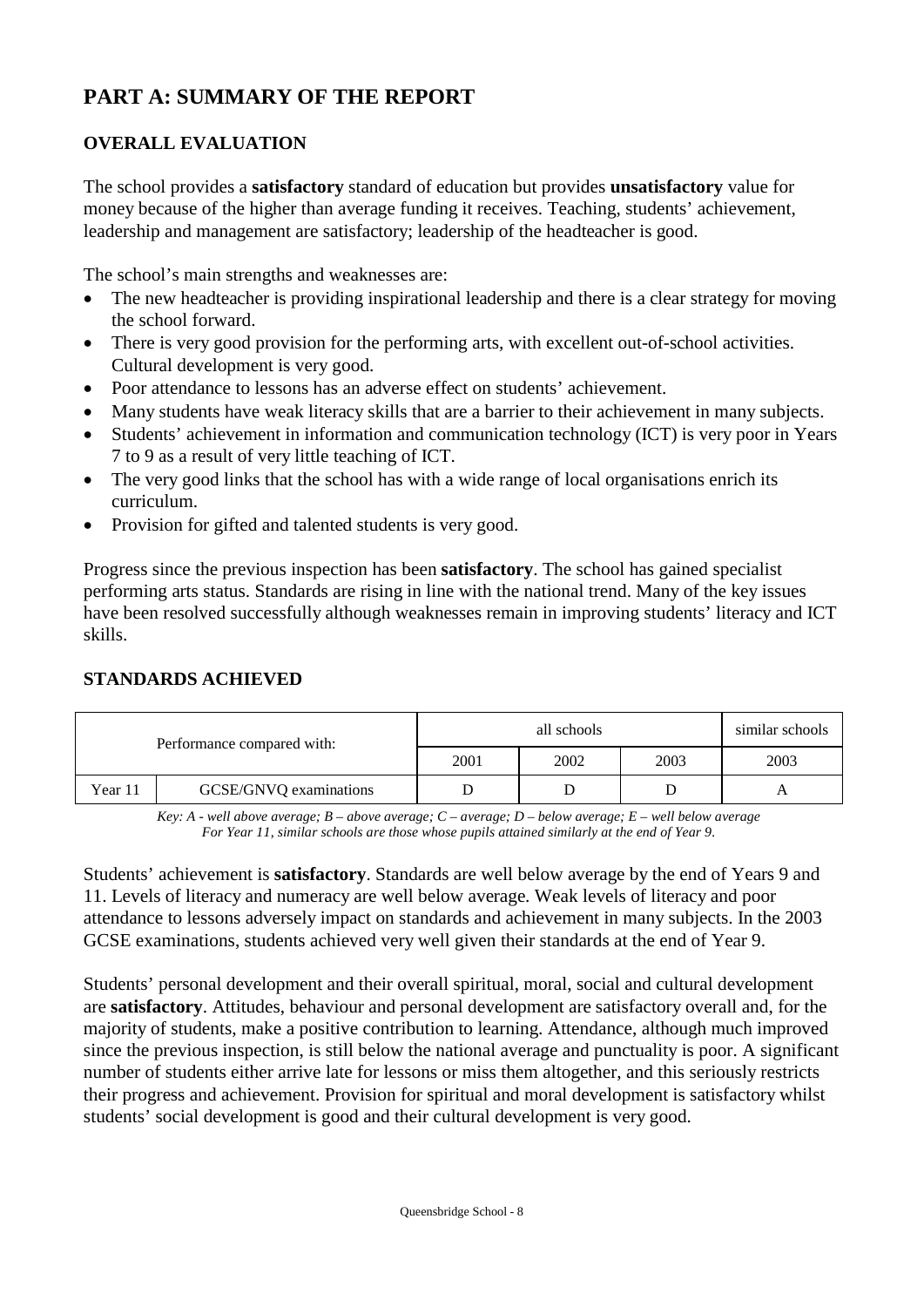## **QUALITY OF EDUCATION**

The school provides a **satisfactory** quality of education. The quality of teaching and learning is **satisfactory**. The quality of the curriculum is unsatisfactory. The curriculum is unsatisfactory overall because students in Years 7 to 9 are not taught enough ICT to allow them to reach the standards of which they are capable and there are not enough opportunities for students to practise their ICT skills in other subjects. The curriculum in art and design is unsatisfactory because it is too narrow. There is a very good range of extra clubs and activities. Provision for gifted and talented students is very good. The school has a good range of support staff. Satisfactory attention is given to the care and welfare of students.

### **LEADERSHIP AND MANAGEMENT**

Leadership and management are **satisfactory.** The headteacher provides good leadership. Governance is **satisfactory.** The new headteacher is providing inspirational leadership and there is a clear strategy to move the school forward. Governors have a good knowledge of the school and are actively involved in monitoring its work although do not ensure that the statutory curriculum is provided for all students.

### **PARENTS' AND PUPILS' VIEWS OF THE SCHOOL**

*Comments are based on those students and parents who responded to the questionnaires or attended the parents' meeting.* The school has the confidence of parents. Parents' views indicate that their children settle in well and staff expect students to work hard although they do have concerns regarding behaviour and being kept informed. Students are also supportive of the school although wish to be consulted more on whole-school issues; they also have concerns about behaviour.

### **IMPROVEMENTS NEEDED**

The most important things the school should do to improve are:

- improve students' attendance to lessons;
- implement strategies to improve students' literacy skills;
- improve students' achievement in ICT.

and, to meet statutory requirements:

- ensure students have their full curriculum entitlement;
- provide a statutory collective act of worship;
- provide written reports for ICT and citizenship.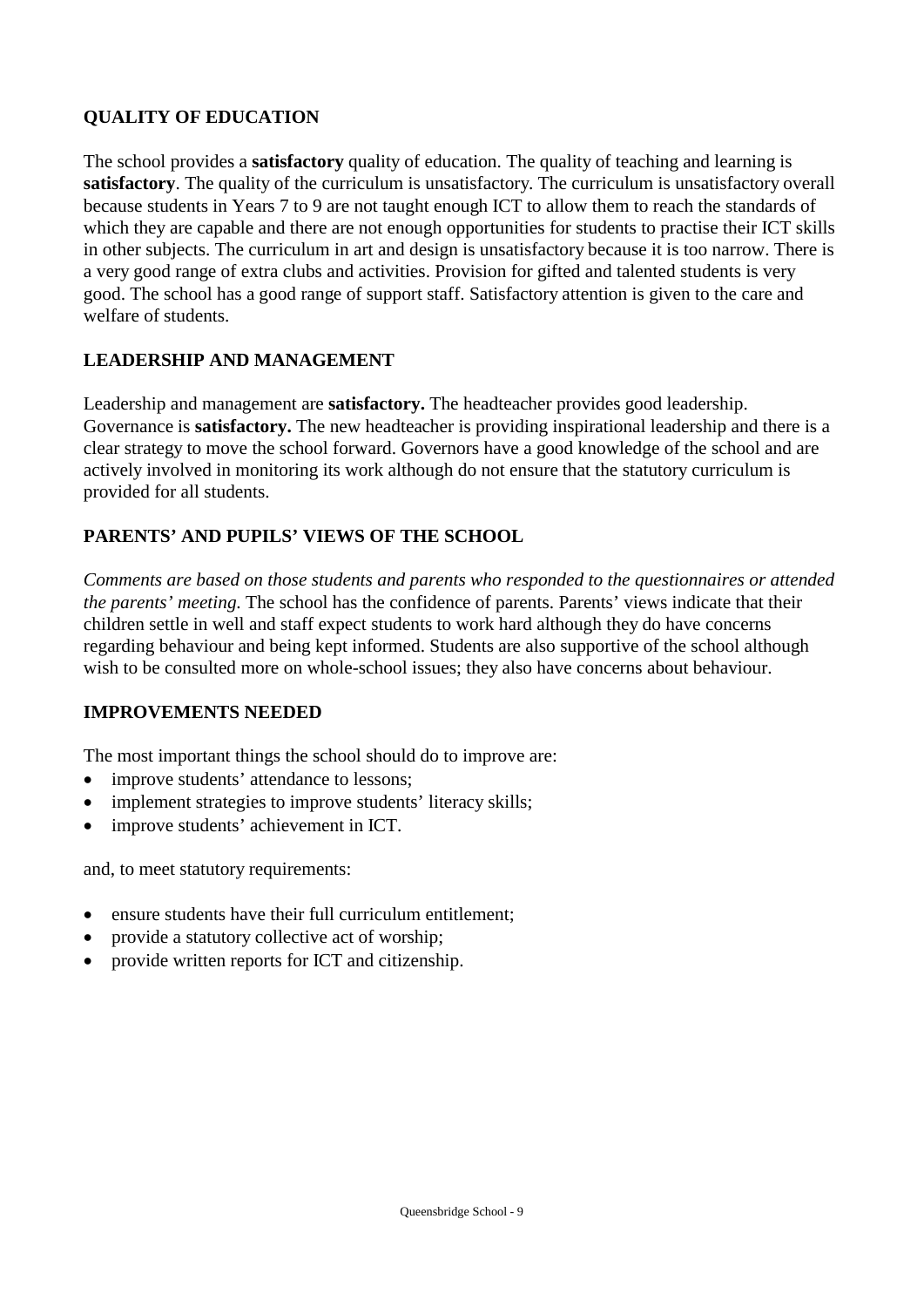# **PART B: COMMENTARY ON THE INSPECTION FINDINGS**

### **STANDARDS ACHIEVED BY PUPILS**

### **Standards achieved in subjects and courses**

Students join the school with standards of attainment that are well below average and by the time they leave Year 11 their standards remain well below average; achievement is satisfactory. There is no significant difference in the achievement of students from different ethnic backgrounds from that of other students in the school.

### **Main strengths and weaknesses**

- Students achieve very well in the performing arts because of very good teaching.
- Students achieve well in French and religious education as a result of the good teaching they receive.
- Gifted and talented students achieve well as a result of the very good provision made for them.
- Poor attendance to lessons has an adverse effect on students' learning and achievement.
- Many students have weak literacy skills that are a barrier to their achievement in many subjects.
- Students' achievement in ICT is very poor in Years 7 to 9 as a result of very poor teaching of ICT.
- Students' achievement in art and design is unsatisfactory because work lacks development and variety.

### **Commentary**

- 1. In Year 9, standards are above average in the performing arts, average in French and physical education and below average in citizenship, design and technology, history, music and religious education. Standards are well below average in all other subjects with the exception of ICT where standards are very low. Students achieve very well in the performing arts and well in design and technology, French and religious education. Their achievement is satisfactory in all other subjects with the exception of art and design where achievement is unsatisfactory and ICT where achievement is very poor.
- 2. In Year 11, standards are above average in the performing arts and average in French and physical education and below average in citizenship, design and technology, geography, history, music and religious education. Standards are well below average in all other subjects with the exception of ICT where standards are very low. Students achieve very well in the performing arts and well in French and religious education. Their achievement is satisfactory in all other subjects with the exception of art and design and ICT where achievement is unsatisfactory.
- 3. Achievement is very good in the performing arts because teaching is punchy and enthuses students, and lessons are well structured. Students are keen to do well and there are many examples of high quality productions performed by students.
- 4. Gifted and talented students achieve well. Teachers provide activities that extend students. The performing arts again stand out in this area, with opportunities for students to work with some of the country's best known dance, television and theatre companies. The successes of the school's approach are plain to see in the much better achievement of higher attaining students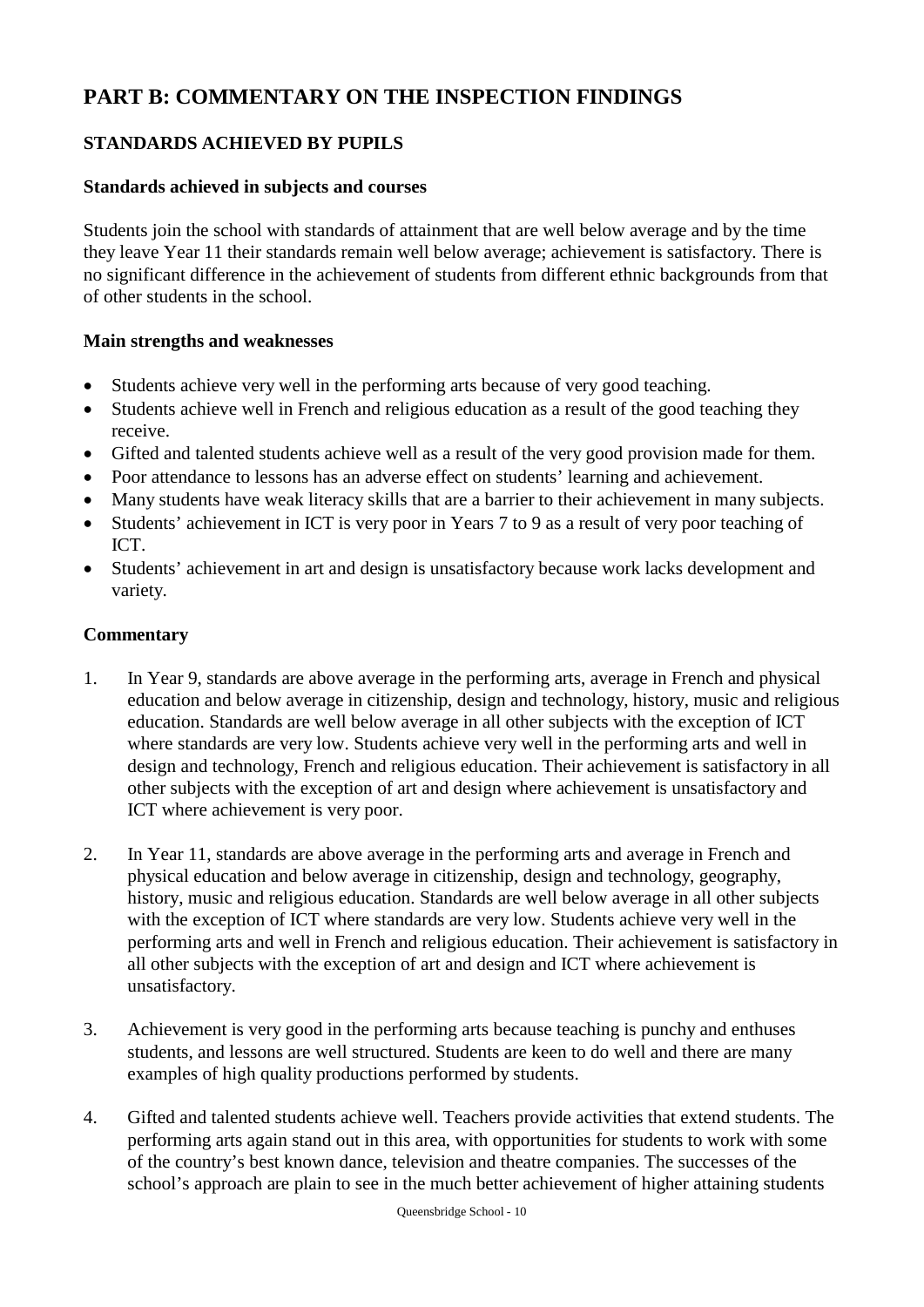in last year's GCSE examinations and the number who go on to work with professional performing companies.

- 5. Achievement is unsatisfactory in art and design because work in folders and sketchbooks lacks development and variety. Students' recall of previous work is poor. Teaching has not ensured that students have a thorough knowledge of the subject. Changes in teaching staff are ensuring that the achievement of students was satisfactory during the inspection, although it is clear from collected work that students have been underachieving until recently.
- 6. Achievement in ICT is very poor because they receive little in the way of an education in ICT in Years 7 to 9. Some work is carried out in geography, but this is far too little to meet the demands of the National Curriculum. In Years 10 and 11, achievement is unsatisfactory because of students' absenteeism.
- 7. The school's attendance rate remains below the national average, despite the significant improvement in recent years, and absenteeism continues to have an adverse effect on achievement. The effect of absenteeism can be seen in many subjects, with large gaps in students' coursework.
- 8. Standards of literacy are well below the national expectation and have an adverse effect on the standards attained in many subjects. The school's strategy for teaching literacy across the curriculum is unsatisfactory because practice is inconsistent. The work of many students is marred by errors of spelling, punctuation and grammar but many of these are overlooked in teachers' marking. A very small number of students are at the earliest stage of learning English. The achievement of students who speak English as an additional language is satisfactory. Standards of mathematics are well below the national expectation although the teaching of mathematics as a basic skill in all subjects across the curriculum is satisfactory.
- 9. Students with special educational needs achieve satisfactorily. At the time of the previous inspection, achievement was unsatisfactory and good progress has been made in this area.
- 10. The school set and met realistic targets for improvement in 2003.

#### *Standards in national tests at the end of Year 9 – average point scores in 2003*

| Standards in: | School results | National results |
|---------------|----------------|------------------|
| English       | 29.4 (30.8)    | 33.4 (33.3)      |
| mathematics   | 31.0(29.9)     | 35.4 (34.7)      |
| science       | 30.1(29.9)     | 33.6 (33.3)      |

*There were 117 pupils in the year group. Figures in brackets are for the previous year*

#### *Standards in GCSE/GNVQ examinations at the end of Year 11 in 2002*

|                                                     | School results | National results |
|-----------------------------------------------------|----------------|------------------|
| Percentage of pupils gaining 5 or more A*-C grades  | 32(39)         | 52 (50)          |
| Percentage of pupils gaining 5 or more A*-G grades  | 71 (73)        | 91 (91)          |
| Percentage of pupils gaining 1 or more A*-G grades  | 89 (90)        | 96 (96)          |
| Average point score per pupil (best eight subjects) | 29.1 (29.5)    | 34.7 (34.8)      |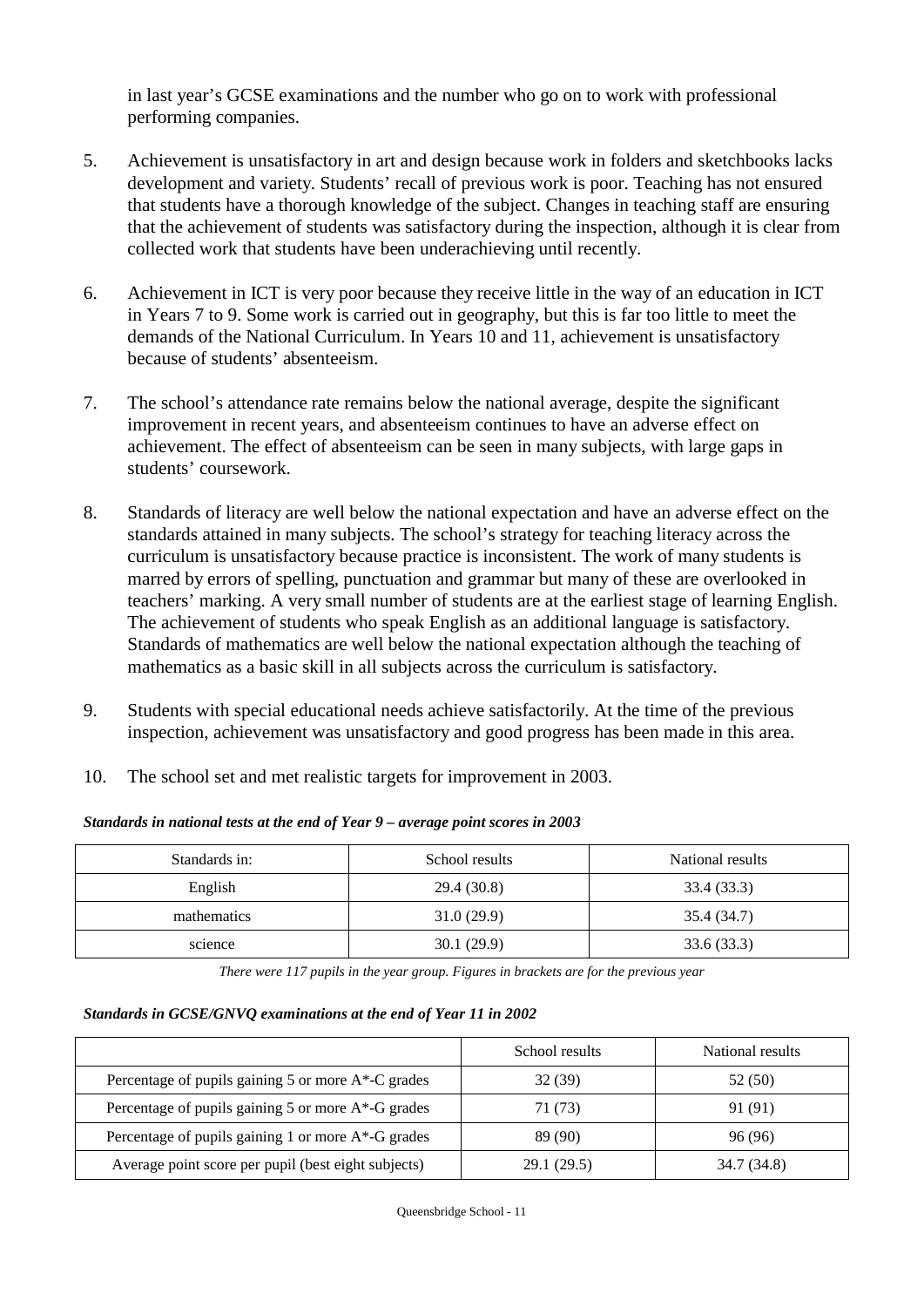*There were 114 pupils in the year group. The percentages include the equivalent GCSE grades obtained in GNVQ assessments. Figures in brackets are for the previous year.* 

- 11. Because of the high turn-over in teaching staff, the current levels of standards and achievement seen during the inspection do not always match previous examination results.
- 12. Results in the national tests at the end of Year 9 in 2003 were well below average in English, mathematics and science. Students' achievement was poor given their results when they were in Year 6. However, in comparison with schools with a similar percentage of free school meals, achievement was satisfactory.
- 13. Results in the 2003 GCSE examinations were below average. Students achieved very well given their standards at the end of Year 9. The trend in results is in line with the national trend.

### **Pupils' attitudes, values and other personal qualities**

Attitudes, behaviour and personal development are satisfactory overall and, for the majority of students, make a positive contribution to learning and achievement. Attendance, although much improved since the previous inspection, is still below the national average and punctuality is poor. A significant number of students either arrive late for lessons or miss them altogether, and this seriously restricts their progress and achievement. Provision for spiritual and moral development is satisfactory whilst social development is good and cultural development is very good.

### **Main strengths and weaknesses**

- Students show enthusiasm for the performing arts; cultural development is very good.
- The majority of students behave well in lessons and around the school.
- The quality of behaviour is improving following a period of decline.
- The poor attitudes to learning that a minority of students display have an adverse effect on their achievement.
- Some students lack motivation and are over-reliant on teachers.
- Attendance is unsatisfactory and punctuality is poor, and this impairs students' learning and achievement.

### **Commentary**

- 14. The majority of students respond well to good teaching and enjoy 'hands on' involvement in activities in lessons. They are enthusiastic about the performing arts. They are proud of the school's status as a specialist college, and value the very good opportunities that this gives them to study drama and dance. These positive aspects of students' attitudes, that make a positive contribution to learning, are balanced by weaknesses. Students are not naturally keen and independent learners. Teachers have to work hard to engage and sustain their interest in lessons. A significant minority of students are not well motivated. They have a short attention span, dislike having to listen to their teachers for more than a few minutes, and have difficulty in recalling their previous learning. These students are inattentive and occasionally disruptive in lessons where the teaching is uninspiring and the tasks lack variety and challenge. Sometimes they skip lessons altogether.
- 15. The majority of students behave well in the classroom and during breaks and lunchtimes. Behaviour is satisfactory in most lessons. In general, it matches the quality of teaching. Students are orderly and focused, and follow instructions in lessons that are well taught, but are inattentive and chatty in lessons where the teaching is boring. Provision for the social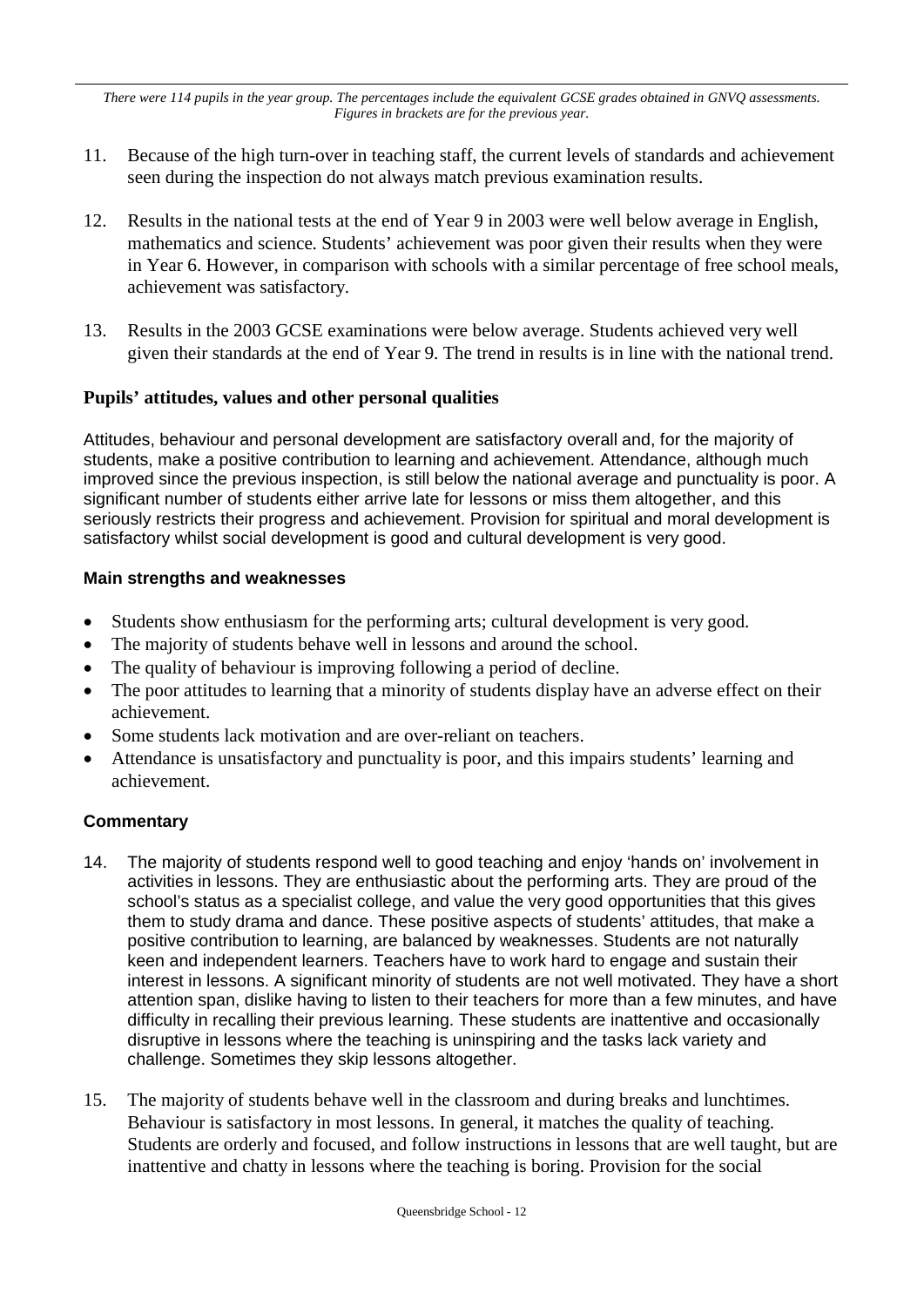development of students is good. Most subjects can produce evidence of co-operative learning in lessons, in sports and in clubs. There is a long list of extra-curricular activities and many students regularly participate. Team sports foster sportsmanship, playing by the rules and fair play. Religious education brings awareness of social issues such as marriage, divorce and personal relationships.

- 16. The school has a minority of very difficult students. It has good arrangements for providing them with the support that they need, and for limiting the impact of their behaviour on their peers. Nevertheless, there are times when these students disrupt lessons and harm the learning and progress of the whole class. The number of exclusions is above the national average. The rate of exclusion was high during the previous academic year, but has now begun to fall. This is line with standards of behaviour, which students and members of staff say have improved in the current year.
- 17. Students with special educational needs have satisfactory attitudes. Their attitudes to work are good when a learning support assistant works with them because they appreciate the readily available help. These assistants often help these students to sustain concentration. Students get on well with learning support assistants because the assistants have a good understanding of the needs of these students. When support is not present, attitudes are less consistent. Students in the learning support unit have good attitudes to their work because they like the more individual attention they receive and enjoy good relationships with their teachers.
- 18. Provision for cultural development is very good. In religious education there are opportunities to widen knowledge and understanding of a variety of religious customs and practices. In design and technology the colour and textiles of different cultures are celebrated. Modern foreign languages introduce the students to different cultures and practices. The performing arts make a significant contribution to multicultural awareness, including drama and dance production, and a wide variety of musical styles from many different traditions, for example samba, blues, jazz, Indian and Caribbean. Diversity is celebrated and shared and there is an increasing focus on the richness of the cultures represented in the school.

| Categories used in the Annual School Census         | No of pupils on<br>roll | <b>Numb</b><br>fixed p<br>exclus |
|-----------------------------------------------------|-------------------------|----------------------------------|
| White – British                                     | 124                     | 13                               |
| White – Irish                                       | 5                       | 1                                |
| White $-$ any other White background                | 11                      |                                  |
| Mixed – White and Black Caribbean                   | 55                      | 14                               |
| Mixed – White and Black African                     | $\Omega$                |                                  |
| Mixed – White and Asian                             | 6                       |                                  |
| $Mixed - any other mixed background$                | 10                      | $\mathfrak{D}$                   |
| Asian or Asian British – Indian                     | 40                      | $\overline{4}$                   |
| Asian or Asian British - Pakistani                  | 165                     | 39                               |
| Asian or Asian British – Bangladeshi                | 52                      | 14                               |
| Asian or Asian British – any other Asian background | 6                       |                                  |

#### *Ethnic background of pupils Exclusions in the last school year*

| of pupils on<br>roll | Number of<br>fixed period<br>exclusions | Number of<br>permanent<br>exclusions |
|----------------------|-----------------------------------------|--------------------------------------|
| 124                  | 13                                      |                                      |
| 5                    | 1                                       |                                      |
| 11                   |                                         |                                      |
| 55                   | 14                                      |                                      |
| 0                    |                                         |                                      |
| 6                    |                                         |                                      |
| 10                   | $\overline{2}$                          |                                      |
| 40                   | $\overline{4}$                          |                                      |
| 165                  | 39                                      |                                      |
| 52                   | 14                                      |                                      |
| 6                    | 1                                       |                                      |
|                      |                                         |                                      |

Queensbridge School - 13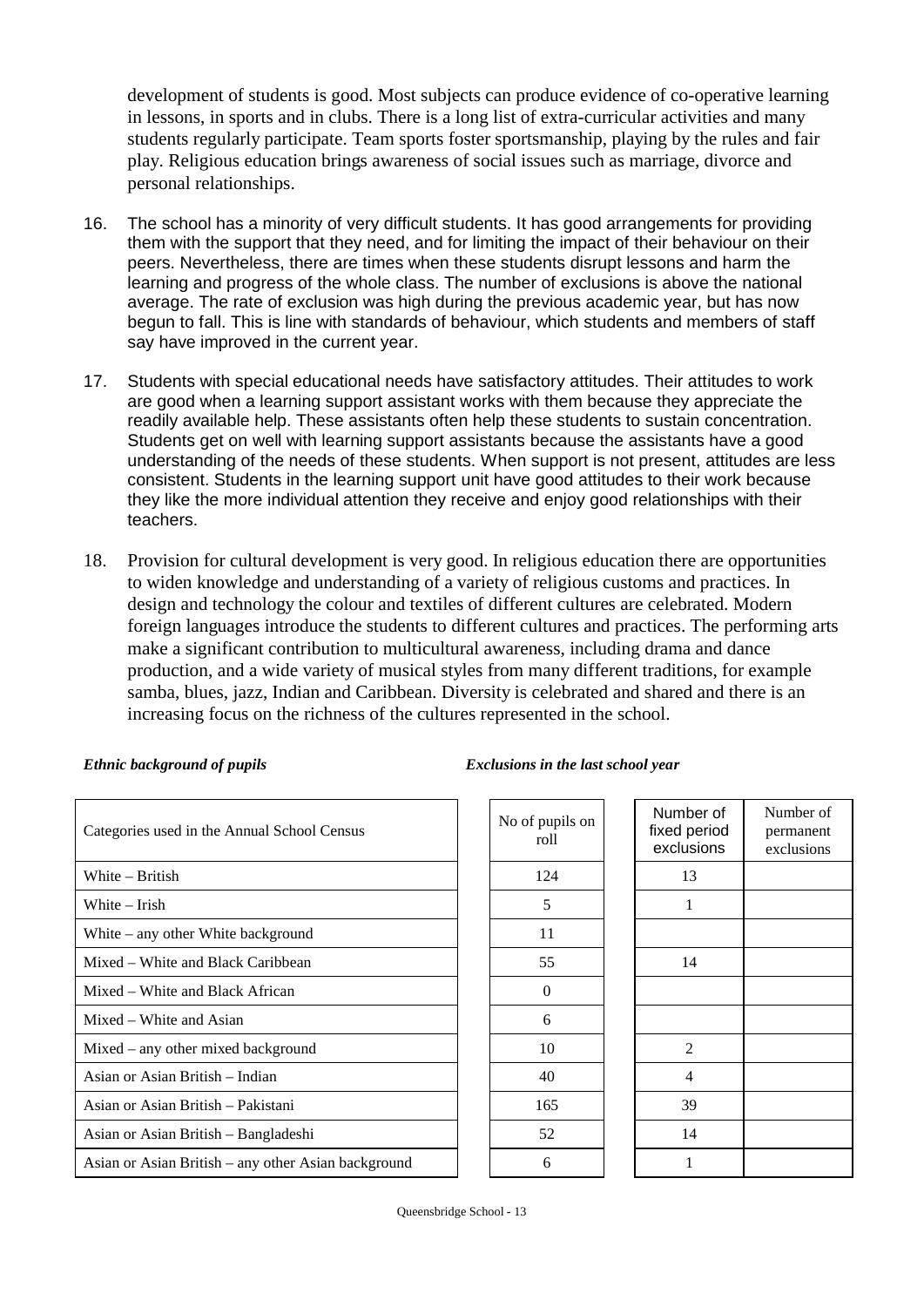| Black or Black British – Caribbean                  |    |  |  |
|-----------------------------------------------------|----|--|--|
| Black or Black British – African                    |    |  |  |
| Black or Black British – any other Black background |    |  |  |
| Chinese                                             |    |  |  |
| Any other ethnic group                              | 29 |  |  |
| No ethnic group recorded                            |    |  |  |

*The table gives the number of exclusions, which may be different from the number of pupils excluded.*

19. The school has worked hard, and continues to devote much time and effort, to raising levels of attendance. Initiatives and new routines have succeeded in improving attendance rates by four percentage points since the previous inspection. Measures such as first day contact with the parents of absentees and rewards for good attendance have persuaded more students to attend school regularly. However, the school's attendance rate remains below the national average, despite the significant improvement in recent years, and absenteeism continues to have an adverse effect on achievement. There is also some internal truancy. Inspectors observed very low attendance in some classes during the week of the inspection. They noted that the school's procedures were failing to deal effectively with the problem. Teachers could not account for the absentees and did not know whether these students should be in the lesson. Punctuality for registrations and for lessons is poor. Students drift into school after the end of morning registration and large numbers of them are also unpunctual for lessons, disrupting teaching and learning by their late arrival in the classroom.

#### *Attendance in the latest complete reporting year (2002-2003) (%)*

| Authorised absence        |  |  | Unauthorised absence      |     |
|---------------------------|--|--|---------------------------|-----|
| School data               |  |  | School data               | 0.9 |
| National data (secondary) |  |  | National data (secondary) |     |

*The table gives the percentage of half days (sessions) missed through absence for the latest complete reporting year.*

### **QUALITY OF EDUCATION PROVIDED BY THE SCHOOL**

The school provides a satisfactory quality of education. The quality of teaching is satisfactory in all years. The quality of the curriculum is unsatisfactory. Satisfactory attention is given to the care and welfare of students.

#### **Teaching and learning**

#### **Main strengths and weaknesses**

- Teaching is very good in the performing arts and as a consequence students achieve very well.
- Teachers prepare their lessons well and use engaging activities to motivate students.
- External speakers and performers help to enhance students' learning.
- Teachers do not make enough use of ICT.
- Teachers do not focus enough on improving students' levels of literacy.
- The quality of marking is poor, leaving students not knowing how to improve.

#### **Commentary**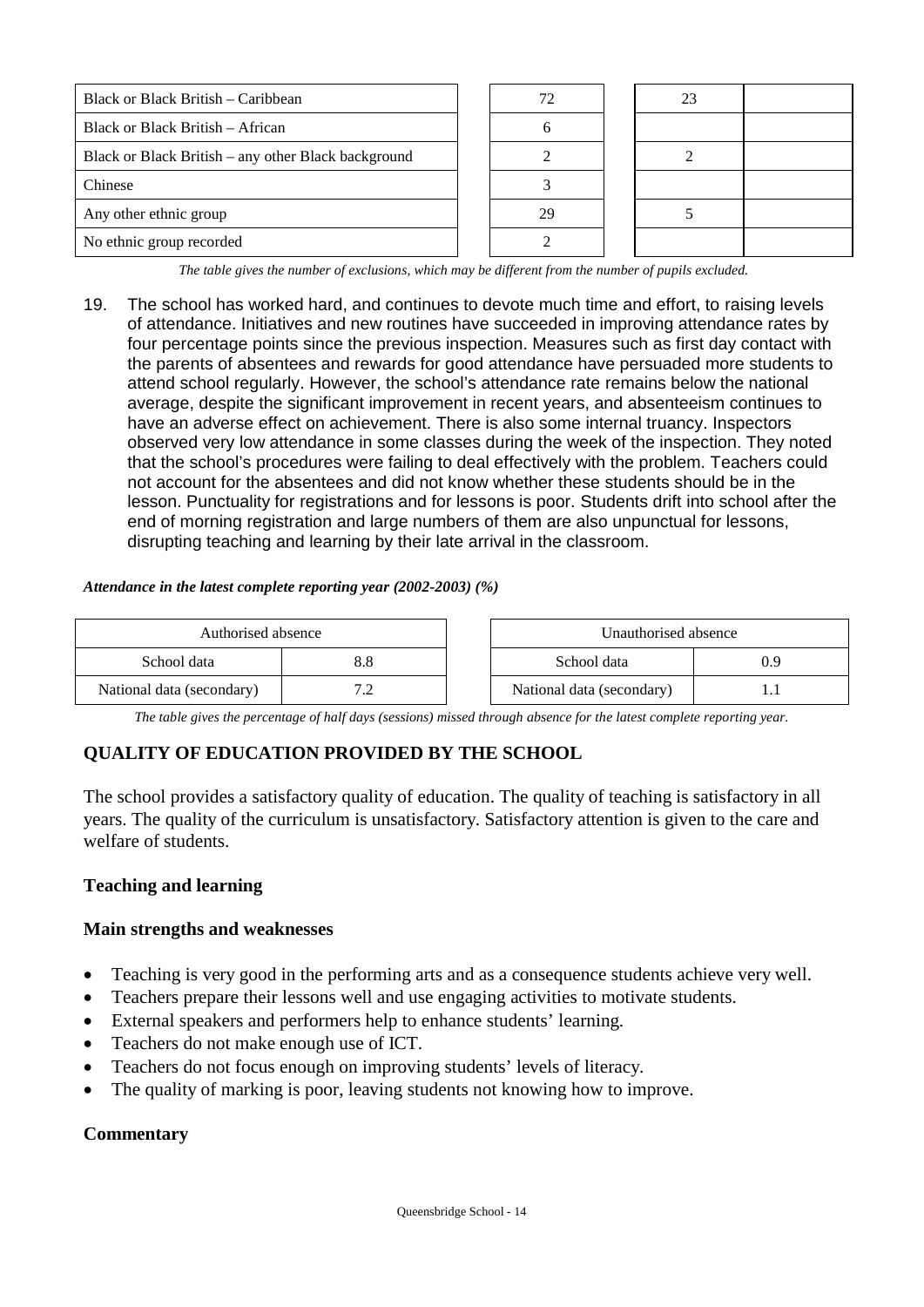20. Overall, teaching is satisfactory in all years and leads to satisfactory learning and achievement. The quality of assessment of students' work is satisfactory.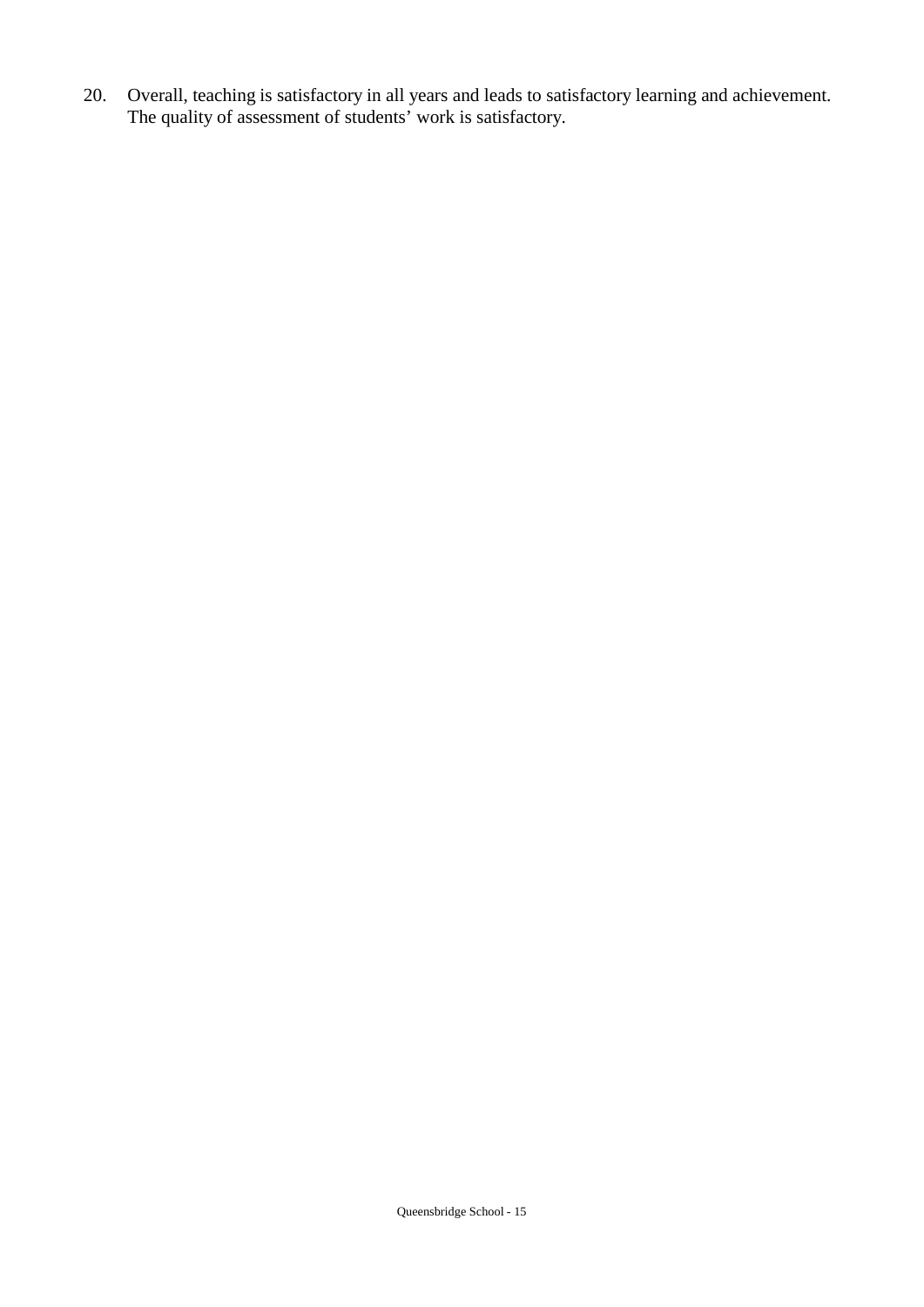*Summary of teaching observed during the inspection in 106 lessons*

| Excellent                    | Very good | Good    | Satisfactory | Unsatisfactorv | Poor         | Very poor        |
|------------------------------|-----------|---------|--------------|----------------|--------------|------------------|
| $\gamma$ ( $\gamma$ )<br>∠∖∠ | Q(T)      | 44 (42) | 41 (40)      | O(f7)<br>o.    | $\mathbf{I}$ | $\left(1\right)$ |

*The table gives the number of lessons observed in each of the seven categories used to make judgements about lessons; figures in brackets show percentages where 30 or more lessons are seen.*

- 21. The quality of teaching in Years 7 to 9 is very good in the performing arts and good in design and technology, French, music and religious education. Teaching is satisfactory in all other subjects.
- 22. The quality of teaching in Years 10 and 11 is very good in the performing arts and good in French, music and religious education. It is satisfactory in all other subjects.
- 23. When teaching is most effective, teachers thoroughly prepare their lessons, there is plenty of variety and students are required to be active in their own learning. Resources are appropriate to the students' learning needs and chosen to motivate and generate interest. Very good use is made of external speakers and performers in areas such as dance and drama. Teachers encourage and praise good effort, and give additional time to support learning. This raises students' self-confidence, improves motivation and leads to them achieving satisfactorily.
- 24. When teaching is less effective there are a number of factors that affect students' achievement. Teaching is often inconsistent, a perfect example of which was seen in design and technology. When challenged and engaged as in food technology, students' attitudes are very positive, they work hard, are interested, take pride in their work and achieve well. In contrast, attitudes to graphics are unsatisfactory and students show little interest or pride in their work.
- 25. Teachers' marking is unsatisfactory overall; some marking is helpful but much is cursory and fails to correct important mistakes. Students' exercise books reveal weaknesses in the teaching that they receive over time. Teachers often fail to ensure that students' class work and homework are complete, leaving gaps in students' learning.
- 26. ICT is currently used poorly across the school to support students' learning and achievement. For example, there is infrequent use of authentic texts from the Internet that would improve students' literacy skills.
- 27. There is not a consistent approach to improving students' literacy skills. In general, students are given only limited opportunities to develop their skills in writing or to read extensively across a range of subjects. The work of many students is marred by errors of spelling, punctuation and grammar but many of these are overlooked in teachers' marking.
- 28. The quality of teaching and learning of students with special educational needs is satisfactory. Learning support assistants work closely with teachers so they know how to assist with the lesson. In many subjects learning support assistants are not fully aware of how a sequence of lessons will develop and so do not make as great a contribution as they could. Students withdrawn from a lesson for disciplinary reasons are not taught well enough because the teacher supervising the room to which they are sent rarely has knowledge of the work they are set.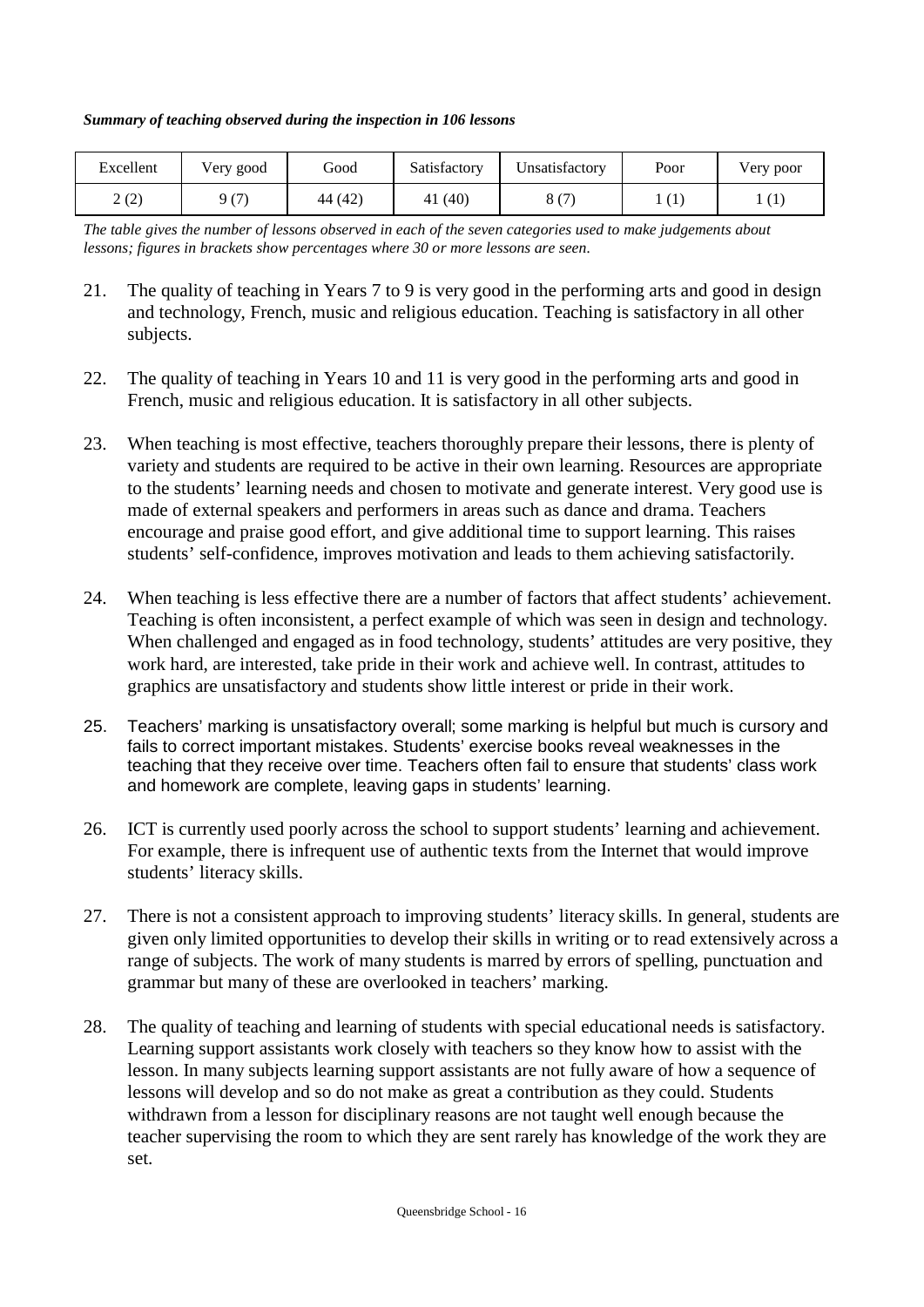29. Assessment is satisfactory overall. There is a centralised system for co-ordinating assessment of students with detailed and up-to-date central records being kept. However, teachers do not always use this data effectively to modify their teaching to meet the needs of students. Individual education plans inform teachers of the needs of students. These plans are of greatest help to teachers when the plan gives detailed advice on how to meet the needs of students in each subject. This is not consistently the case.

### **The curriculum**

The curriculum is unsatisfactory overall; it is unsatisfactory in Years 7 to 9 and satisfactory in Years 10 and 11. There is a very good range of extra clubs and activities; there is a good take-up of these activities by students. The school has sufficient teaching staff and a good range of support staff. Resources and accommodation are satisfactory.

### **Main strengths and weaknesses**

- Students in Years 7 to 9 are not taught the subjects to which they are entitled.
- There is very good provision for the performing arts, with excellent out-of-school activities.
- Provision for gifted and talented students is very good.
- The school does not provide a daily act of collective worship.

### **Commentary**

- 30. The curriculum is unsatisfactory because students in Years 7 to 9 are currently not taught enough ICT to allow them to attain the standards of which they are capable and there are not enough opportunities for students to practise their ICT skills in other subjects throughout the years. The school is already working with partner schools to improve the provision at Queensbridge. The curriculum in art and design is unsatisfactory because it is too narrow. The school does not provide a daily act of collective worship.
- 31. The school has made very good use of its specialist status to provide a wide range of courses in the performing arts. These are not only responsible for developing quality in the performing arts, but also are very important in raising students' self-esteem and improving their social skills. The number and quality of extra activities in the performing arts are outstanding and the number of students attending the activities is exceptionally high. These activities are in addition to those on offer in areas such as sport and the good range of after-school and weekend classes to support students in their academic studies.
- 32. The school's strategy for teaching literacy across the curriculum is unsatisfactory because practice is inconsistent.
- 33. There is satisfactory provision for students with special educational needs. The support provided by Year 10 students for Year 7 students not only makes a good contribution to the learning of the younger students but also is highly valued by the older students as an important way in which they can exercise responsibility. The 'third pathway' in which students attend college for three sessions each week is a good provision. Students enjoy working at the college because of the different atmosphere. They are proud of their achievements in photography, stage design and music recording. They say they are more likely to continue in education after the age of 16 because of this course.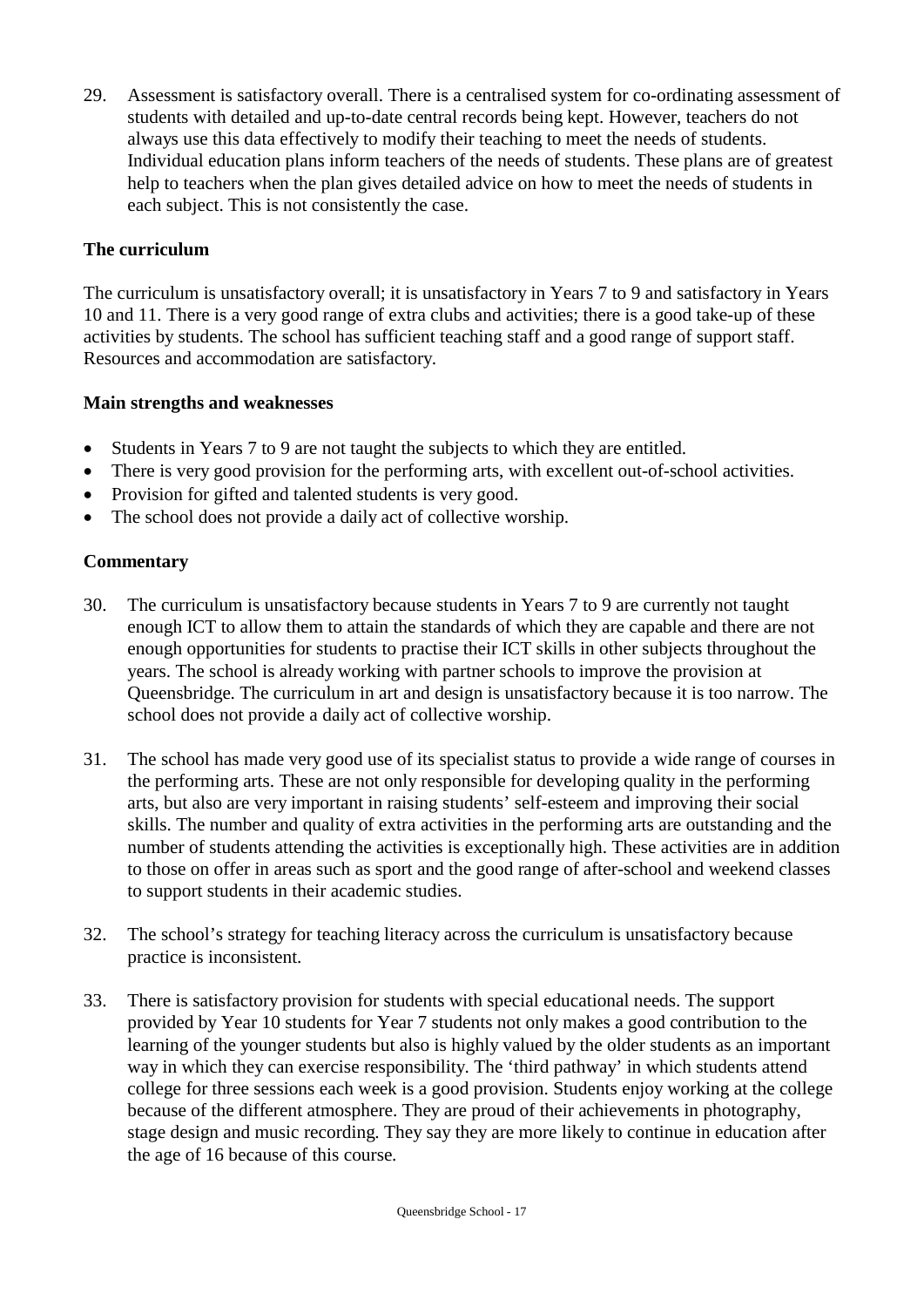- 34. Students withdrawn from lessons because of poor behaviour too frequently do not have appropriate work to do. This means that they experience gaps in their learning when returning to their normal class. The curriculum for students in the learning support unit is unsatisfactory because work does not meet the needs of all the students.
- 35. One great strength of the school is its very good provision for students who are gifted and talented. These are exceptionally wide-ranging activities to ensure that these students are really stretched. The performing arts again stand out in this area, with opportunities for students to work with some of the country's best known dance, television and theatre companies. Students who are particularly gifted and talented receive extra support in many of their subjects, such as working with native speakers in foreign languages or working with university tutors for one day each week in mathematics.
- 36. Whilst accommodation is satisfactory overall, the new art room is unsuitable for its purpose and offers poor accommodation for the subject because it is too small for the classes that use it, restricting the size and type of work that can be undertaken. In addition, the layout of the room makes it unnecessarily difficult for teachers to supervise their classes. The facilities for physical education are poor and have an adverse effect upon achievement; during wet weather, activities have to be curtailed because of a lack of suitable space and the curriculum lacks breadth.
- 37. There is a good range of support staff who help students at all times of the day. Behaviour support staff and other adults are having a positive effect on students' behaviour, with the number of exclusions declining significantly last term.

### **Care, guidance and support**

The school provides its students with a satisfactory standard of care. Arrangements to promote their health, safety and welfare are sound. The quality of support, advice and guidance based on monitoring is satisfactory, and there are adequate arrangements for consulting students and taking their views into account.

### **Main strengths and weaknesses**

- Arrangements for child protection are good.
- Good levels of supervision make a positive contribution to students' safety and welfare.
- Students have trusting relationships with adults in the school and feel able to turn to them for advice.
- Marking does not provide students with regular, consistent and constructive guidance on how to improve their work.
- Provision for health and safety, although satisfactory overall, is undergoing change and the new systems have yet to be implemented in full.
- Students feel that they do not have enough influence on the running of the school.

### **Commentary**

38. The school's arrangements to safeguard students' welfare are sound overall and have some strengths. High levels of supervision contribute to students' safety. Many members of staff are on duty around the buildings and grounds at the beginning and end of day, between lessons and during breaks and lunchtimes. This reduces opportunities for rowdy and aggressive behaviour and encourages good order and discipline. There is good provision for child protection. The school's procedures comply with national and local guidelines. Members of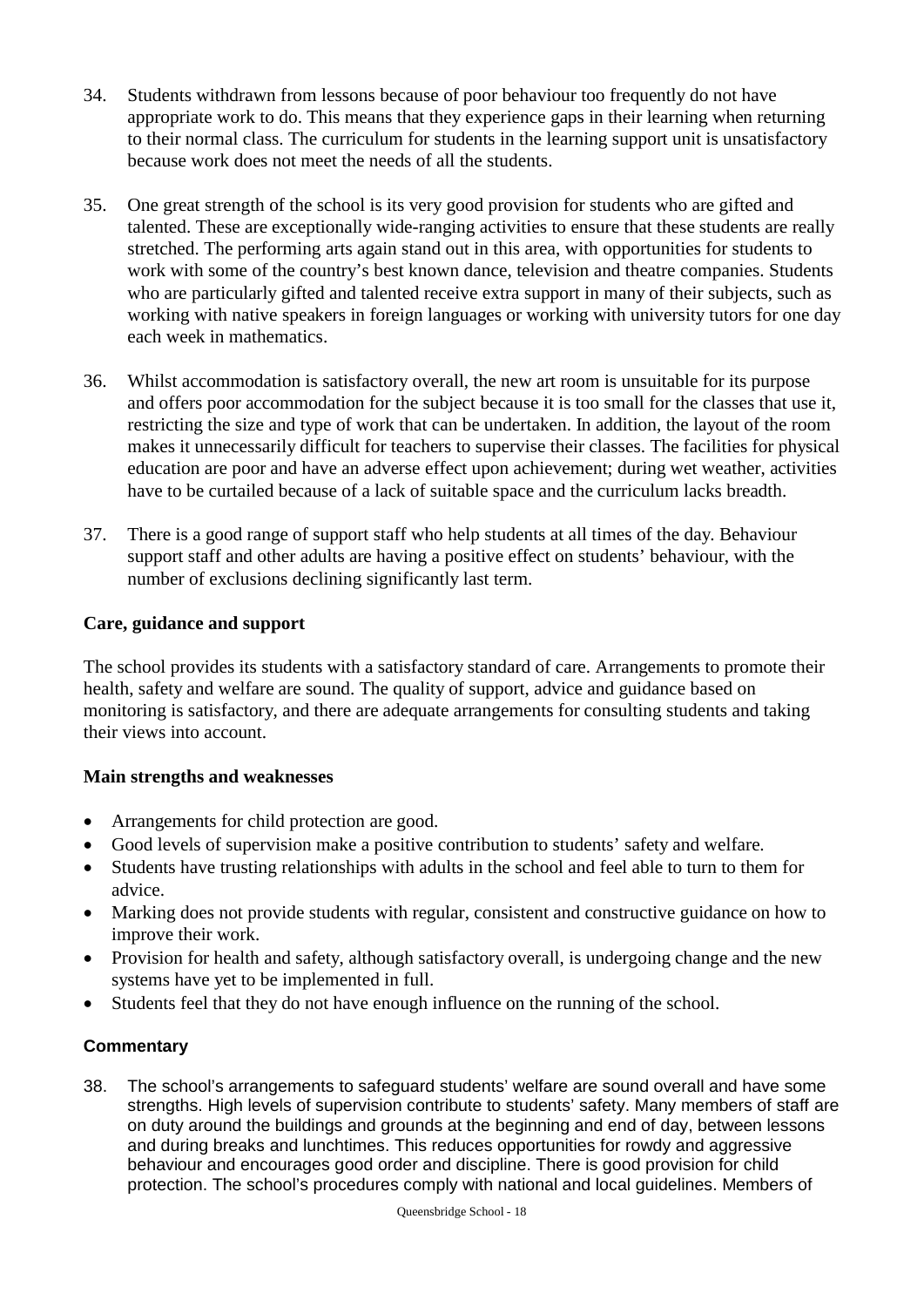staff are aware of the correct procedures to follow in the event of an incident. The school has good policies and systems for ensuring the health and safety of students, staff and visitors, but has not yet put all of them into practice. This is the case with risk assessment, where procedures have recently been revised and improved. Currently there are some minor health and safety issues in the science department, where arrangements are not as rigorous as is usual these days.

- 39. The quality of personal support and guidance for students is satisfactory. The relatively small size of the school allows members of staff to know students well as individuals and helps them monitor personal development effectively. Activities such residential visits enhance pastoral care by promoting good and trusting relationships within the school. In general, students have confidence in members of staff, and are willing to turn to them for advice. They respect heads of year for the effective way in which they deal with problems. Members of staff, outside specialists and volunteers give extra support to individuals or particular groups who are giving cause for concern. There are good arrangements for mentoring these students, including the use of mentors from ethnic minorities. All of these additional staff are helping to improve the achievement of students. The school gives students a good choice of sources of advice. Anyone who is reluctant to confide in a teacher can seek guidance from one of the school mentors. The majority of students are happy with the quality of personal support. They say that there is always an adult in school that they can turn to if they need advice.
- 40. The majority of students are also satisfied with the help that they receive from their teachers regarding their academic work. However, many of them are unhappy with the guidance that teachers provide in the marking of their work. Inspectors agree with their concerns. The quality of marking is uneven across the school. It also varies between teachers in the same department. Marking frequently fails to provide students with adequate guidance on how to improve their performance and reach a higher level of attainment. Comments are often brief and unhelpful, and in some case students' work remains unmarked for long periods, which affects students' achievement.
- 41. Students who were interviewed during the inspection felt that the school rarely sought out their views and took them into account. They were aware of the school council but felt that it had little influence over the running of the school. Their negative views reflected their experiences in the recent past. The school has now put in place measures to develop the role of the school council and make it an effective instrument of student influence.

### **Partnership with parents, other schools and the community**

The school has a satisfactory partnership with parents, who are in general satisfied with the education and pastoral care that it provides for their children. Links with the community and with other schools and colleges are very strong and make a major contribution to the curriculum and to students' achievement.

#### **Main strengths and weaknesses**

- The school enjoys the support of some very active and dedicated parents, and students' learning benefits from their work.
- The school is working hard and with some success to improve links with the families of students from the diverse communities it serves.
- The very good links that the school has with a wide range of local organisations enrich its curriculum and enhance the quality of pastoral care of students.
- Partnerships with other schools, colleges and universities, are very strong and effective. They widen students' horizons and extend opportunities for students' personal development.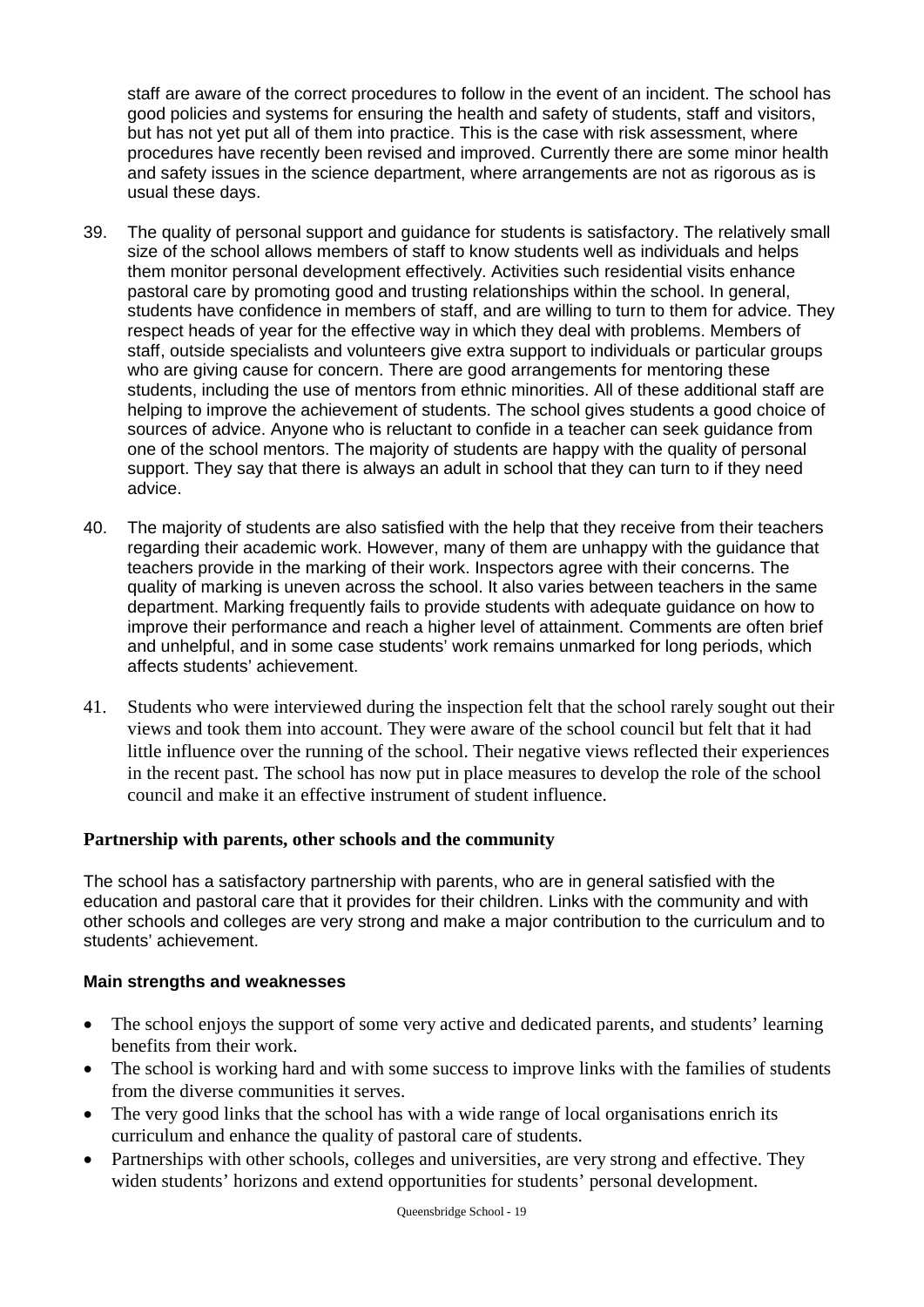Written reports on students' progress, although satisfactory overall, are of uneven quality and fail to meet statutory requirements on the reporting of ICT and citizenship.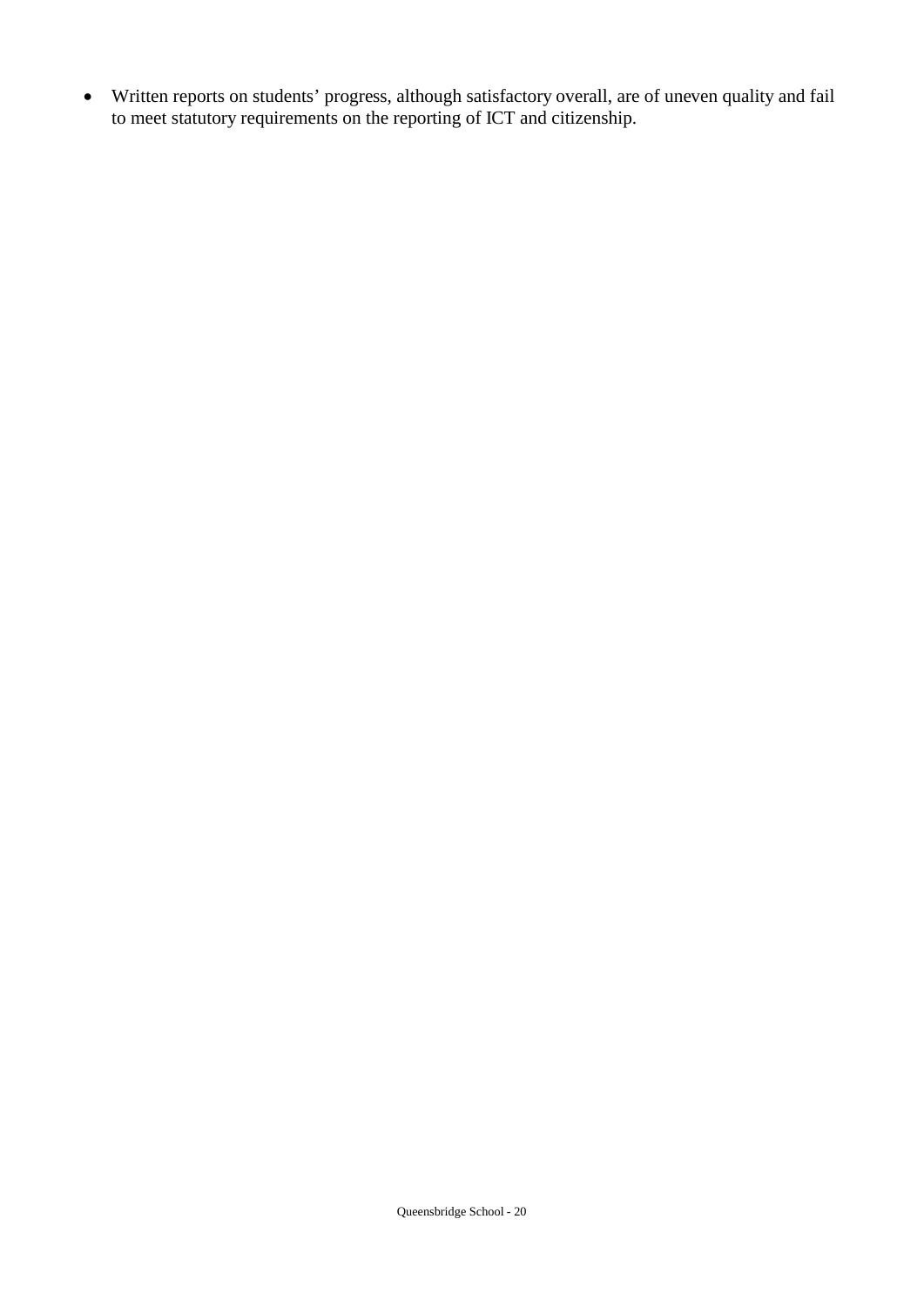### **Commentary**

- 42. The school has the confidence of parents who in general are supportive of their children's attendance, behaviour and learning. Families are becoming increasingly aware of the importance of good attendance, and are now less likely to take extended holidays in term time. However, a hard core of parents does not make enough effort to ensure that children attend school regularly and punctually.
- 43. Many parents are from ethnic minority groups. Many of them speak English as a second language, and some do not speak it at all. The school is aware that it needs to involve Asian and Black parents more fully in support for their children's learning and has already put in place some effective measures to improve links with these families. The home-school liaison team is a significant strength of the school's provision. Its members cover a wide range of ethnic minority languages, and between them is successfully developing the school's links with parents, as when they contact parents who have not replied to invitations to attend consultation evenings.
- 44. There is a strong and active parents' group that gives valuable support to the school and to students' learning. Members are involved in fund raising and in developing a scheme of volunteers who will assist students with their learning. Currently there are six parentvolunteers who regularly help in school and a much larger number who help with projects and with fund raising. This level of support is more than is usual in a secondary school of the size of Queensbridge. Governors also give strong support to the school.
- 45. Information on students' progress is satisfactory overall. The annual written reports inform parents of their child's level of attainment and indicate areas that require improvement. However, teachers' comments are sometimes confusing because they do not always match the grades for attainment. Reports do not contain a discrete section on citizenship or ICT unless the student is taking these subjects at GCSE. As a result, the majority of reports fail to meet statutory requirements.
- 46. The school has many links with the community that extend students' opportunities for learning and make a positive contribution to provision for pastoral care. Community links are strengthened by the school's status as a specialist performing arts college. It has a particularly strong and effective partnership with Riverside Church, one of its sponsors. Students benefit from the link with Riverside's own School of Performing Arts, and also from services of the church's mentors and youth workers. The Birmingham Royal Ballet is another much valued partner. This link enhances students' spiritual, moral, social and cultural development by widening their horizons and by providing examples of excellence in the arts.
- 47. Links with other schools and colleges and with universities are strong and extensive. They have a positive impact on learning; for example contacts with colleges of further education help to raise students' aspirations and motivation. The school is involved in numerous partnerships and initiatives with other schools that aim to improve provision and seek to promote good achievement. Its closest partnership is with Fox Hollies, the special school that shares the same campus. The link between the two schools is strong and effective and to the advantage of both parties. It gives students at Queensbridge the opportunity to develop an understanding of other people within the community.

### **LEADERSHIP AND MANAGEMENT**

Leadership and management are satisfactory; the leadership of the headteacher is good. Governance of the school is satisfactory.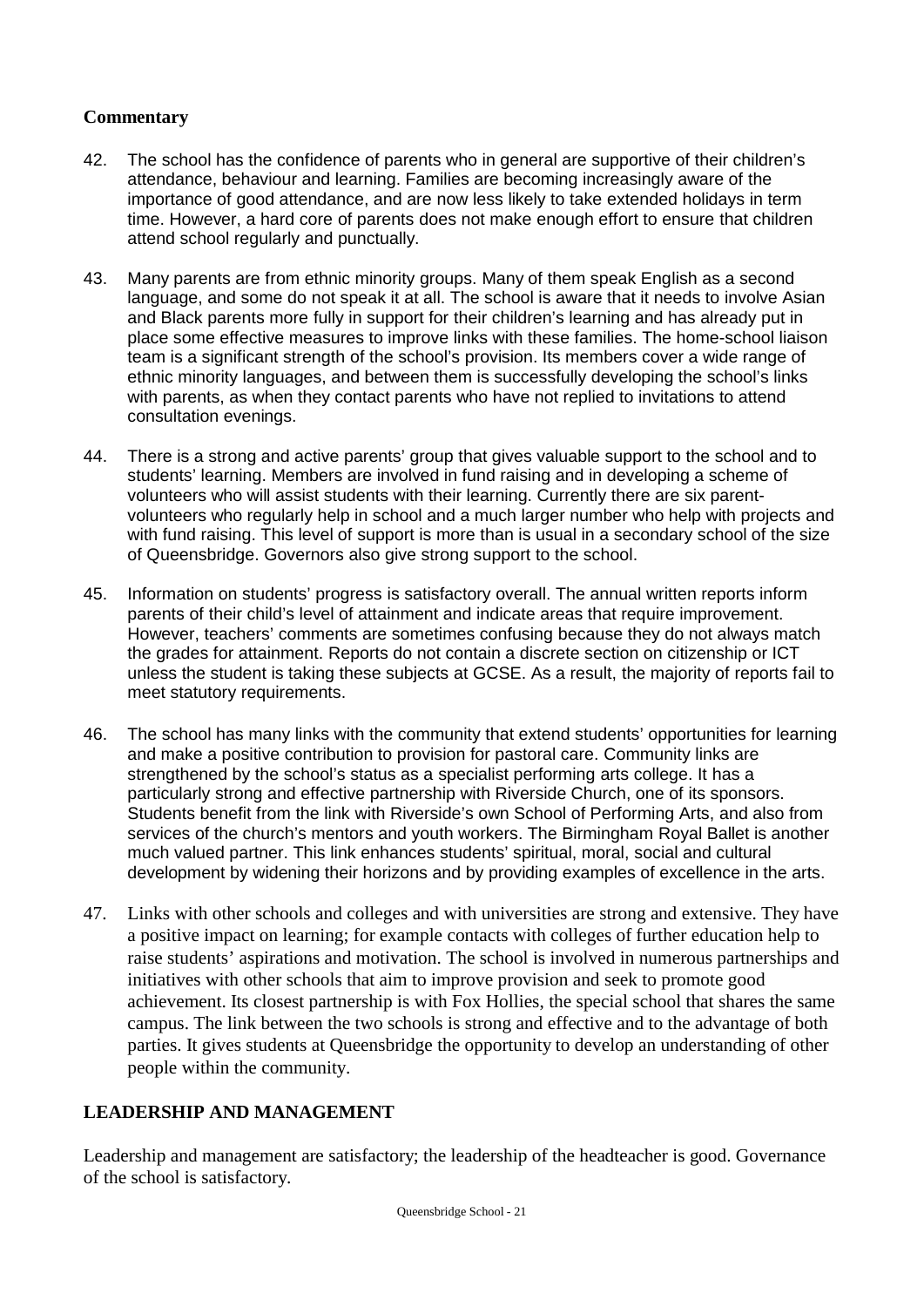### **Main strengths and weaknesses**

- The new headteacher is providing inspirational leadership and there is a clear strategy for moving the school forward.
- The leadership of literacy across the across the school is unsatisfactory.
- The leadership of ICT is poor and results in students underachieving.
- There is a hardworking and dedicated support staff team who serve the school well.
- Effective leadership of French results in students achieving well.
- There is very good leadership of the performing arts, the result of which can be seen in the many high quality productions involving students.

### **Commentary**

- 48. The school is going through a period of transition. The current headteacher has been in post for only a relatively short time. The headteacher has a highly visible presence around the school, and is approachable to students and teachers. His vision for the school is very clear and staff speak of his enthusiasm, energy and determination to create an environment within which every one of the students feels valued, respected and able to succeed. The school is involved in many partnerships with neighbouring schools. The arrangement is mutually beneficial allowing schools to both share and bring back development ideas. This 'networking' is key to the headteacher's vision for the school, one in which Queensbridge is a leading partner in educational developments and a focal point for working with the community.
- 49. There is a clear strategy to move the school forward. This includes not only plans to improve the provision for ICT and art and design but also to further develop strong and effective partnerships with other schools.
- 50. The school does generally run smoothly on a day-to-day basis. There is a hardworking and dedicated support staff team who serve the school well. Communications are effective, particularly with parents who can be assured of a rapid response when they contact the school. The financial management of the school is good. There are effective procedures in place for monitoring expenditure and making informed decisions about school priorities. The managers of the school, supported by a new administration manager, work closely with governors to ensure that the principles of best practice are applied. The school is also very effective in seeking additional resources and uses these effectively to improve its overall provision. However, whilst systems and procedures are clear, policies such as the marking policy are not always applied consistently.
- 51. There are examples of effective teamwork among staff. For example, in French, effective leadership, supported by a strong committed team, is moving the department forward with clear direction resulting in good achievement. There is very good leadership of the performing arts, the result of which can be seen in the many high quality productions involving students. On the other hand, leadership of the literacy strategy is unsatisfactory and that of ICT is poor. There has been a failure to bring about improvements in these important areas.
- 52. After a period of four years in which no teacher co-ordinated work for students with special educational needs, a teacher took up this role at the start of the current academic year. A senior post has just been filled to oversee all aspects of special provisions. These two teachers have a good understanding of the strengths and weaknesses of the current provision and have a very clear view of how to make improvements. Careful checking of the teaching of each student is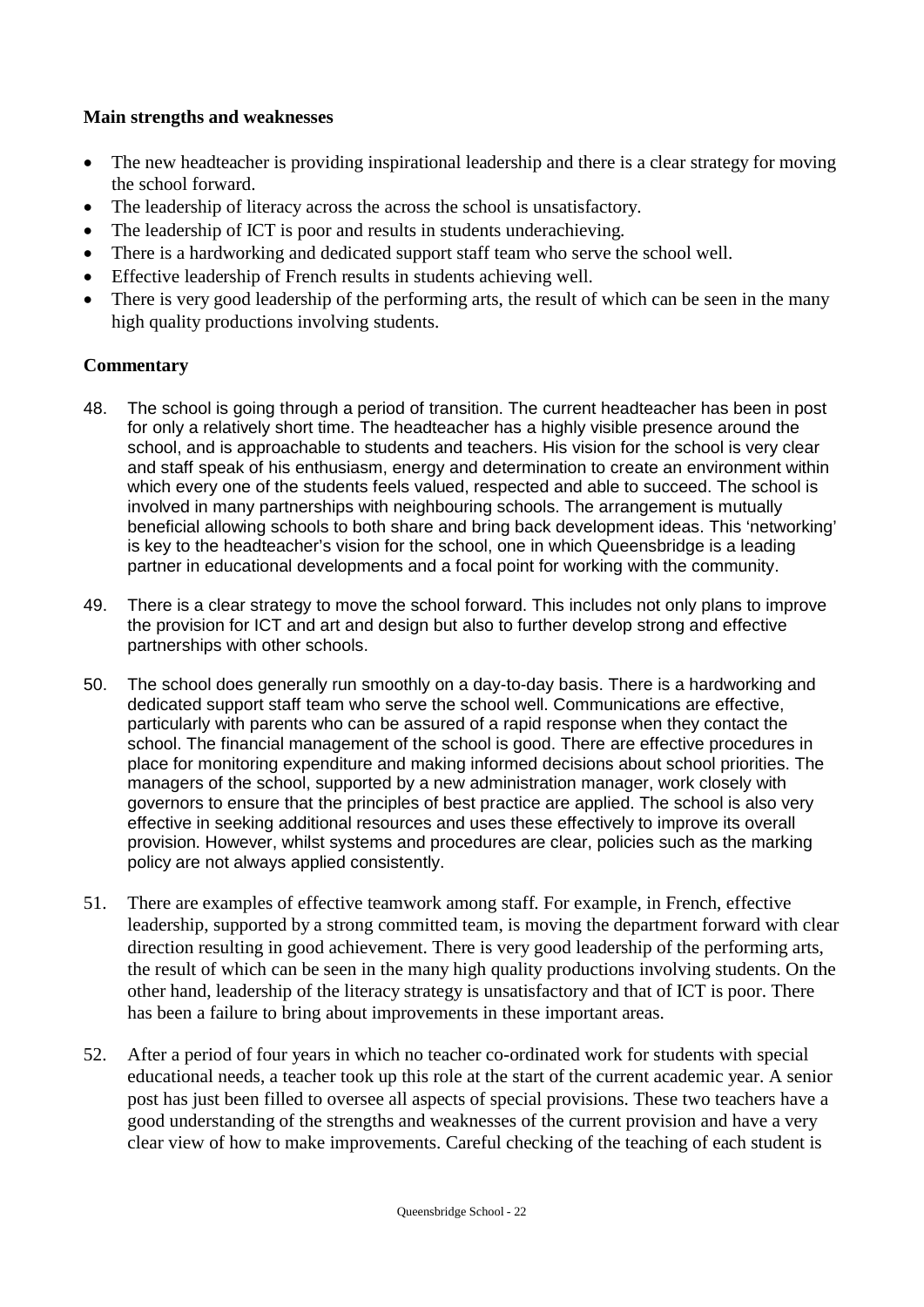beginning to improve the quality of learning. Leadership and management are good. There has been good improvement since the last inspection because achievement is now better.

53. The governance of the school is satisfactory. The governors have a good knowledge of the school and are actively involved in monitoring its work, either through careful scrutiny and evaluation of the school reports and results, and setting and checking of budgets, or advising on areas such as the development of the performing arts. The school fails to meet its statutory curriculum responsibilities of providing ICT; written reports for citizenship and ICT do not meet statutory requirements and a daily act of collective worship is not provided.

### **Financial information**

#### *Financial information for the year April 2002 to March 2003*

| Income and expenditure $(f)$ | Balances $(f)$ |                                  |
|------------------------------|----------------|----------------------------------|
| Total income                 | 2560240        | Balance from previous year       |
| Total expenditure            | 2441377        | Balance carried forward to the r |
| Expenditure per pupil        | 4152           |                                  |

| Income and expenditure $(f)$ |         | Balances $(f)$                      |        |
|------------------------------|---------|-------------------------------------|--------|
| Total income                 | 2560240 | Balance from previous year          | 67750  |
| Total expenditure            | 2441377 | Balance carried forward to the next | 186613 |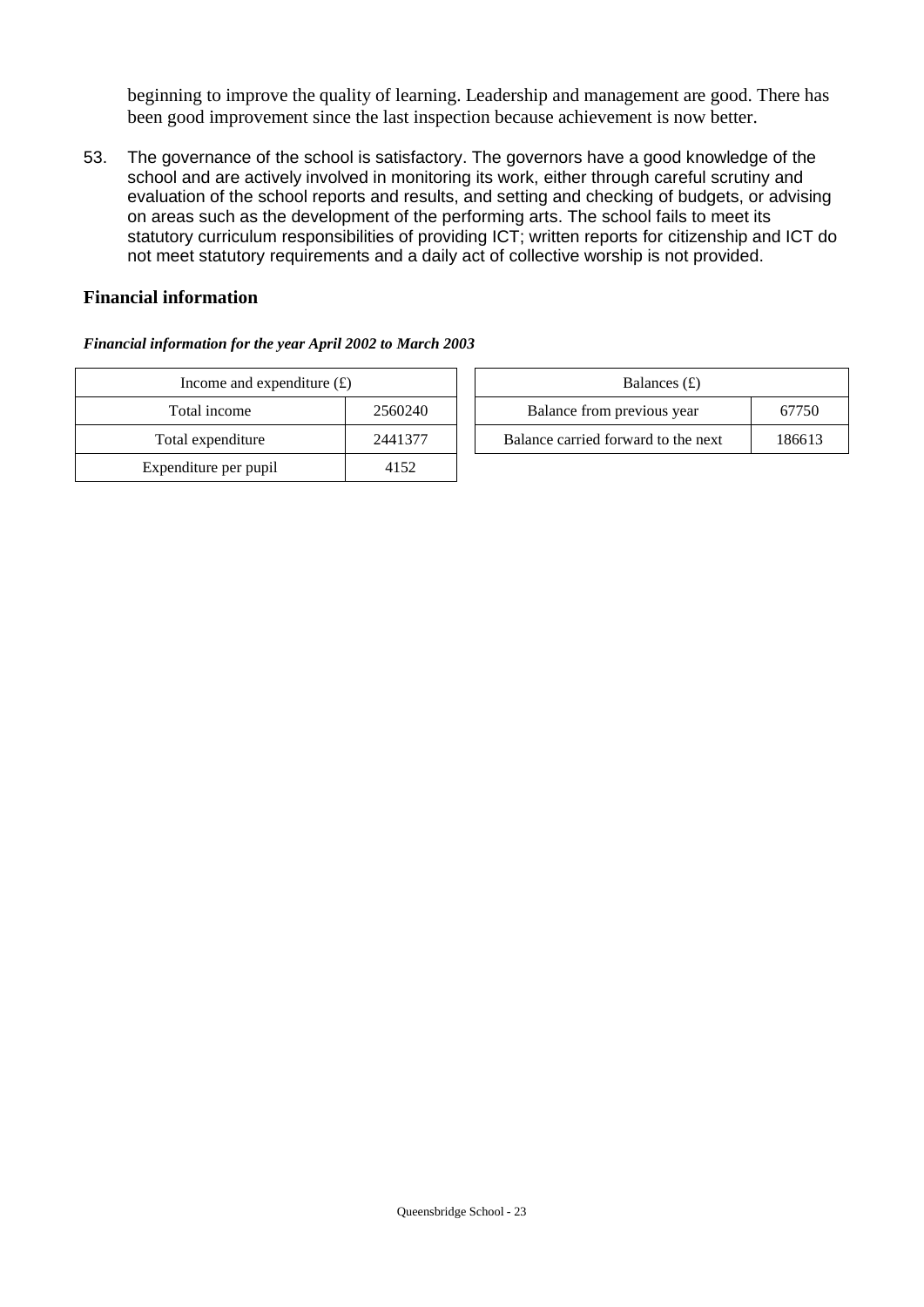# **PART C: THE QUALITY OF EDUCATION IN SUBJECTS AND COURSES**

### **SUBJECTS AND COURSES IN KEY STAGES 3 AND 4**

### **ENGLISH AND MODERN FOREIGN LANGUAGES**

### **English**

Provision in English is **satisfactory**.

|                       | Year 9             | Year 11            |
|-----------------------|--------------------|--------------------|
| <b>Standards</b>      | Well below average | Well below average |
| Achievement           | Satisfactory       | Satisfactory       |
| Teaching and learning | Satisfactory       | Satisfactory       |

| Leadership                         | Satisfactory |
|------------------------------------|--------------|
| Management                         | Satisfactory |
| Progress since previous inspection | Satisfactory |

### **Main strengths and weaknesses**

- The recently appointed head of department is a good role model.
- Higher attainers have a good understanding of what they read.
- A significant proportion of the marking is superficial and too little attention is paid to accuracy at the word and sentence level.
- Some students underachieve, mostly because they do not attend lessons regularly.
- Students' levels of literacy are low, which reduces level of attainment.

#### **Commentary**

#### **Examination results**

54. In 2003, test results at the end of Year 9 were well below the national average. The trend in results is below the national trend. In 2003, GCSE results in English were below average and in English literature they were well below average. However, in English literature, approximately one tenth more of Year 11 was entered for the examination than is the average nationally.

#### **Standards and achievement**

- 55. Standards in Years 10 and 11 are well below average, whilst examination results in 2003 placed them in the below average category. However, this does not represent a drop in standards, as the 2003 results only just fell into the below average category. In fact, standards have remained broadly similar.
- 56. In Years 7 to 9, there is a small group of higher attaining students who express themselves well orally, being fluent and able to use a wide vocabulary. The majority of students, however, are much more restricted in what they say, often expressing themselves briefly and not being able to expand their ideas in response to questions. Students' writing mirrors their speaking and listening, with the work of middle and lower attainers also being marred by errors of spelling, punctuation and grammar. Higher attainers have a good understanding of what they read and some are able to read aloud with excellent expression. More generally, however, students have limited understanding and the lowest attainers are not able to read independently.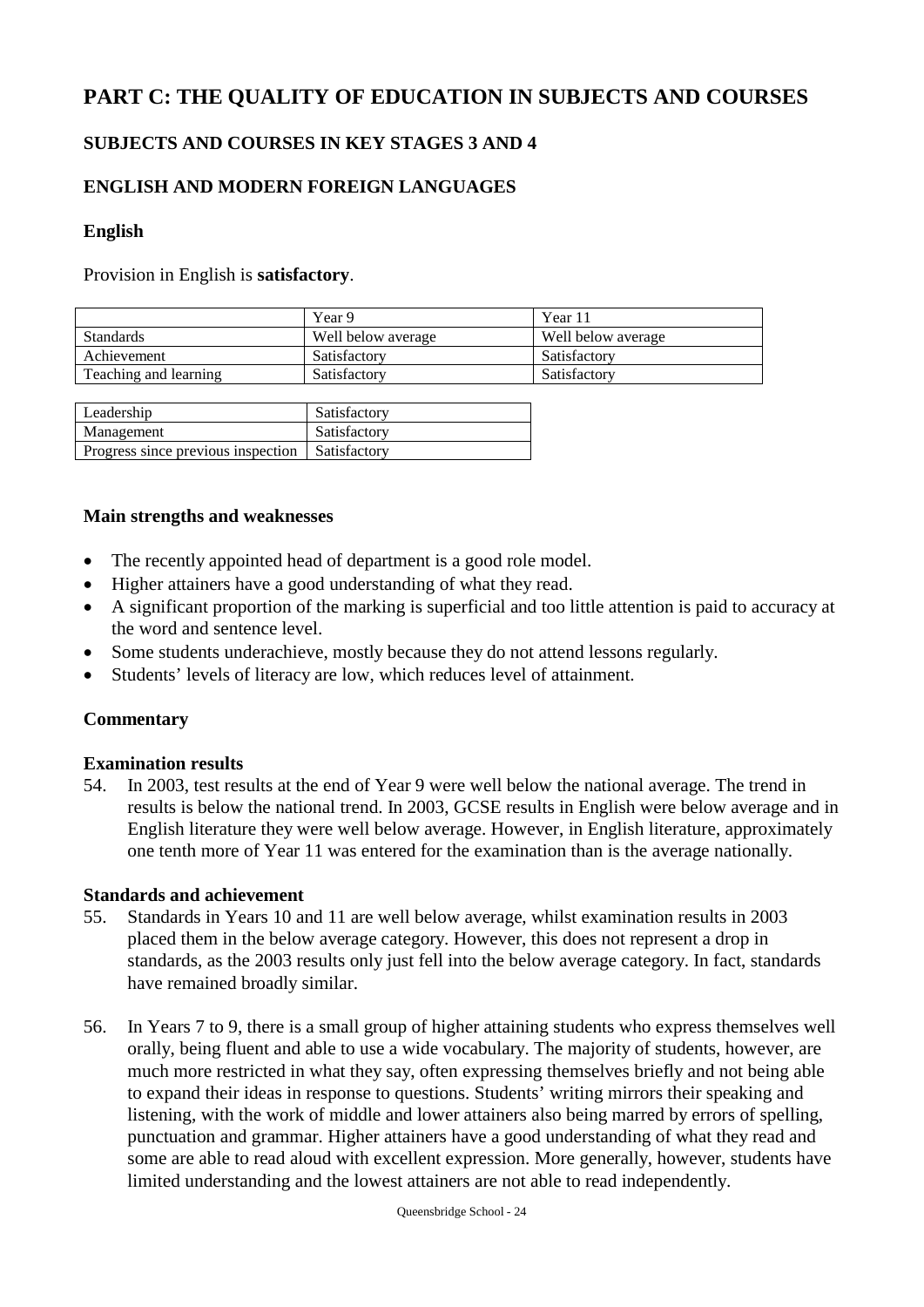57. In Years 10 and 11, students improve their skills at a rate that means they remain well below the national expectation. Higher attainers learn how to adapt what they say or write to the needs of the situation. Many middle and lower attainers are not able to do this, with the consequence that they use colloquial language in most settings. Such students have only limited skills in structuring their written work to advantage, with the result that it lacks coherence and clarity. Many students continue to make basic errors. In general, students do not re-draft their work, to improve its quality, to the extent that might be expected. Whilst a significant proportion of students have a good understanding of what they read and can communicate this satisfactorily in speech, they frequently are not able to do this in writing.

### **Teaching and learning**

- 58. When teaching is most effective, the teacher possesses good subject knowledge and has a good understanding of what constitutes high standards. This means that the teacher probes students, inviting them to look for deeper meanings in what they read and analysing how writers achieve their effects. This is all the more effective when the lesson is planned so that new topics or levels of complexity are introduced as the lesson progresses, thus ensuring that students are constantly being challenged and remain interested. In the best lessons seen, when the teachers set a task, they demonstrated to the students how it should be completed. This greatly helped students to know what was being expected of them. Most teachers maintain effective discipline and create an orderly environment in which learning can take place. Learning support assistants are effective and are generally deployed to advantage.
- 59. When teaching is less effective, the lessons do not include sufficient variety, the work set is not matched to students' needs and the teacher's discipline is ineffective. In general, the work set for higher attainers is not sufficiently challenging to enable them to make good progress. Some of the marking is of sound quality and provides useful guidance on what students should do in order to improve. However, a relatively high proportion of it is superficial and offers little worthwhile advice. In general, there is too little attention paid to accuracy of expression at the word and sentence level. Little use is made of ICT in teaching and learning.

### **Leadership and management**

60. The recently appointed head of department is a good role model as a teacher. He and his colleagues have drawn up an action plan that, if implemented, should enable them to raise standards. The monitoring of teaching has not yet been effective in eliminating unsatisfactory practice and sharing best practice.

### **Literacy across the curriculum**

61. Standards of literacy are well below average. Whilst higher attaining students are able to express themselves clearly and effectively, such students are in the minority. The majority of students are not able to structure their ideas clearly in writing and they do not understand how to adapt what they have to say for different audiences. Their written work is often marred by many errors of spelling, punctuation and grammar. Students' understanding of what they read is often limited and the lowest attainers are not able to read independently. Whilst many students can give a satisfactory oral response to what they have read, they are frequently unable to express their response in the written form. Whilst higher attainers can read aloud with very good expression, in general students lack confidence and their expression is poor.

### **English as an additional language**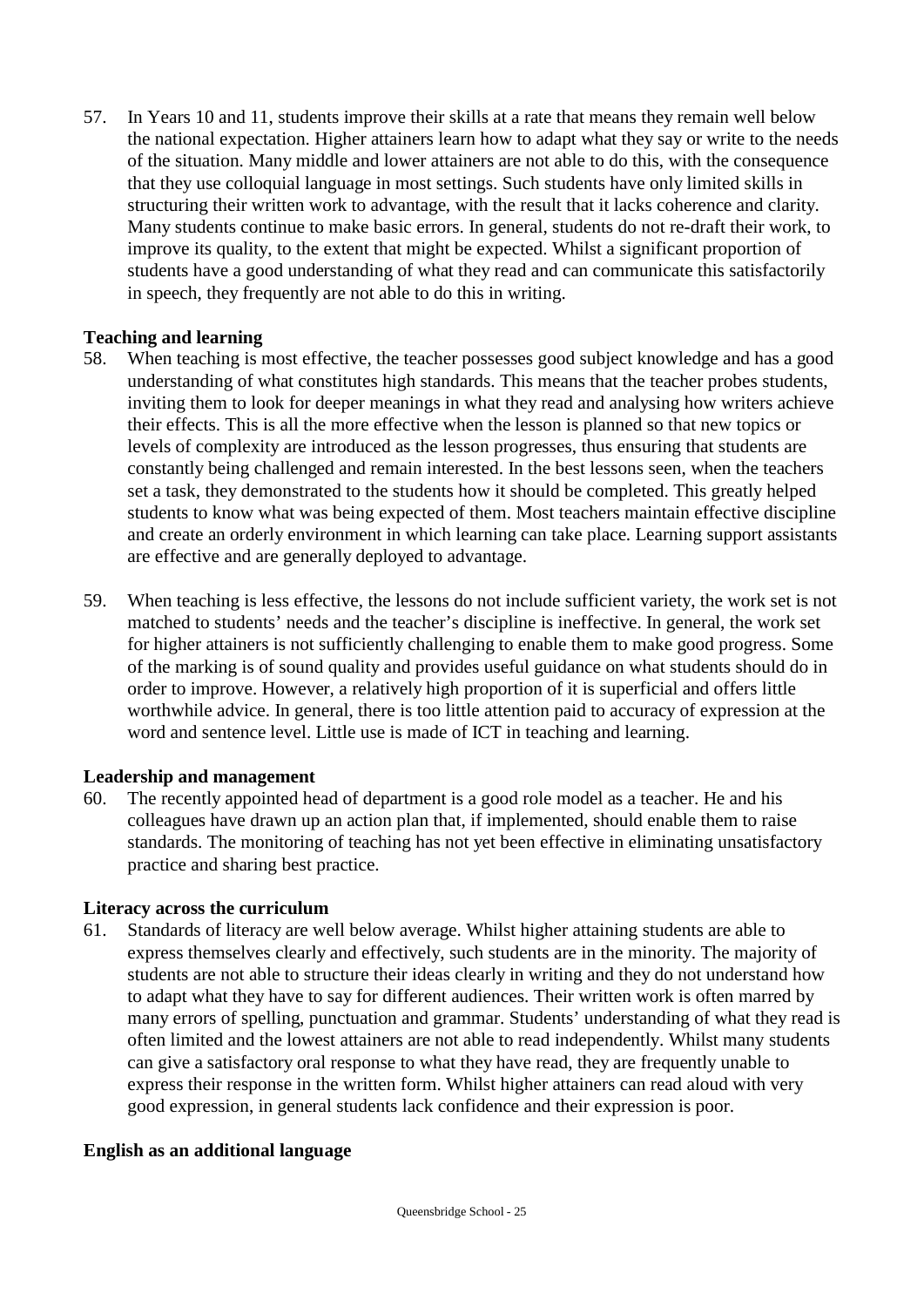62. Standards are well below average on entry to the school. A very small number of students are at the earliest stage of English. The achievement of students who speak English as an additional language is satisfactory. Attainment is impeded by low levels of literacy in English and the home language. Students are taught mostly within the mainstream where they are well integrated into lessons. Targeted students have assessment profiles but they are not detailed and are insufficient to monitor their needs and progress made. Most students do not receive support in lessons.

### **Modern foreign languages**

Provision in modern foreign languages is **good**.

Both French and Urdu were inspected as part of modern foreign languages.

### **French**

Provision in French is **good**.

|                       | Year 9  | Year 11 |
|-----------------------|---------|---------|
| <b>Standards</b>      | Average | Average |
| Achievement           | Good    | Good    |
| Teaching and learning | Good    | Good    |

| Good                                      |
|-------------------------------------------|
| Good                                      |
| Progress since previous inspection   Good |
|                                           |

### **Main strengths and weaknesses**

- Boys do better in French than in other subjects they take in the school.
- Students enjoy the lessons and teachers use praise well to encourage them; the teaching is good.
- There are some missed opportunities for students to improve their listening skills by hearing more French used in the classroom.
- The use of ICT by students is underdeveloped, especially to increase the range of reading materials available.

### **Commentary**

### **Examination results**

63. In French, examination results at GCSE were above average in 2003, although a lower proportion of students were entered than would be expected nationally. Boys did better in French than in other subjects they took in the school.

#### **Standards and achievement**

64. Higher attaining students in French write accurately in a range of topics and can work in a variety of tenses but their listening and reading skills are better than their speaking and writing. Some are good at expressing opinions on where they live and their holidays. Lower attaining students write short paragraphs, and students with special needs, who often have literacy difficulties, write some basic phrases from memory.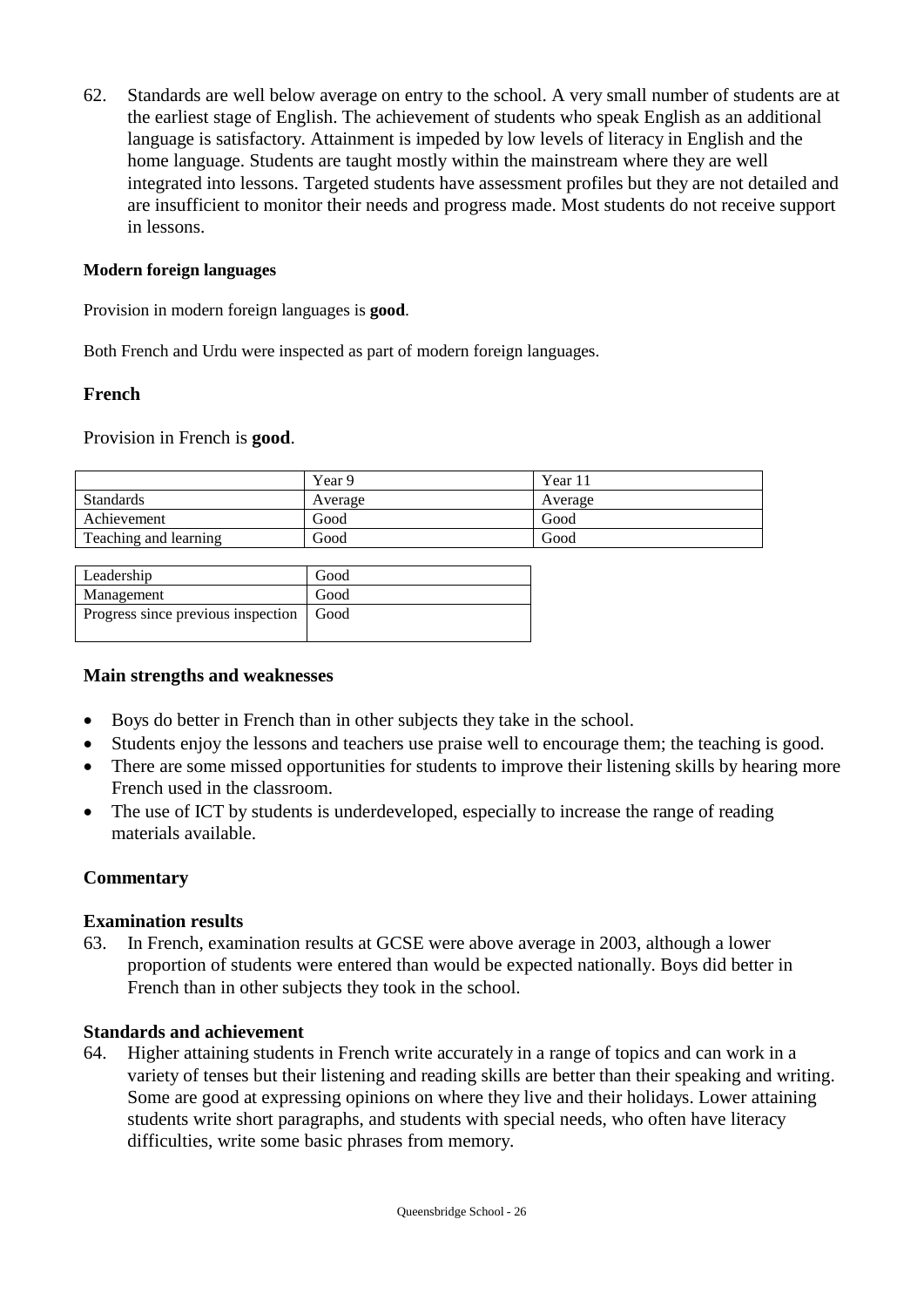65. Higher attaining students produce good quality written work as part of their coursework. Generally, however, writing is an area that is weaker than listening and reading but the difference between students' performance in the different areas is slight. Boys achieve well, because teachers modify tasks to match their needs; boys often volunteer answers in class and participate well. Students develop good skills in reading passages from textbooks but have fewer opportunities to read beyond this.

### **Teaching and learning**

- 66. The strengths in the teaching are consistent across the department. For example, students are expected to listen carefully to the teacher and relationships are good. Teachers choose activities that are motivating and fun*.* Students enjoyed, for example, playing a game where they had to guess which card another student was holding. Teachers explain clearly what students have to do and are skilled at supporting the students who have special needs and those who are the highest attainers. The students with special needs get personal attention; teachers are very well aware of their needs and plan their lessons to take this into account. The higher attaining students can sit their GCSE early, or have extra help to improve their grades. Through the links with other local schools this offer is available for a wide range of languages, not just those taught in school. The foreign language assistant is very well used to support all students, especially those with special needs to catch up with work they have missed. Homework is regularly set and is well linked to work that has happened in the lesson, allowing students to follow up what they have learnt in class. Work is well marked and students are very clear what they have to do to reach the next level or grade. Students are well prepared for the demands of the examination and are given some good advice about what they need to do to improve. Teachers use praise well to encourage students to participate in class.
- 67. ICT is currently not well used by students because access to computers is difficult and so, for example, there is infrequent use of authentic texts from the Internet. Despite this, students develop some good reading skills; they are encouraged to use a range of strategies including working out meaning by looking at context and using the help sheets that teachers have produced for them. Many teachers use English to explain what students have to do and while this means that instructions are clear, there are several missed opportunities for students to hear French being used. Some lessons were also very teacher-dominated; students did not always participate as much as they might, for example practising speaking in pairs or groups. Students also do not record their notes on grammar so that they can revise from them later and there were a few occasions when students could have completed more work if they had been pressed to do so.

### **Leadership and management**

68. The quality of education has improved since the previous inspection. Results have risen and remained above average for the past three years with many students achieving high grades. Assessment is now good: marking is good, results are analysed and targets are challenging. The department uses its links well with other schools to widen the choice of languages and to share expertise. In the current Year 10 there are no students who have opted for French. This problem has been identified as one based on option choices rather than one of students' motivation and there are plans to change the options for next year.

### **Urdu**

Provision for Urdu is **satisfactory.**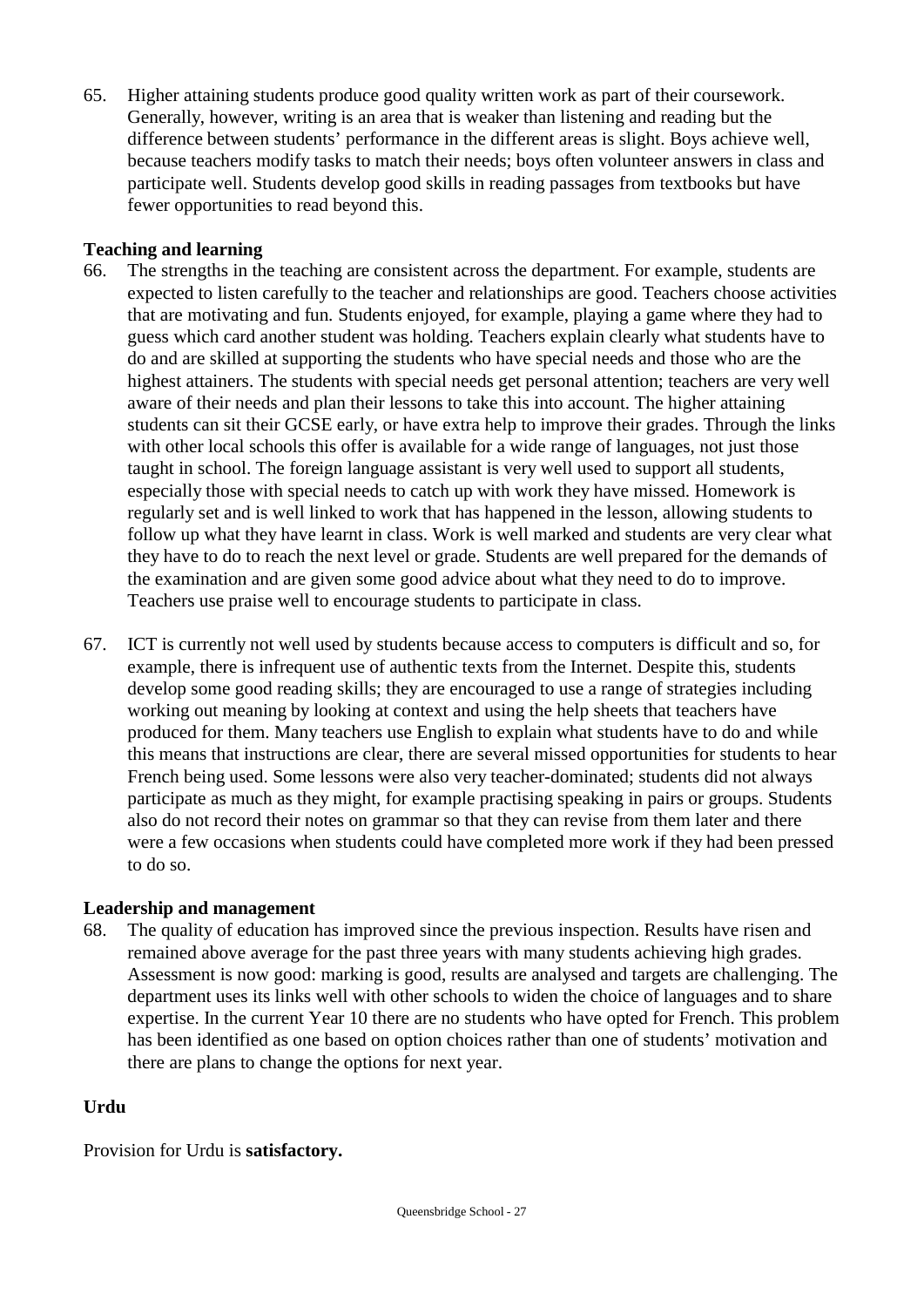|                       | Year 9             | Year 11            |
|-----------------------|--------------------|--------------------|
| <b>Standards</b>      | Well below average | Well below average |
| Achievement           | Satisfactory       | Satisfactory       |
| Teaching and learning | Satisfactory       | Satisfactory       |

| Leadership              | Good         |
|-------------------------|--------------|
| Management              | Good         |
| Progress since previous | Satisfactory |
| inspection              |              |

### **Main strengths and weaknesses**

- Teaching demonstrates very good subject knowledge which provides an excellent role model for students.
- Students' attitudes to the subject are very good because they are highly motivated to learn.
- The quality of leadership is good, providing a clear vision.
- Students' levels of literacy in Urdu are low, which reduce the level of attainment.
- The use of ICT is underdeveloped.

### **Commentary**

### **Examination results**

69. Examination results for Urdu were well below national averages in 2003. The small minority of girls taking Urdu performed better than boys overall.

### **Standards and achievement**

- 70. By the end of Year 9, students' levels of literacy in Urdu are very low. Students do not start studying the subject until the start of Year 9 and most do not bring literacy skills to the subject. Students have highly developed listening skills, understanding most of what is said in Urdu. Most students have growing confidence in speaking and reading aloud in class.
- 71. By the end of Year 11 students' skills, especially in reading and writing, are still well below average although their listening and understanding are good. Students respond well to roleplays. Low levels of literacy impede attainment although students have developed greater confidence in listening to authentic speech.

#### **Teaching and learning**

72. Teaching demonstrates very good subject knowledge and enthusiasm for the language. Use of authentic language throughout lessons provides an excellent role model for students. Lessons are planned well and learning objectives are shared. A limited range of activities is presented to students. Resources used are limited and dated. Students have no opportunity to use ICT. Learning objectives are not specific enough. Insufficient provision is made for students at a very low level of literacy and also for advanced learners. Assessment does not give sufficient indication of how well students are doing or what their next steps should be. Attitudes to learning are very good, especially among lower attaining students, who are highly motivated and keen to learn. Students collaborate well together and are able to sustain interest over long periods.

### **Leadership and management**

73. Clear vision and direction is provided for the subject. There is good knowledge of the strengths and weaknesses in the language. Lessons are closely monitored and significant support and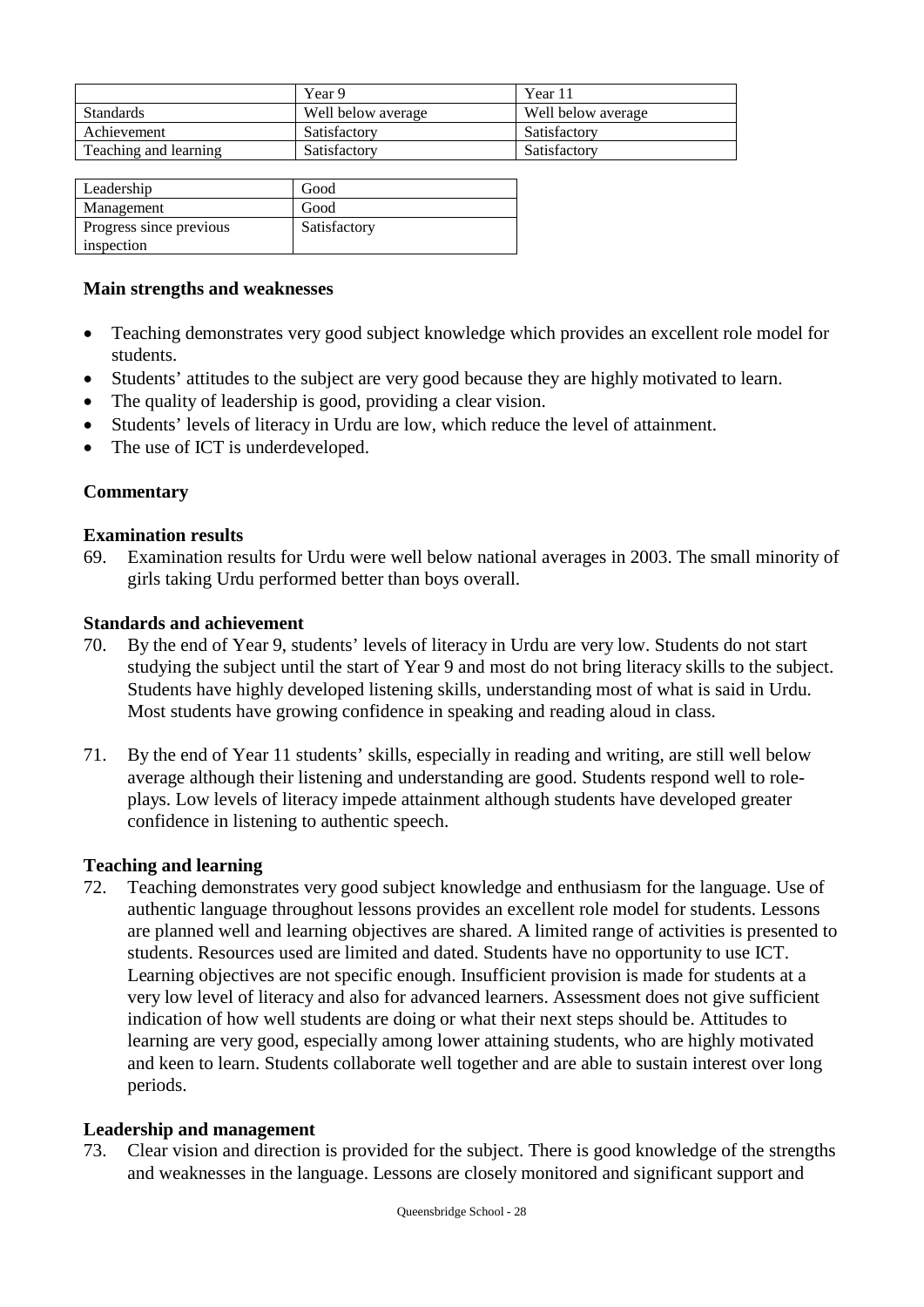professional development opportunities are provided. There are insufficient resources, including no provision for the use of ICT. Progress since the previous inspection has been satisfactory; standards and teaching are of a similar standard to those noted in the previous report.

### **MATHEMATICS**

Provision in mathematics is **satisfactory**.

|                       | Year 9             | Year 11            |
|-----------------------|--------------------|--------------------|
| <b>Standards</b>      | Well below average | Well below average |
| Achievement           | Satisfactory       | Satisfactory       |
| Teaching and learning | Satisfactory       | Satisfactory       |

| Leadership                         | Good         |
|------------------------------------|--------------|
| Management                         | Satisfactory |
| Progress since previous inspection | Satisfactory |
|                                    |              |

#### **Main strengths and weaknesses**

- Teachers aid students' achievement by planning their lessons well and having a good understanding of mathematics.
- Higher attaining students, in some lessons, are insufficiently challenged to reach their potential.
- Monitoring of teaching and students' work effectively supports the raising of standards of teaching and achievement.
- The disruptive behaviour of a minority of students coupled with erratic attendance hinders learning in some classes.
- ICT is not sufficiently used as a teaching resource to support learning.
- The head of department provides good leadership with a clear vision to improvement.

### **Commentary**

#### **Examination results**

74. Results in the 2003 National Curriculum tests at the end of Year 9 were well below average but continued the upward trend in these results, broadly following the national trend*.* The GCSE results in 2003 were well below average and were lower than those in 2002.

#### **Standards and achievement**

75. By the end of Year 9, students' numerical skills are well below average. Higher attaining students can draw scatter graphs with lines of best fit and describe correctly the type of correlation. Lower attaining students have an insecure understanding of how to create scatter diagrams. The lower attainers calculate the areas of rectangles, as well as the perimeters of regular and irregular shapes. In Year 11, higher attaining students construct stem and leaf diagrams accurately to display data. The lower attaining students collect and show data in both tally charts and bar charts. The higher attaining students build on their previous understanding of solving quadratic equations and simultaneous linear equations. Repeated poor attendance and the disruptive behaviour of a minority of students result in gaps in their learning.

#### **Teaching and learning**

76. Teachers aid student achievement by planning lessons well and having a good understanding of mathematics. The use of the 'three-part' lesson gives students a variety of activities that assist their learning. However, the summaries are not as effective as they could be to engage interest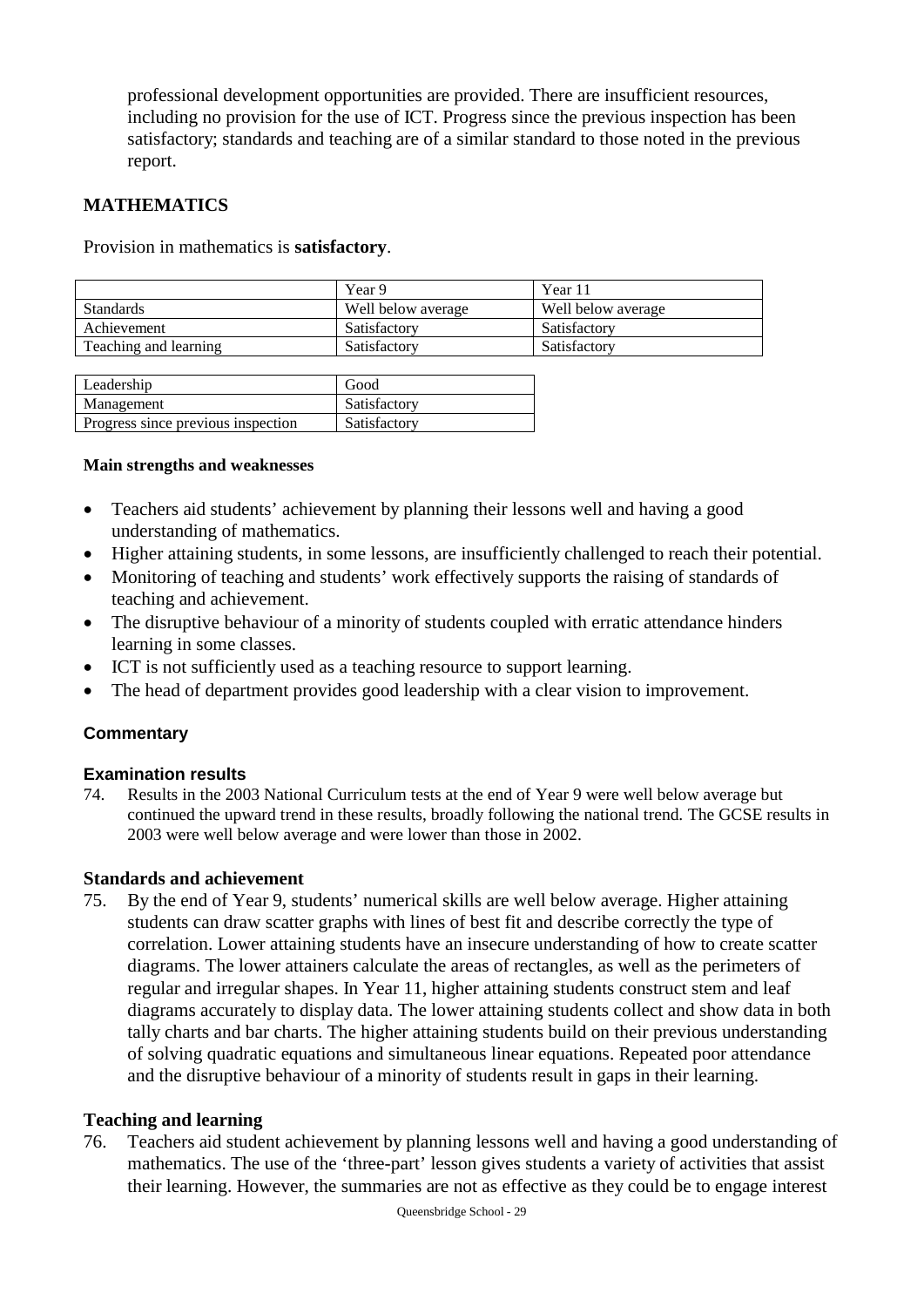and recap learning. In Year 11, the gifted and talented are well provided for; however, in other classes the higher attaining students are insufficiently challenged. Students usually know how well they are doing, but they are unclear as to how to achieve their target. Working together is not a feature of most lessons; however, in one Year 7 investigation on polygons, this was effectively used. Homework is set regularly, though the presentation of work by students is not always clear enough to assist with their later revision. The students' low levels of literacy hinder their achievement in mathematics. In the better lessons this is developed by reference to key words and insisting on mathematical vocabulary. Helpful, constructive comments are evident in some teachers' marking and this supports students' learning.

### **Leadership and management**

77. The head of department is a good role model, providing good leadership with a clear vision for improvement. Since his recent arrival he has begun to implement many new developments. Teachers work hard to raise standards and there is good teamwork with effectively delegated roles. However, ICT is not used sufficiently as a teaching resource to assist the raising of achievement or develop independent learning. Performance data is used to identify and monitor students' progress. However, this does not fully embrace the use of value added data to further substantiate targets.

### **Mathematics across the curriculum**

78. Standards of mathematics are well below average. The teaching of mathematics as a basic skill in all subjects across the curriculum is satisfactory. The mathematics department has consulted with other subjects to establish where and how numeracy is used. Key objectives consequently have been drawn up to advise other departments what, numerically, can be expected of students in each year group. However, in some subjects, numeracy has not become sufficiently embedded. In science for example, calculations are often not well set out and graphs are untidy, often drawn in ink.

### **SCIENCE**

Provision in science is **satisfactory**.

|                       | Year 9             | Year 11            |
|-----------------------|--------------------|--------------------|
| <b>Standards</b>      | Well below average | Well below average |
| Achievement           | Satisfactory       | Satisfactory       |
| Teaching and learning | Satisfactory       | Satisfactory       |

| Leadership                                        | Satisfactory |
|---------------------------------------------------|--------------|
| Management                                        | Satisfactory |
| Progress since previous inspection   Satisfactory |              |

#### **Main strengths and weaknesses**

- Higher attainers did well in the 2003 GCSE double award science examinations.
- Teachers plan lessons carefully and make good use of the 'three-part' lesson structure.
- The department has good arrangements for testing students, recording test results and checking their achievement in relation to their target grades or levels.
- Some students underachieve in science, mostly because they do not attend lessons regularly.
- Students' notebooks are often disorganised and untidy so that they are not as useful as they should be for revision.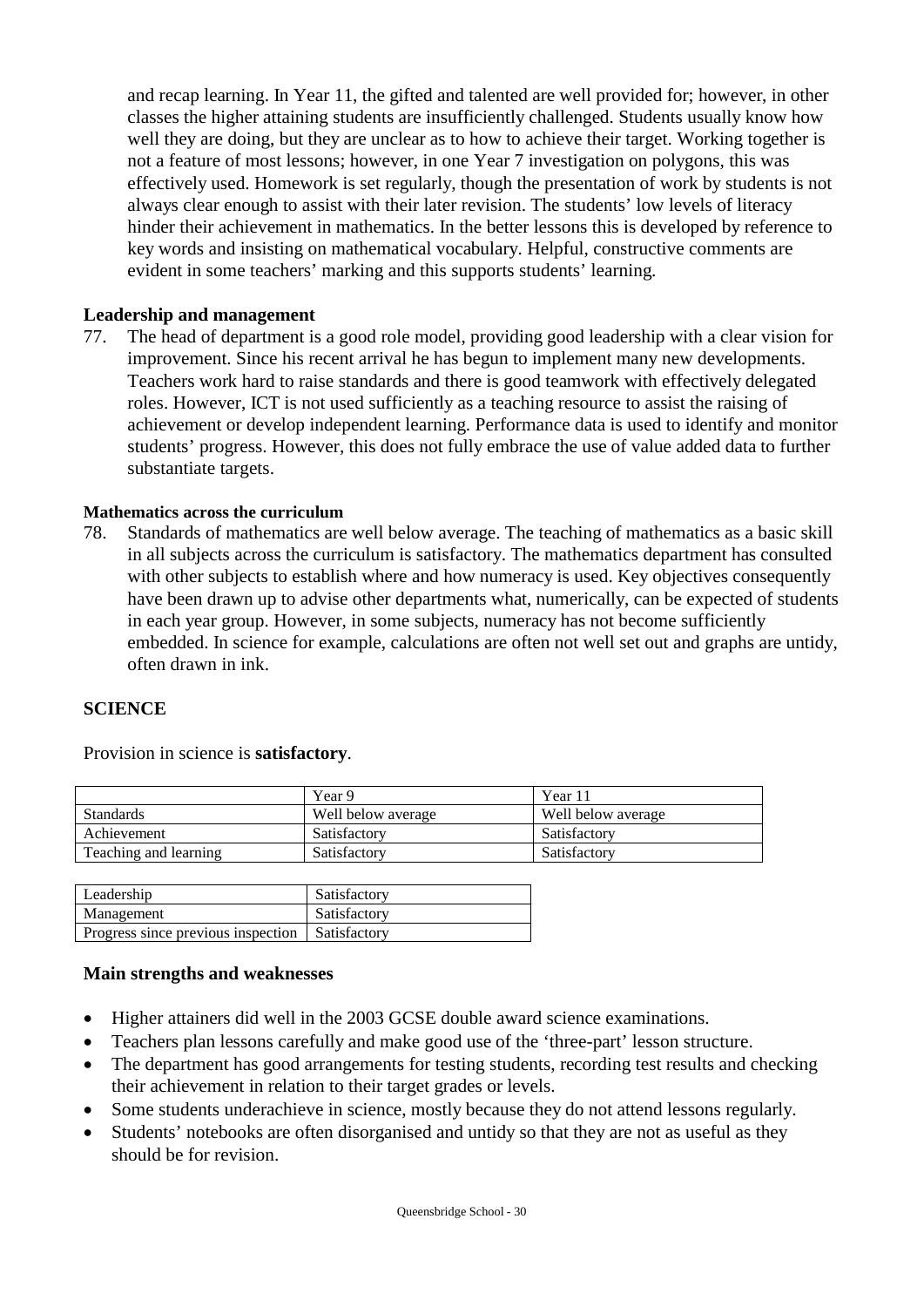Teachers' marking of students' written work is unsatisfactory overall so that students often do not get clear information about how they can improve their work.

### **Commentary**

### **Examination results**

79. In 2003, test results at the end of Year 9 were well below the national average but continued the upward trend, broadly following the national trend*.* GCSE results for science were below the national average in 2003 and boys did better than girls.

### **Standards and achievement**

- 80. Standards in the current Year 11 are not as good as those indicated by last year's GCSE results. The department has had many changes in staffing; some students have found this difficult and even some higher attainers have become rather lazy and do not always complete their written work. Nevertheless, the highest attaining students do reach standards that are better than expected for their age. For example, in Year 9, students have good understanding of the relationship between frequency and pitch and between amplitude and loudness for a sound wave.
- 81. Most students have at least a basic level of understanding of the topics they are currently studying. However, students, particularly middle and lower attainers, often find it difficult to express their understanding clearly in spoken or written answers. Often they know the specialist scientific words but use 'everyday' words incorrectly. Students' practical skills are generally better than their standards in other aspects of science.
- 82. At the end of Year 11, students reach the standards that might be expected, given their test results when they entered the school. Hence their overall achievement by the age of 16 is satisfactory. However, within that overall judgement, there are variations: higher attainers did well in last year's GCSE examinations; girls do not achieve as well as boys because, in some groups, they are in a very small minority and remain quiet and detached while boys answer most of the teacher's questions; some Year 11 students who have recently been taught by temporary teachers do not know as much as they should; a significant minority of students underachieve because they do not attend lessons regularly.

### **Teaching and learning**

- 83. Teachers generally have good subject knowledge and plan their lessons carefully. Teachers make good use of the 'three-part' lesson with some imaginative 'starters' to get students thinking early in the lesson and, at the end of the lesson, brisk and effective question-andanswer sessions to emphasise what students need to remember. In the good, and occasionally very good, lessons, teaching was lively and varied so that students concentrated well and achieved well. In the occasional unsatisfactory lesson, the teacher spent too much time managing students' behaviour so that the class did not learn enough during the lesson.
- 84. Students' exercise books reveal weaknesses in the teaching that they receive over time. The notes in students' books are usually adequate in terms of content but not always as clear and well organised as they should be, making them less useful for revision. Students often fail to complete their class work and homework, leaving gaps in their learning. Teachers' marking is unsatisfactory overall; some marking is helpful but much is cursory and fails to correct important mistakes.
- 85. The department has good arrangements for testing students in all year groups. Tests are of good quality; levels are recorded and compared with students' target levels so that extra help can be provided where necessary.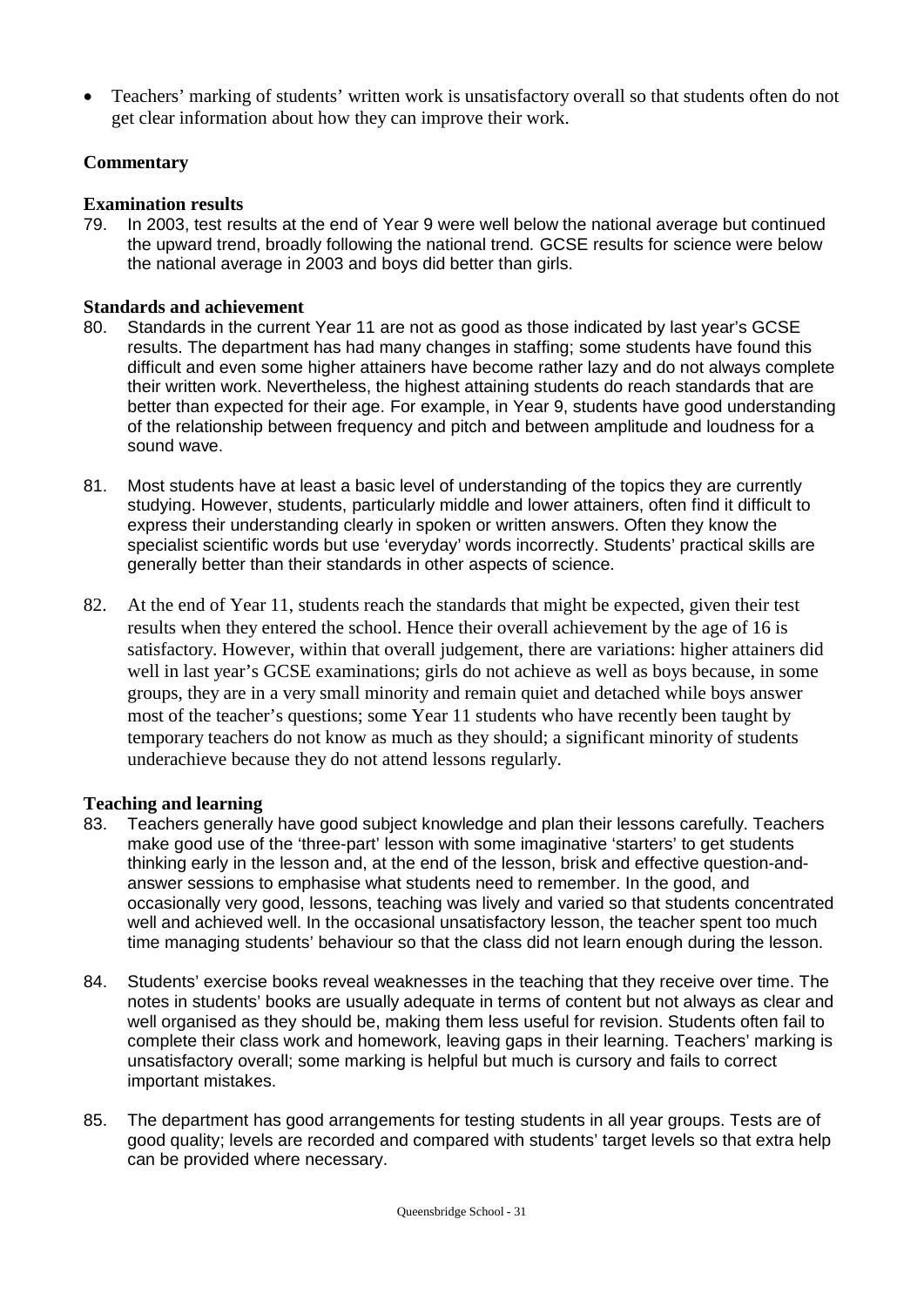#### **Leadership and management**

- 86. The head of department took up her post only last September and most of her team are also fairly new to the school. She has clear ideas on how she wants to move the department forward and there is already a good team spirit among teachers, support assistants and the technician. However, several teachers are relatively inexperienced and some still need further support and guidance. There are good arrangements for monitoring and supporting the work of the department but they have not yet been in place long enough to ensure consistently good teaching across all teaching groups.
- 87. GCSE results in 2003 were better than those at the time of the previous inspection. Teachers now provide more opportunities for students to learn for themselves. Hence the department has made satisfactory progress since the previous inspection.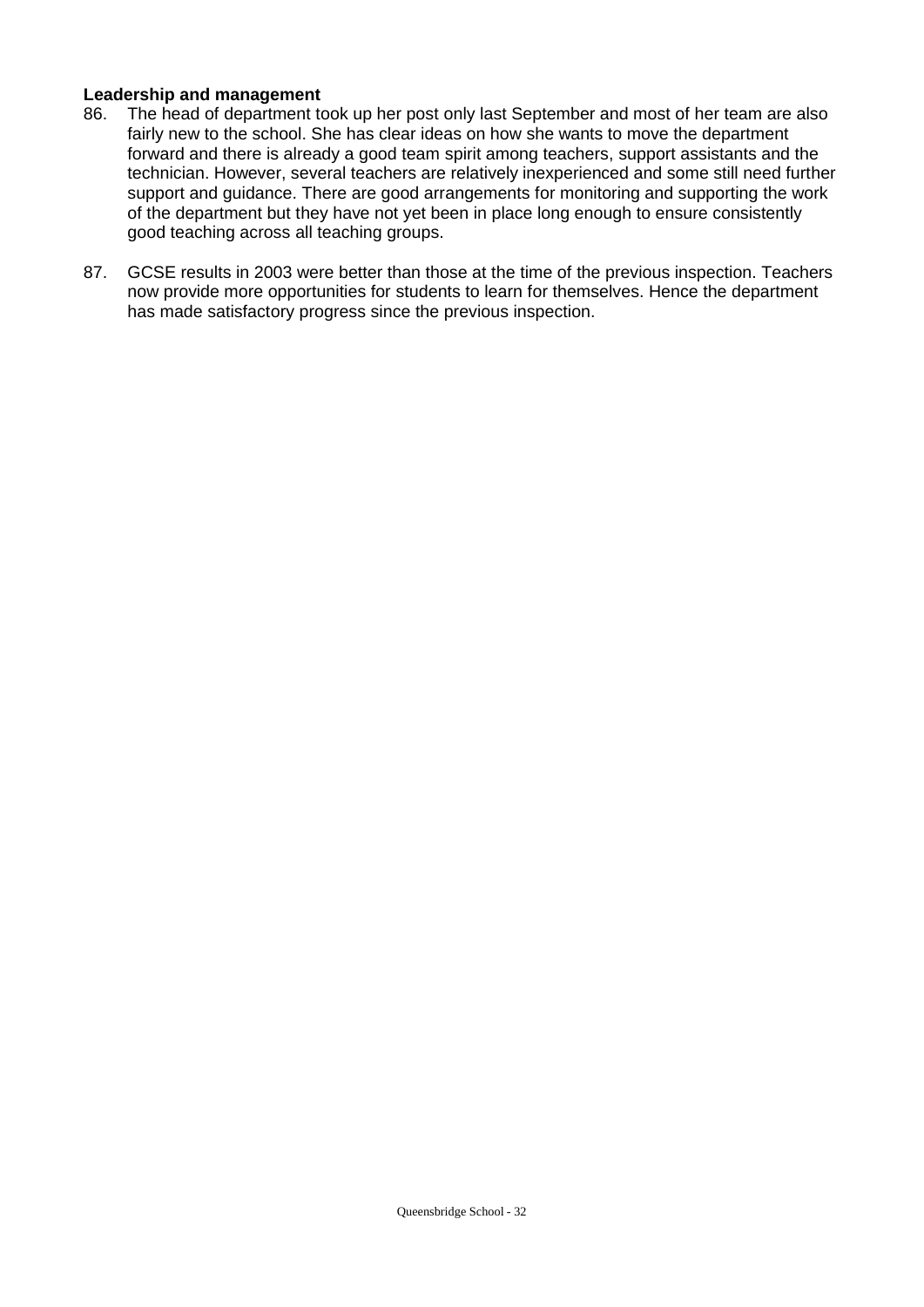## **INFORMATION AND COMMUNICATION TECHNOLOGY**

|                       | Year 9         | Year 11        |
|-----------------------|----------------|----------------|
| <b>Standards</b>      | Very low       | Very low       |
| Achievement           | Very poor      | Unsatisfactory |
| Teaching and learning | Not applicable | Satisfactory   |
|                       |                |                |

Provision in information and communication technology (ICT) is **poor**.

| Leadership                                | Poor |
|-------------------------------------------|------|
| Management                                | Poor |
| Progress since previous inspection   Poor |      |

#### **Main strengths and weaknesses**

- Students receive little in the way of an education in ICT in Years 7 to 9, so achievement is very poor.
- Students in Years 10 and 11 underachieve because of their poor attendance.
- Little has been done to deal with the problems identified in the previous report.

#### **Commentary**

#### **Examination results**

88. There are no examination results at present. Students in Year 11 will be the first to sit GCSE examinations this year.

#### **Standards and achievement**

- 89. Students receive little in the way of an education in ICT in Years 7 to 9. Some work is carried out in geography, but this is far too little to meet the demands of the National Curriculum. The result is that students do not build on the knowledge, skills and understanding that they have learnt in their primary schools. There is hardly any work in their folders and most are unable to carry out any but the most basic tasks without direct supervision.
- 90. By the end of Year 11 standards are very low, because students start Year 10 with very low standards and have to spend much of their time learning skills that should have been taught in Year 7. Students are competent in the use of generic skills, such as maximising a window, and are good at using the Internet because they use it outside of school. In other respects, their skills remain at a very low level, with students, for example, struggling to design a party invitation without significant help from their teacher. The poor level of attendance and exceptionally poor punctuality lead to unsatisfactory achievement in Years 10 and 11, despite the satisfactory teaching. Students have great difficulty in remembering what they have done in the past and are further hampered by poor literacy skills and very poor speaking skills.
- 91. One group of students does better than others in Years 10 and 11: those students with special educational needs. The achievement of these students is satisfactory because teachers are careful about meeting the students' needs as identified on their individual education plans. However, where these students are frequently absent, they have the same large gaps in their work as others.

#### **Teaching and learning**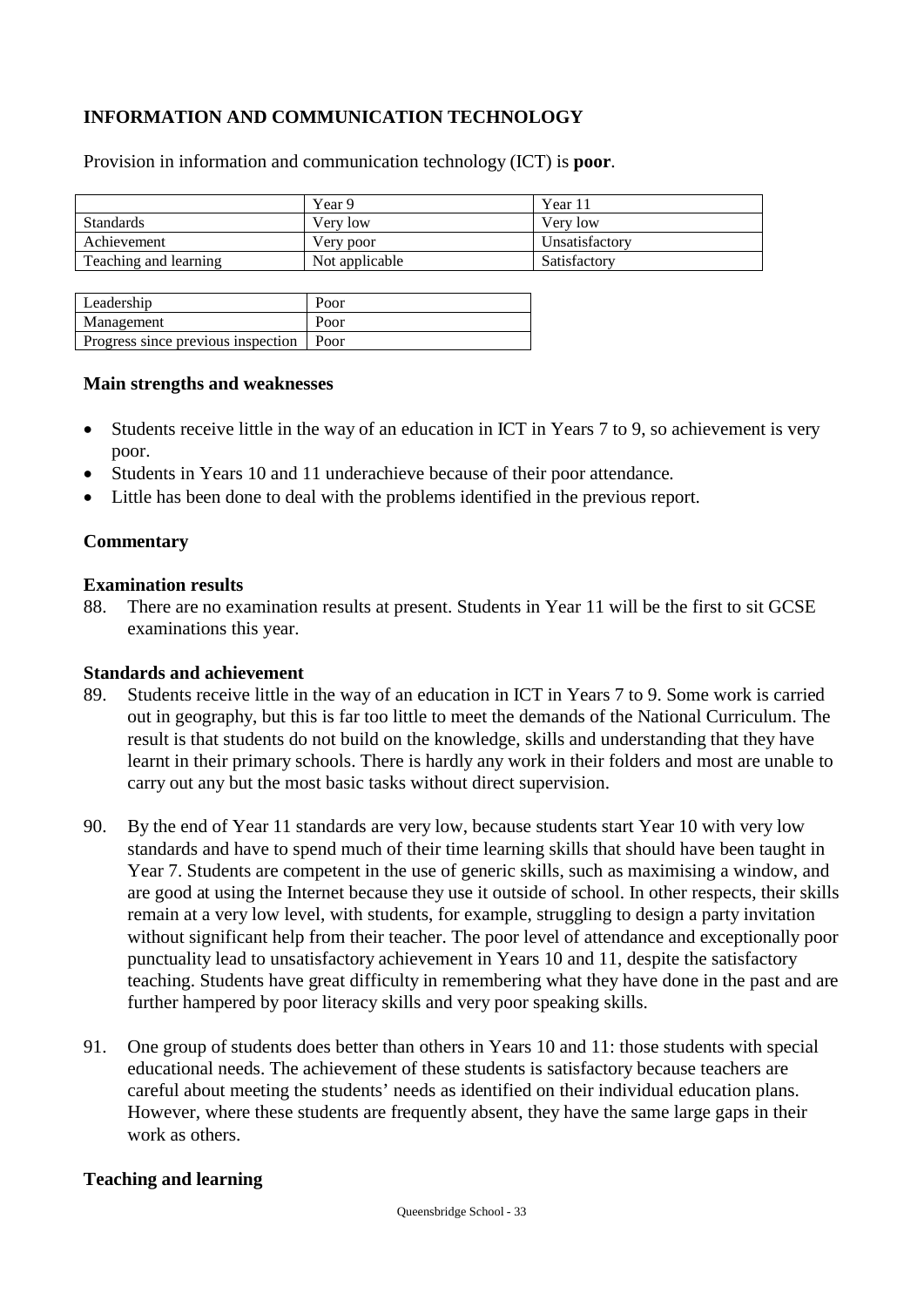- 92. There is not enough teaching in Years 7 to 9 on which to reach a judgement.
- 93. In Years 10 and 11, teachers plan their lessons in great detail, which is particularly helpful to students with special educational needs because the teacher matches the activities to their particular requirements. Other lower attaining students, however, become bored if activities go on for too long, or if the teacher spends too much time talking to the class. There are often very good starter activities used to get the students straight into their work, but these are usually ruined by the poor punctuality of students who wander in up to 30 minutes late, forcing the teacher to stop what they are doing and explain the work to them. Teachers have to work very hard to get any response from students, who have little confidence in their speaking skills. Students also rely very heavily on their teachers, as their independent learning skills are so poor. However, there are also some areas that are unsatisfactory in the teaching. The marking is far too variable from teacher to teacher, so some students get good help, while others do not get enough. The tasks that teachers use are also boring, so there is little for the students to get enthusiastic about.

### **Leadership and management**

94. ICT was a major weakness in the school's provision at the time of the last inspection. The school has made some improvements since that time, but nowhere near enough to provide a satisfactory education in the subject. There has been little in the way of leadership or management until very recently and much has relied upon the goodwill of the head of geography and his team. Nobody is yet ensuring that an acceptable level of education is being provided in the first three years or that the work done by different classes is of a consistently acceptable quality.

#### **Information and communication technology across the curriculum**

95. The use of computers in other areas of the curriculum is very poor. Few subjects meet their statutory requirements to use ICT, although music is a shining example of what can be done. As a result, students are not getting the opportunity either to develop new skills, or to make use of those that they already possess.

#### **HUMANITIES**

#### **Geography**

Provision in geography is **satisfactory**.

|                       | Year 9       | Year $11$     |
|-----------------------|--------------|---------------|
| <b>Standards</b>      | Well below   | Below average |
| Achievement           | Satisfactory | Satisfactory  |
| Teaching and learning | Satisfactory | Satisfactory  |

| Leadership                         | Satisfactory |
|------------------------------------|--------------|
| Management                         | Satisfactory |
| Progress since previous inspection | Satisfactory |

#### **Main strengths and weaknesses**

- Students have good understanding of world development issues because teachers stress them in lessons.
- Learning is enhanced through improved provision of resources.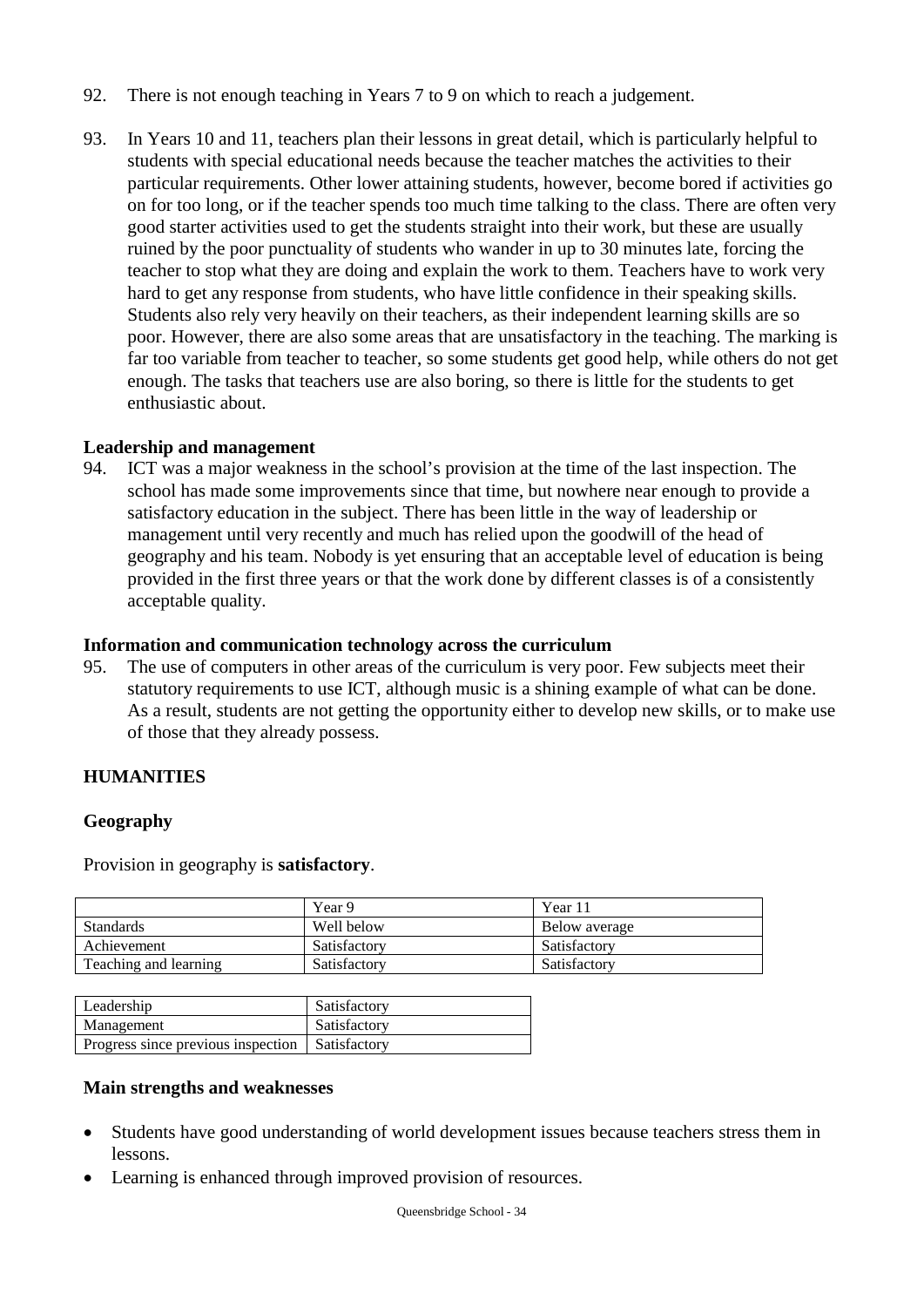- Staffing changes have reduced students' continuity of learning and students' achievement.
- Students' work is not monitored enough and as a result students do not always know how to improve.
- The use of ICT is very good and is used well to support teaching.

### **Commentary**

### **Examination results**

96. Results in the 2003 GCSE examination were well below average, but students did as well in geography as they did in their other subjects. The results are below those attained in 2002.

### **Standards and achievement**

- 97. In Year 9, students develop skills in reading and describing map features but knowledge of places is weak and hindered by poor use of the atlas. They acquire knowledge of terms such as 'condensation' in studies of the water cycle, but are weak in compiling graphs about river flow. Students understand about world issues of development and are aware of the benefits of international trade. Written work is below average because of grammatical weakness and poor expression.
- 98. In Year 11, students made gains in knowledge of terms such as 'depressions' but are insecure in understanding about weather processes. They improve examination-answering skills with the help of ICT. Students are knowledgeable about the function of settlements. Higher attaining students write well-developed accounts but many others write too briefly without sufficient explanation. There are no significant differences in the achievement of boys and girls or of students from different minority ethnic backgrounds.

#### **Teaching and learning**

99. In Years 7 to 9, the objectives of the lesson are shared with students, and lessons are well prepared. Learning is effective where teachers make good use of books, reprographic materials and ICT. In a Year 7 class, students made appreciable gains in knowledge about river valleys because computer images and photographs enabled them to understand features and processes better. The monitoring of achievement is weak. Marking is inconsistent with little evaluation of the content or of how to improve. The standard expected in books is not high enough so that achievement does not improve rapidly enough. This is partly due to staffing issues. In Years 10 and 11, students benefit from specialist teaching. Explanations are clear and lead to improved confidence in students' learning. Lessons are orderly and time is well managed. In some lessons, however, not enough is expected of students in discussion and lesson summaries are not effectively used.

### **Leadership and management**

100. Staff changes have presented problems with continuity of learning, and management has worked hard to mitigate the adverse effects on learning, but the monitoring of students work is not rigorous enough. The long-term needs of the subject are understood but priorities and success criteria have not been formalised. The subject makes a good contribution to the ICT programme within the school.

### **History**

Provision in history is **satisfactory**.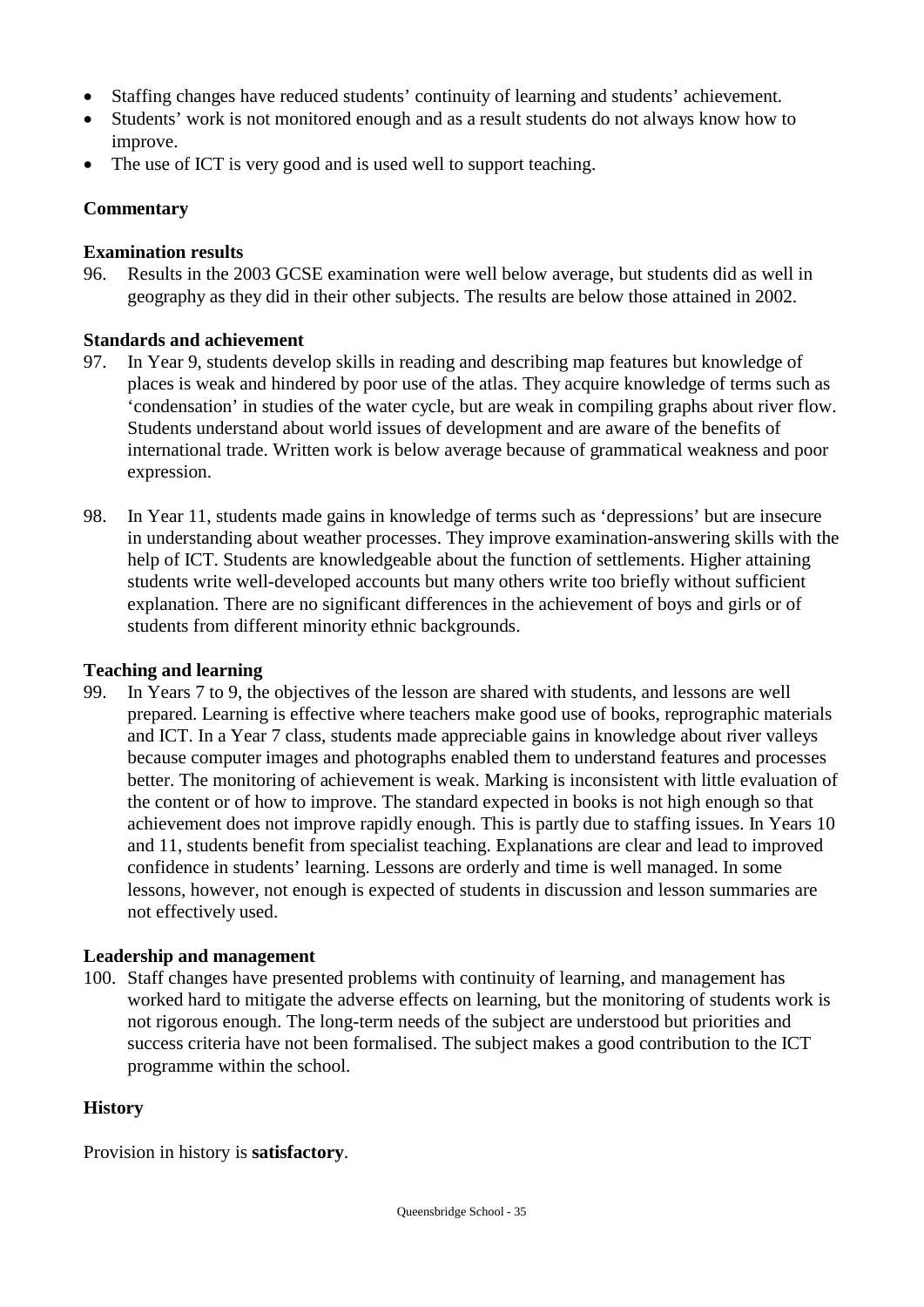|                       | Year 9        | Year 11       |
|-----------------------|---------------|---------------|
| <b>Standards</b>      | Below average | Below average |
| Achievement           | Satisfactory  | Satisfactory  |
| Teaching and learning | Satisfactory  |               |

| Leadership                         | Satisfactory        |
|------------------------------------|---------------------|
| Management                         | Satisfactory        |
| Progress since previous inspection | <b>Satisfactory</b> |

### **Main strengths and weaknesses**

- In Years 10 and 11, students' achievement is improving because of the care and guidance they receive.
- Students' understanding of cultural and moral issues is enhanced because teachers emphasise them in lessons.
- Weakness in literacy reduces standards and achievement.
- Students' achievements are not monitored closely enough and as a result students do not always know how to improve.

### **Commentary**

#### **Examination results**

101. Results in the 2003 GCSE examinations were well below average and lower than in 2002. This was mainly due to staffing issues.

#### **Standards and achievement**

- 102. In Year 9, students have a basic level of understanding of time-lines and order events sequentially. They describe sources of historical evidence but find interpretation difficult. They gain knowledge of Roman culture and of Islamic beliefs. The written work of many students is weak however, because of poor grammatical skills, and answers are insufficiently explained.
- 103. In Year 11, achievement is satisfactory, particularly in students' skills of understanding and answering examination questions. They describe evidence in order to make observations about past events. Students achieve well in gains of knowledge about local history, but find difficulty in reading maps of the area to describe and explain agricultural change. Many find difficulty in self-expression and written work is underdeveloped so that standards are below average.

#### **Teaching and learning**

104. Students' achievement has been badly affected by a series of staff changes that has slowed continuity of learning. This is being resolved. Lessons have clear aims and are well planned. Students learned particularly well in a Year 9 lesson on World War 1 because the methods generated much interest and led to rapid gains in understanding about 'trench warfare'. Although work is marked, it is inconsistent in quality across the subject so that students are not always aware of how to improve. In Years 10 and 11, students benefit by being taught by experienced specialists. Teachers encourage and praise good effort, and give additional time to support learning. This raises self-confidence, improves motivation and leads to them achieving satisfactorily. Lessons are well structured with variety of activity, but not enough is expected in discussion and the use of lesson summaries is weak.

### **Leadership and management**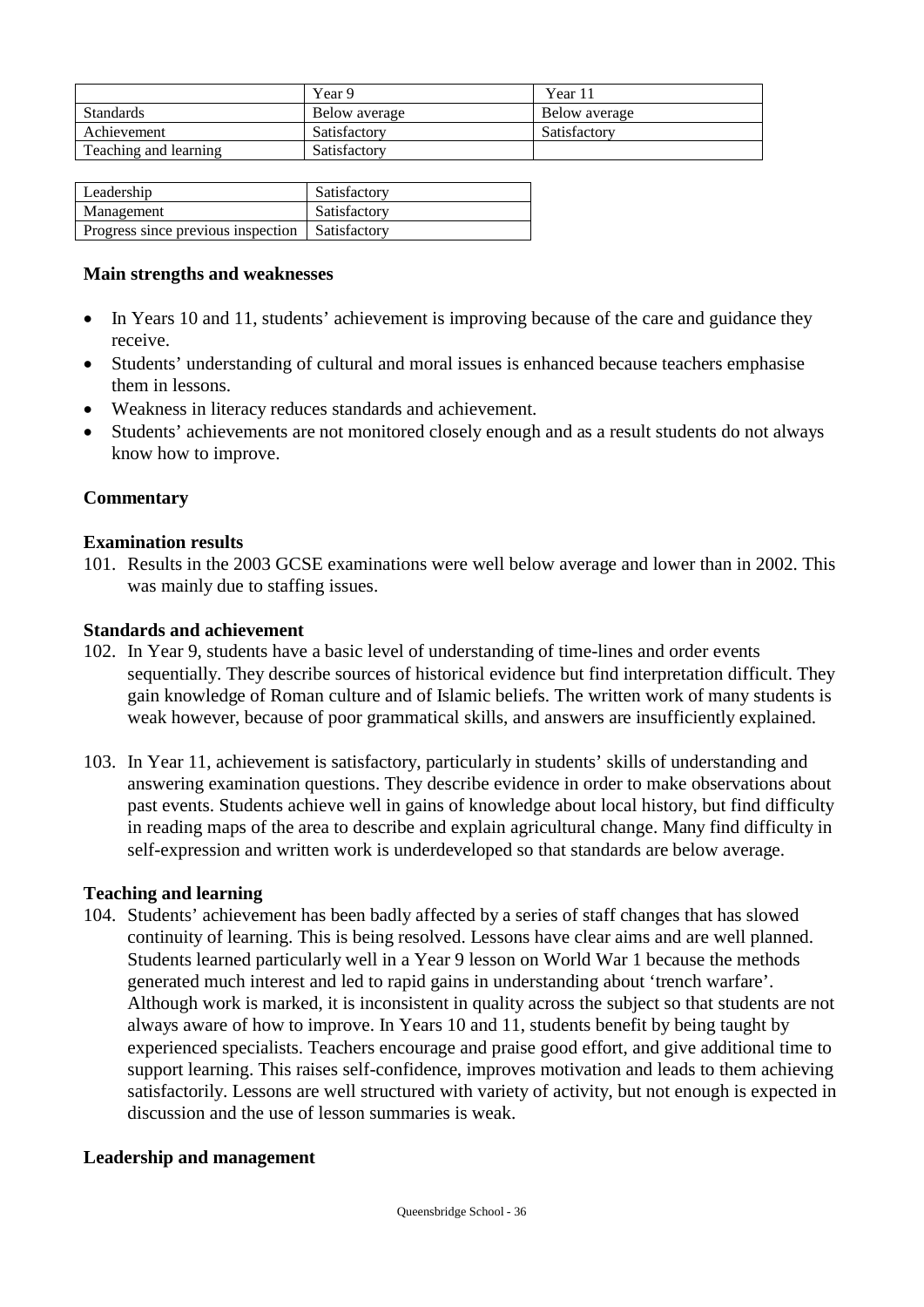105. The subject has identified developmental needs, such as the raising of standards. Arrangements for the use of assessment are clear but students' National Curriculum levels are insecure. Subject monitoring is weak. Since the previous inspection, progress has been satisfactory but has been hampered by significant changes in staff.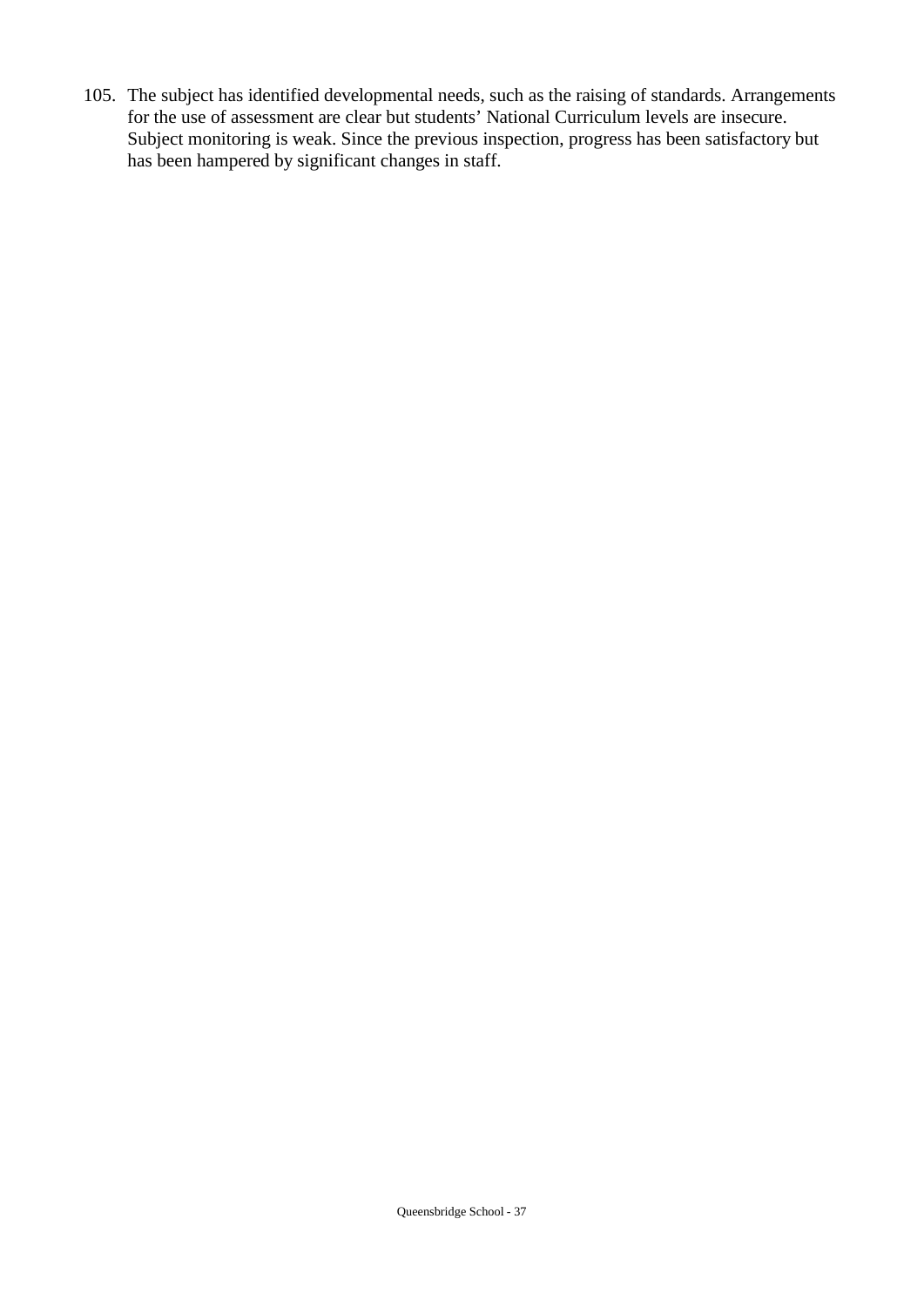### **Religious education**

Provision in religious education is **good**.

|                       | Year 9        | Year 11       |
|-----------------------|---------------|---------------|
| <b>Standards</b>      | Below average | Below average |
| Achievement           | Good          | Good          |
| Teaching and learning | Good          | Good          |
|                       |               |               |

| Leadership                                        | Good |
|---------------------------------------------------|------|
| Management                                        | Good |
| Progress since previous inspection   Satisfactory |      |

#### **Main strengths and weaknesses**

- Challenging teaching encourages intellectual effort.
- Leadership has a clear vision and commitment to improvement.
- Effective assessment, especially marking, shows students how to improve.
- The large number of non-specialist teachers hinders a consistent approach to learning.
- Missed opportunities for small group discussion mean independent learning and evaluation skills are not positively developed.

### **Commentary**

#### **Examination results**

106. Results in the full course GCSE in 2003 were below the national average. The short course results were well below average.

#### **Standards and achievement**

- 107. In Year 9, students are able to distinguish the beliefs of the main religions and their customs, and understand the connection between belief and behaviour. Higher attainers write reflectively and are challenged to think deeper by very helpful marking. Lower attaining students have difficulty writing at length, and unfinished assignments indicate that not all tasks are tailored to their learning needs. However, students with special educational needs achieve as well as the others because they receive extra help in lessons and more suitable material is becoming available.
- 108. By the end of Year 11, students write thoughtfully on a variety of moral issues, such as abortion and euthanasia, and extended writing improves in quality because of the helpful advice in marking, but it is still weak, particularly in evaluation exercises. The use of supportive writing guidance is beginning to raise the standard of written expression.

#### **Teaching and learning**

109. Lessons are well prepared and students respond to challenging assignments, for example, tracking down quotations in the Bible. The marking of students' work is very good, because it really shows them how to improve. This improvement over time can be traced in their subsequent work. Students generally work purposefully in lessons, but there are a significant proportion of disaffected older students whose attitude to the subject is negative, and this can slow down the pace of some lessons and spoil the rapport between teacher and students. Independent learning skills are underdeveloped, not helped in those lessons where there is little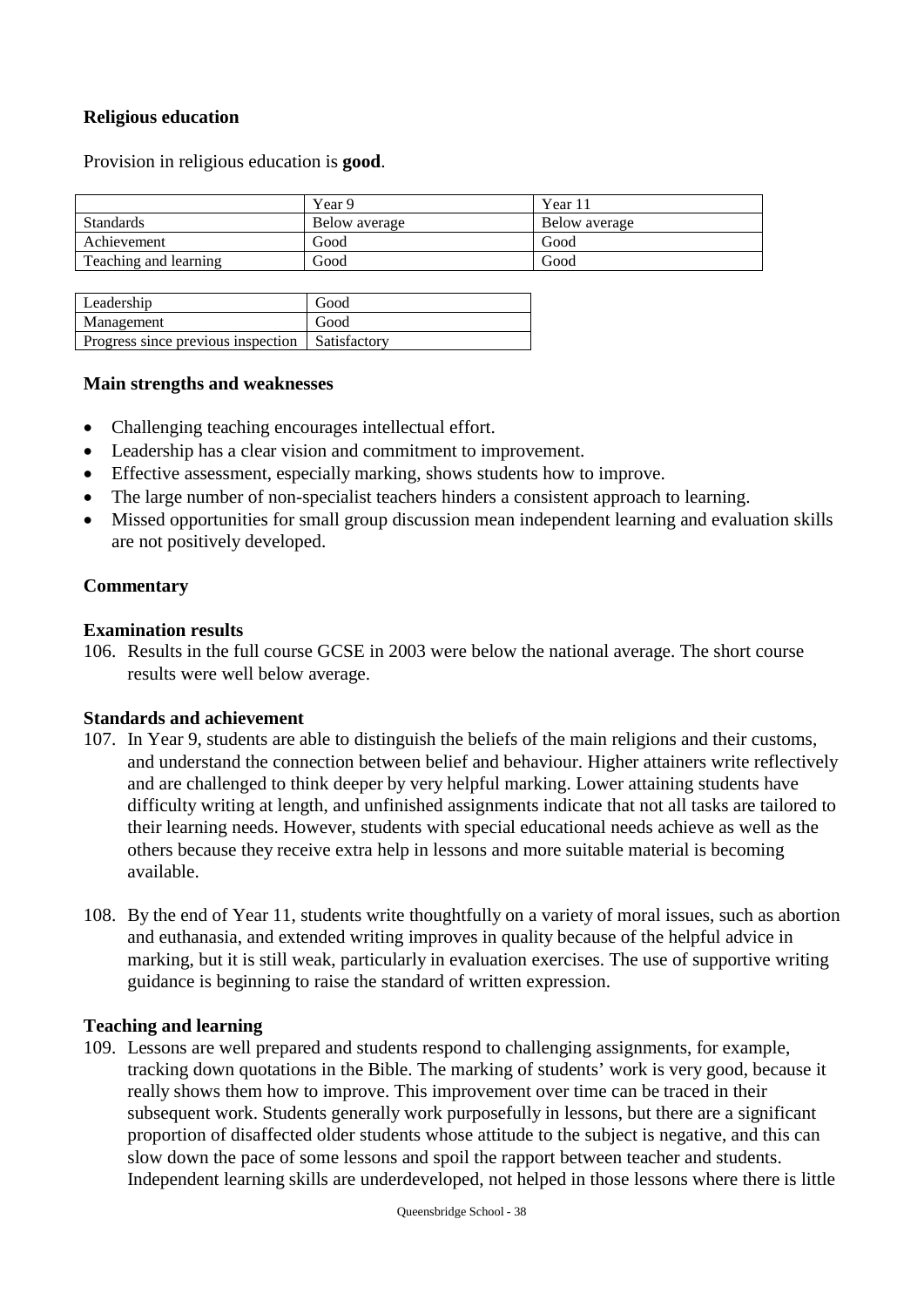discussion in small groups to encourage evaluation and argument. Assessment procedures are effective. Students know what level they are aiming for, and very helpful comments on their work indicate what they must do to improve.

#### **Leadership and management**

110. There is a new vision and commitment to improve standards and achievement. The subject makes a good contribution to the students' personal development, especially spiritual and moral aspects. ICT is supporting learning in the classroom in the form of an interactive whiteboard, and extra-curricular links with churches and visiting speakers are in place and developing. Improvement since the last inspection is satisfactory.

### **TECHNOLOGY**

Provision in design and technology is **satisfactory**.

|                       | Year 9        | Year 11       |
|-----------------------|---------------|---------------|
| <b>Standards</b>      | Below average | Below average |
| Achievement           | Good          | Satisfactory  |
| Teaching and learning | Good          | Satisfactory  |

| Leadership              | Unsatisfactory |
|-------------------------|----------------|
| Management              | Unsatisfactory |
| Progress since previous | Satisfactory   |
| inspection              |                |

#### **Main strengths and weaknesses**

- Students achieve well in Years 7 to 9 because of good teaching.
- Standards in resistant materials and food technology at the end of Year 11 are above average and students achieve well as a result of good teaching.
- The leadership and management are unsatisfactory and result in a lack of direction for the subject, and weaknesses in the monitoring of the department's work.
- The curriculum is unsatisfactory in Years 7 to 9 because students are not being taught systems and control and Computer aided design/ computer aided manufacturing.

#### **Commentary**

#### **Examination results**

111. Results in the GCSE examinations in 2003 were above average. Girls performed much better than boys overall.

#### **Standards and achievement**

112. By the end of Year 9, students are much better at making than they are designing. They use a variety of tools and equipment accurately and with confidence in all material areas. Students' designing skills are weak because an over-concentration upon the acquisition of skills limits their opportunities for creativity and decision making. In addition, the curriculum in Years 7 to 9 is organised into separate units each taught by a different teacher. The result of this is that as students move from unit to unit they do not build upon the knowledge and skills learnt earlier and therefore do not develop the higher order skills of analysis, design and evaluation.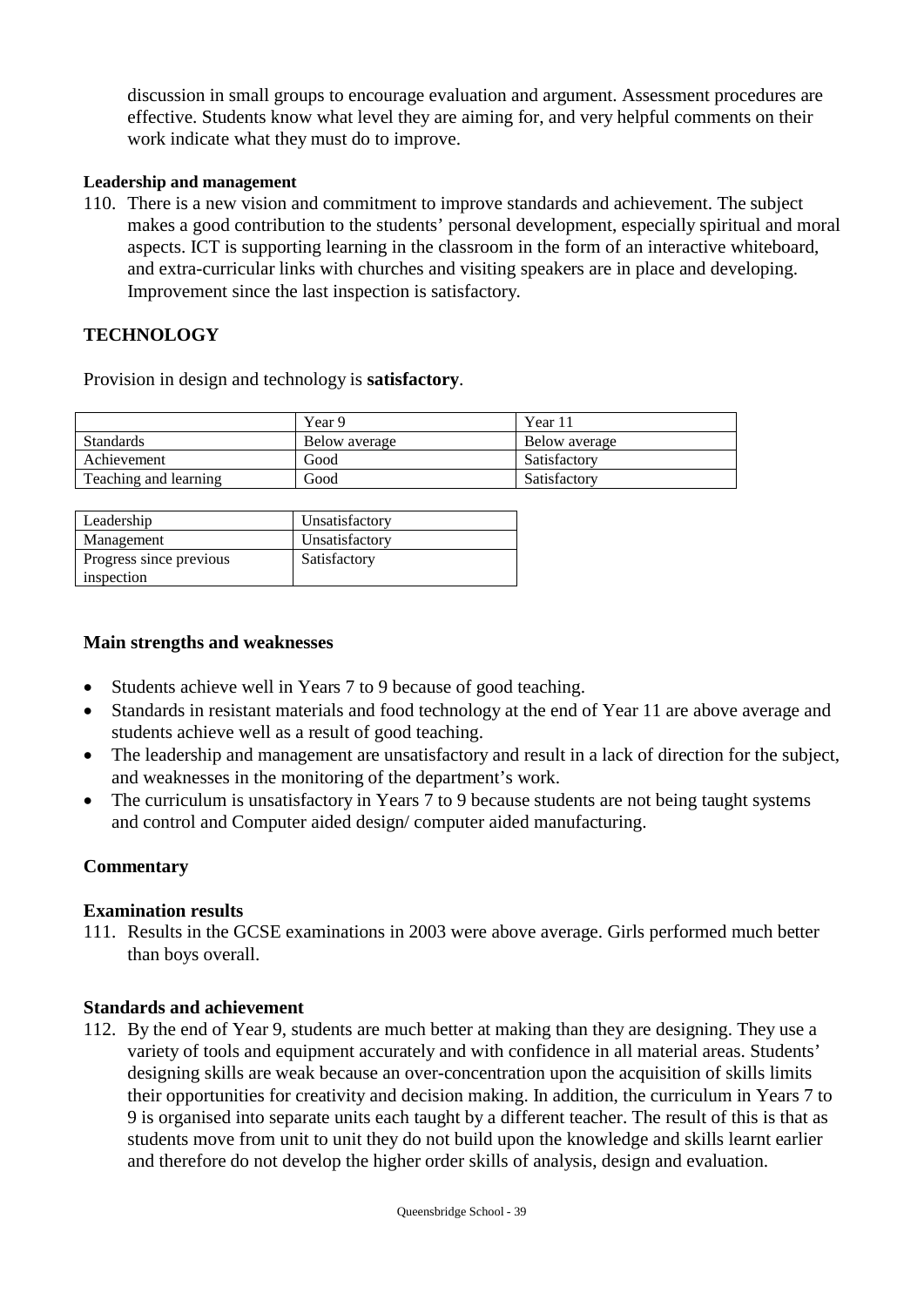113. By the end of Year 11, standards of designing and making are below average; however, standards vary considerably across the department. Standards are above average in food and resistant materials; making skills are very well developed and in food technology good levels of design and analysis are evident. In contrast, standards in graphics and textiles are well below average. Students do not have the opportunity to incorporate CAD/CAM and ICT into their coursework and this is reflected in the standards attained.

### **Teaching and learning**

- 114. In Years 7 to 9, students benefit from knowledgeable and committed teachers. Lessons are usually well paced and have clear learning objectives; however, in general, lessons are too teacher-dominated with few opportunities given to students to contribute to their own learning or show initiative. The teachers assess carefully students' work and record students' achievement as they move through the year; however, the results of these assessments are not being used to set targets for students or to plan more challenging lessons.
- 115. In Years 10 and 11, teaching is consistently good in food technology. Teachers have high expectations, lessons have a brisk pace and all students are engaged in interesting practical activities. All teachers carefully monitor coursework and the assessments they make to help students' learning improve. Students' attitudes to the subject are satisfactory overall but vary according to the quality of teaching they receive. When challenged and engaged as in food technology, students' attitudes are very positive, they work hard, are interested and take pride in their work. In contrast, attitudes to graphics are unsatisfactory and students show little interest or pride in their work.

### **Leadership and management**

116. All the teachers are committed and work hard; however, at present the department lacks clear focus and direction. The previous head of department has recently retired and has yet to be replaced. The curriculum is unsatisfactory and too little emphasis has been given to developing systems for the close monitoring of teaching and learning. Furthermore, there is no common expectation for the teaching of design skills and too little emphasis is given to challenging and extending higher attaining students. Results have improved steadily and teaching has improved in Years 7 to 9; however, weaknesses, identified in the curriculum in Years 7 to 9, in knowledge of systems and control and in students' application of knowledge when solving design problems, still remain.

### **VISUAL AND PERFORMING ARTS**

### **Art and design**

|                       | Year 9             | Year 11            |
|-----------------------|--------------------|--------------------|
| <b>Standards</b>      | Well below average | Well below average |
| Achievement           | Unsatisfactory     | Unsatisfactory     |
| Teaching and learning | Satisfactory       | Satisfactory       |

Provision in art and design is **unsatisfactory**.

| Leadership                                          | Good |
|-----------------------------------------------------|------|
| Management                                          | Good |
| Progress since previous inspection   Unsatisfactory |      |

### **Main strengths and weaknesses**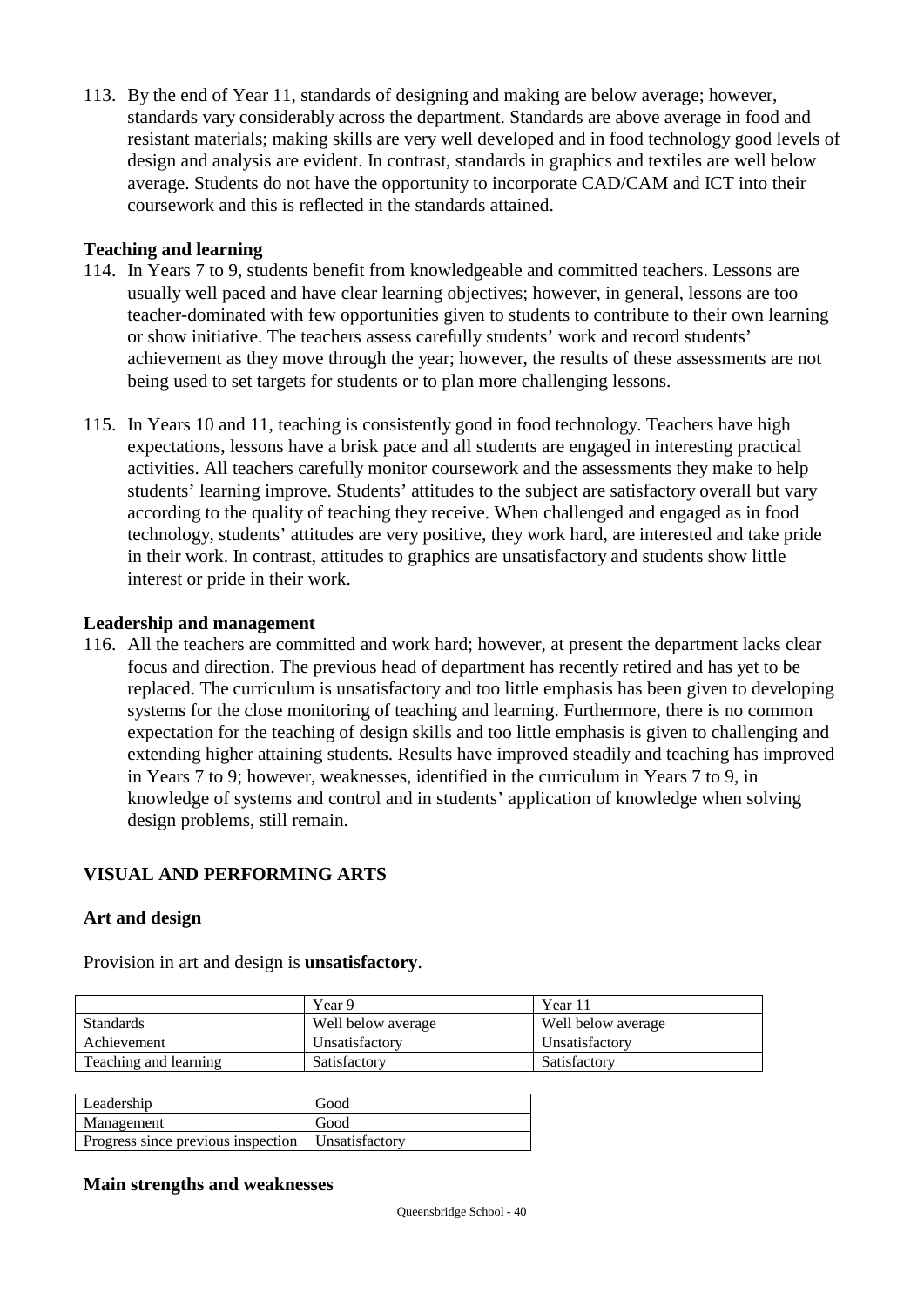- The quality of leadership is good and provides a clear vision for improvement.
- Students' skills and knowledge are well below average.
- Students have underachieved because the curriculum lacks breadth and balance.
- Accommodation is poor and has a negative effect on achievement.

### **Commentary**

### **Examination results**

117. Results in the GCSE examinations in 2003 were well below average.

### **Standards and achievement**

- 118. By the end of Year 9, students' skills are well below average. Work in folders and sketchbooks lacks development and variety, most being two-dimensional in a limited range of media. Students' recall of previous learning is poor with the result that few are able to identify the work of artists that they have studied and there are few references in their work. Although the achievement of most students was satisfactory in work seen during the inspection, it is clear from collected work that they have been underachieving until recently.
- 119. By the end of Year 11, standards are well below average, reflecting the low level of students' skills at the start of the course, and achievement is unsatisfactory. The work of the majority of students shows little evidence of research, evaluation or exploration of the possibilities of different media. Until recently students have done no large-scale work. There are no significant differences in the achievement of boys and girls or of students from different ethnic minority backgrounds.

### **Teaching and learning**

120. Teaching is satisfactory overall and promotes satisfactory learning. The two temporary teachers work hard to broaden students' experience. They know their subjects well and bring enthusiasm to their work. Work is well planned. Effective demonstrations help students to understand what is expected of them and to capture their interest. Occasionally, the introduction to new work goes on too long with the result that students become restive. The consequent difficulties of classroom management lead to time being wasted and progress is slowed. Students benefit from the variety of activities introduced by the artist in residence and the support provided for teachers. However, teaching has not ensured that students have a wide knowledge and understanding of techniques such as large-scale production work and, as a result, students have underachieved.

#### **Leadership and management**

121. The difficulties of a department that has no permanent full-time teachers are managed well. New leadership now provides a clear vision for improvement. Nevertheless, improvement since the previous inspection has been unsatisfactory because many of the issues identified have not been tackled effectively. The new art room is unsuitable for its purpose and offers poor accommodation for the subject because it is too small for the classes that use it, restricting the size and type of work that can be undertaken. In addition, the layout of the room makes it unnecessarily difficult for teachers to supervise their classes.

#### **Music**

Provision in music is **good**.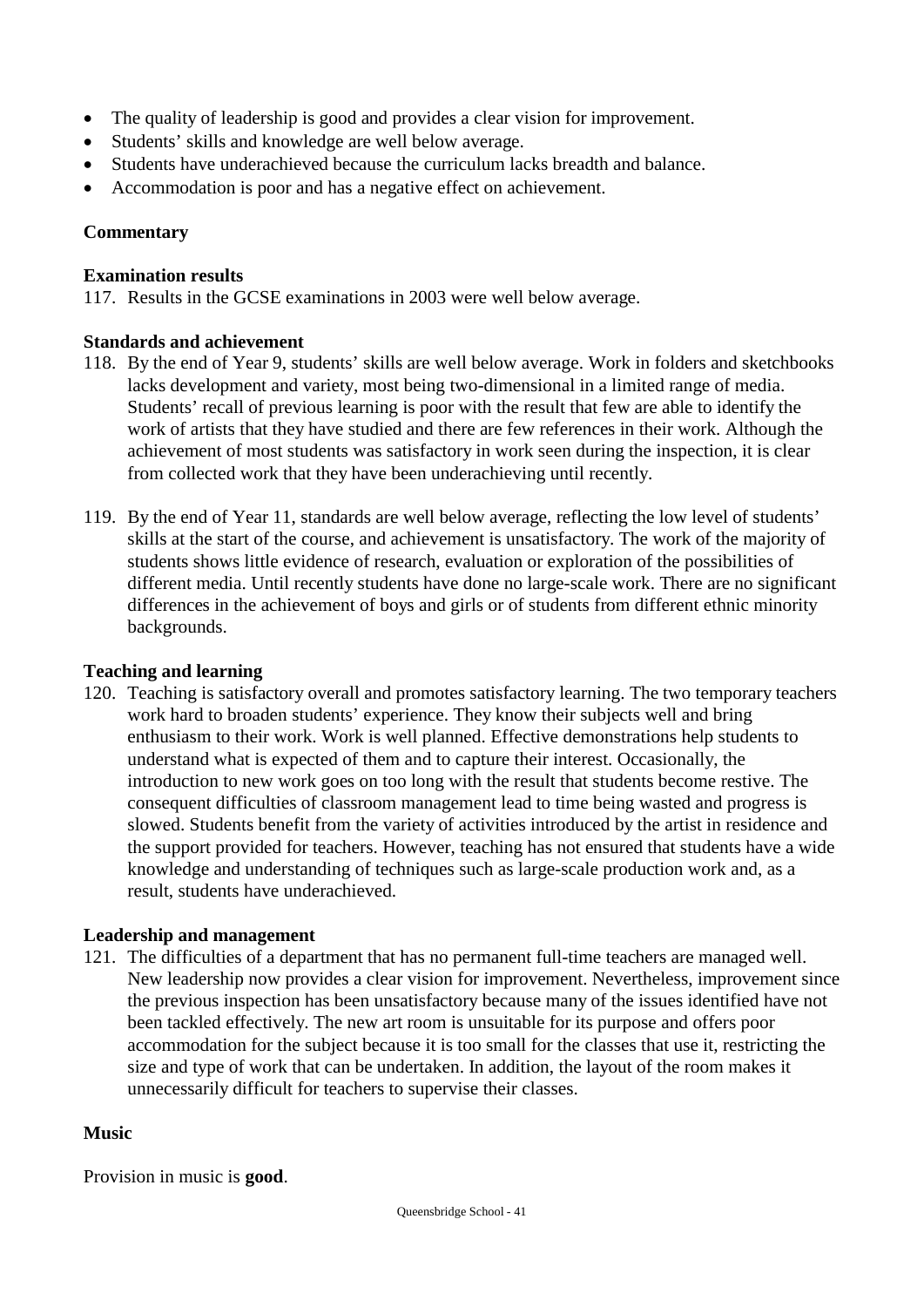|                       | Year 9        | Year 11       |
|-----------------------|---------------|---------------|
| <b>Standards</b>      | Below average | Below average |
| Achievement           | Satisfactory  | Satisfactory  |
| Teaching and learning | Good          | Good          |

| Leadership              | Very good |
|-------------------------|-----------|
| Management              | Very good |
| Progress since previous | Good      |
| inspection              |           |

#### **Main strengths and weaknesses**

- Very good leadership and management are focusing effectively on improving achievement.
- Challenging teaching encourages real intellectual and creative effort from students.
- The department has fully embraced the positive learning advantages of ICT.
- Basic skills, while being tackled, are still underdeveloped.
- A significant number of students are not well matched to the demands of the GCSE course.

#### **Commentary**

#### **Examination results**

122. The results at GCSE in 2003 were well below average.

#### **Standards and achievement**

- 123. At the end of Year 9, standards are below average but improving rapidly, thanks to present good teaching and a focus on developing the key skills of rhythm and reading musical notation. Students with special educational needs make equally good progress because they are given extra help and find the practical work well tailored to their abilities.
- 124. By the end of Year 11, students' ability to sight-read and to find their way around the keyboard is limited, in large part because of previous inconsistent teaching due to staffing problems. A significant number find the demands of the course difficult to meet, particularly the theoretical aspects, and rely heavily on their teachers. The more competent students produce compositions which are original and show a good grasp of structure and shape, as well as being played with confidence and attention to dynamics of sound.
- 125. Given the well below average prior attainment of students, this represents satisfactory achievement across all years. Achievement is not better because of the disruption to learning due to past staffing problems and students' erratic attendance. Students are now beginning to achieve well.

#### **Teaching and learning**

126. Students are absorbed in their lessons, and rise to the challenge and high expectations of their teachers by making good intellectual and creative efforts. Students look forward to the variety of activities, which helps them learn. For example, in a Year 7 lesson, a clapping and stamping rhythm game reinforced a sense of pulse and developed listening skills, as well as sight reading note values. Teachers expect a good level of performance and students respond, giving of their best both in ensemble and individually. Less competent students tend to be more passive and lack confidence, and these receive more help and encouragement thanks to the use of two or three extra support staff in lessons. This makes a big difference to their learning and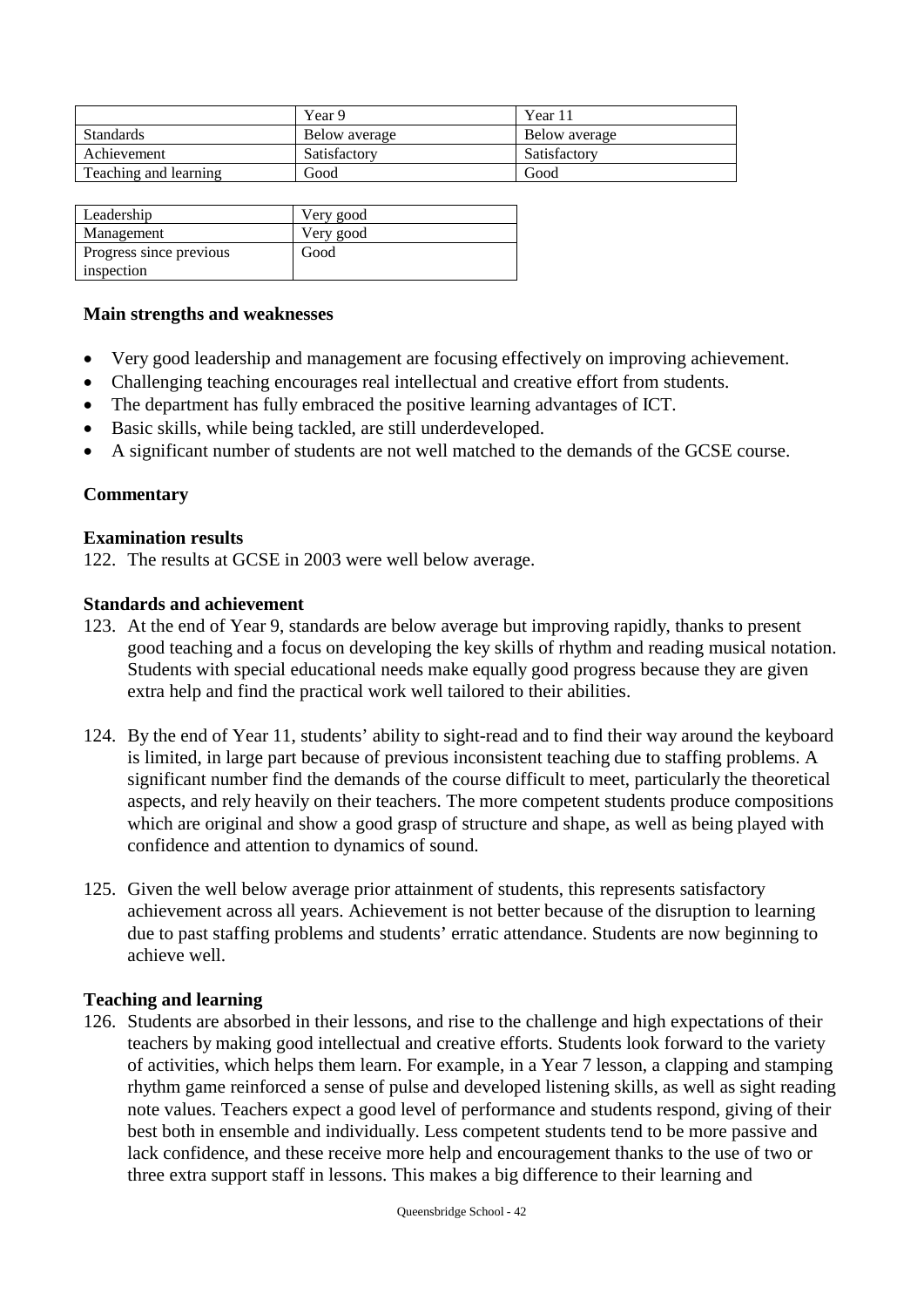achievement. ICT is having a significant effect on learning and students are familiar with the *Cubasis* and *Sibelius* programs, which introduce notation and allow them to compose quite sophisticated pieces. Students are assessed frequently and a careful record of each individual's progress is kept. This means that students know exactly where they are and what they must do to move forward.

### **Leadership and management**

- 127. The department is now stable and standards are rising, thanks to clear vision and planning, infectious enthusiasm and a total commitment to improvement and excellence. Teachers work together as a very effective team, including the dedicated group of peripatetic instrument tutors. The number of students taking instrumental tuition is growing. The students enjoy a wide variety of extra-curricular enriching activities, which develop their musical and social skills, an exciting samba group, a gospel choir, woodwind and string ensembles, and school productions together with the other performing arts. There are strong links and partnerships with outside bodies, such as the Birmingham Music Services, and involvement in competitions such as the National Festival of Rock and other band festivals.
- 128. Teaching and learning are now good, the effective use of ICT is a strength, and although present standards are still below average, due to technical and theoretical weakness, rapid improvement is evident across all years.

### **PHYSICAL EDUCATION**

|                       | Year 9       | Year 11      |
|-----------------------|--------------|--------------|
| <b>Standards</b>      | Average      | Average      |
| Achievement           | Satisfactory | Satisfactory |
| Teaching and learning | Satisfactory | Satisfactory |
|                       |              |              |

Provision in physical education is **satisfactory**.

| Leadership                         | Good         |
|------------------------------------|--------------|
| Management                         | Good         |
| Progress since previous inspection | Satisfactory |

### **Main strengths and weaknesses**

- Outside consultants are helping the subject to move forward rapidly by improving the quality of leadership and management.
- Accommodation and facilities are poor and restrict curriculum breadth; they have a negative effect upon students' achievement.
- There is insufficient time allocated in core physical education lessons which constrains students' achievement.
- Students have positive attitudes to the practical nature of the physical education programme, which helps learning.
- The wet weather programme is insufficiently developed to ensure the development of skills.

### **Commentary**

### **Examination results**

129. Only a small group of students took the GCSE examination in 2003 and therefore statistical comparison is not valid.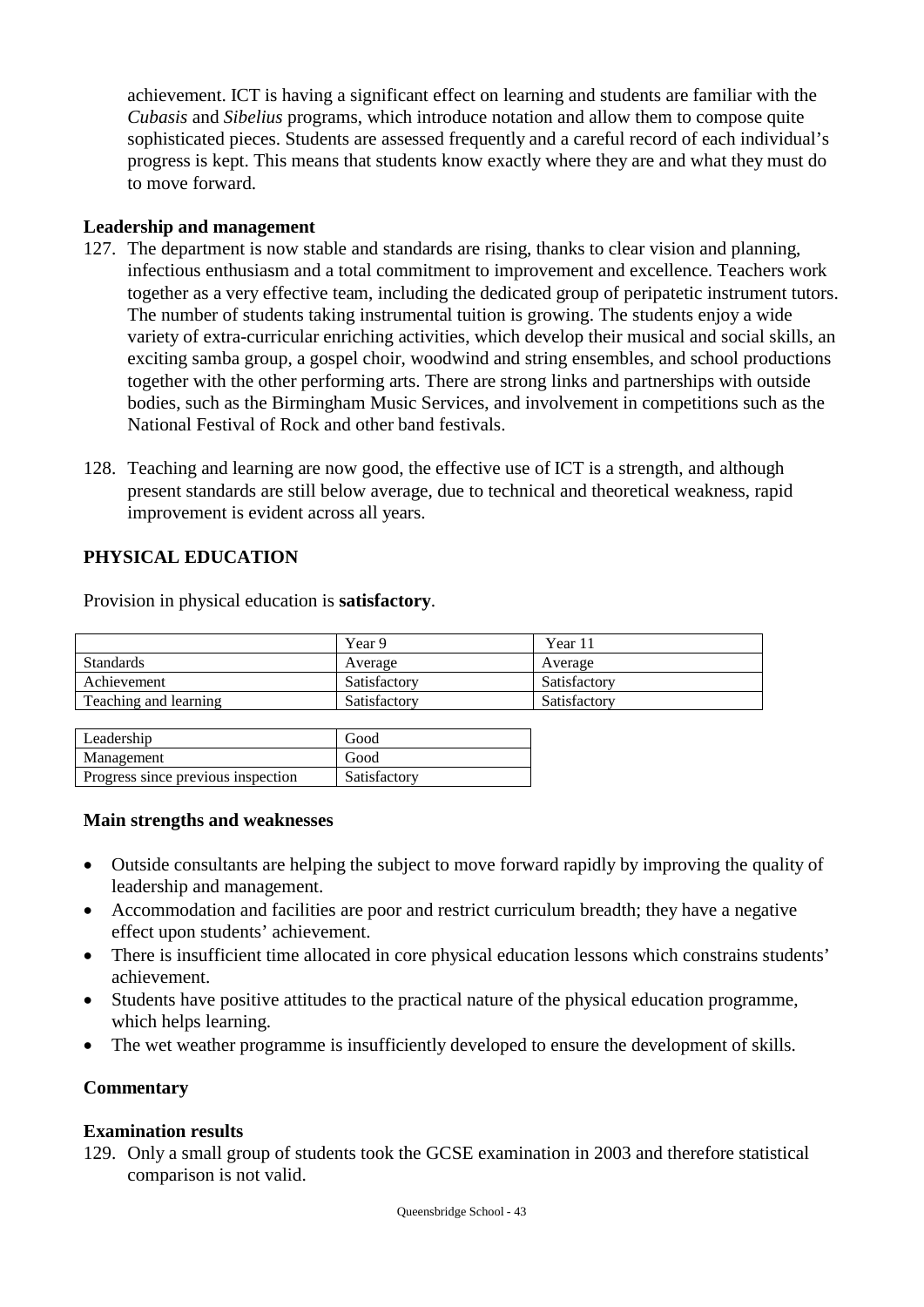#### **Standards and achievement**

130. All students achieve satisfactorily over the first three years at school. Poor facilities, restricted time allocation for core physical education lessons and staff changes constrain student achievement. Students start to show competence in cricket, rounders, athletics and football and they successfully learn the basic skills required for playing these activities. In cricket and rounders, most students know the basic rules and the basic fundamentals of hitting and catching. Many Year 9 students successfully apply their techniques skilfully within a mini game. Limited time, new staff and poor facilities similarly inhibit Year 10 and 11 students who continue to achieve satisfactorily in the core physical education programme. This was well exemplified in a Year 11 cricket lesson where students adapted their bowling and batting skills between inside and outdoor lessons. Students following a GCSE course are well motivated in the practical aspects of the subject and build successfully on their core physical education programme. However, their standards are constrained by the written part of the GCSE course, as seen in students' files. Standards of the small group of Year 11 students taking GCSE are below average although they are achieving satisfactorily. Achievement is restricted because of the poor facilities; during wet weather, activities have to be curtailed because of a lack of suitable space and the curriculum lacks breadth.

### **Teaching and learning**

131. Students benefit from knowledgeable teachers, who help students to develop a depth of understanding in the subject. For instance, Year 11 students show a good understanding of the footwork needed both in fielding and batting, a consequence of the teacher's good knowledge of cricket. During wet weather, there are often insufficient teaching strategies and methods to involve students actively in physical education. Good use is made of technical words by both the teacher and students. For example, Year 7 students use and understand physiological words related to body warm-up techniques. Teachers are aware of students with special needs and adapt methods to ensure that they achieve as their peers. Good attitudes, behaviour and teacher/student relationships help to underpin students' learning and achievement.

#### **Leadership and management**

132. The leadership and management of the subject are very well supported by links with a partner specialist sports college and this is having a positive effect on improving teaching, achievement and leadership. However, the facilities for physical education are poor and when linked with a small time allocation they combine to have a negative effect upon achievement.

### **BUSINESS AND OTHER VOCATIONAL COURSES**

The school is a designated specialist performing arts college. This recognition has created new opportunities in drama, music and dance, with new studio and rehearsal facilities. Much of the school's work is **vocationally** based, with the school being a pilot school for the new applied 'performing arts' GCSE. Exciting performance projects in partnership with outside arts professionals have culminated in musicals, drama and animated film, with music performances ranging from rock to Bhangra and steel drums. Students regularly work with Birmingham Royal Ballet, with film animators and studio technicians.

#### **Performing arts**

Provision in the performing arts is **very good**.

|                  | Year 9        | Year.         |
|------------------|---------------|---------------|
| <b>Standards</b> | Above average | Above average |
| Achievement      | Very good     | Very good     |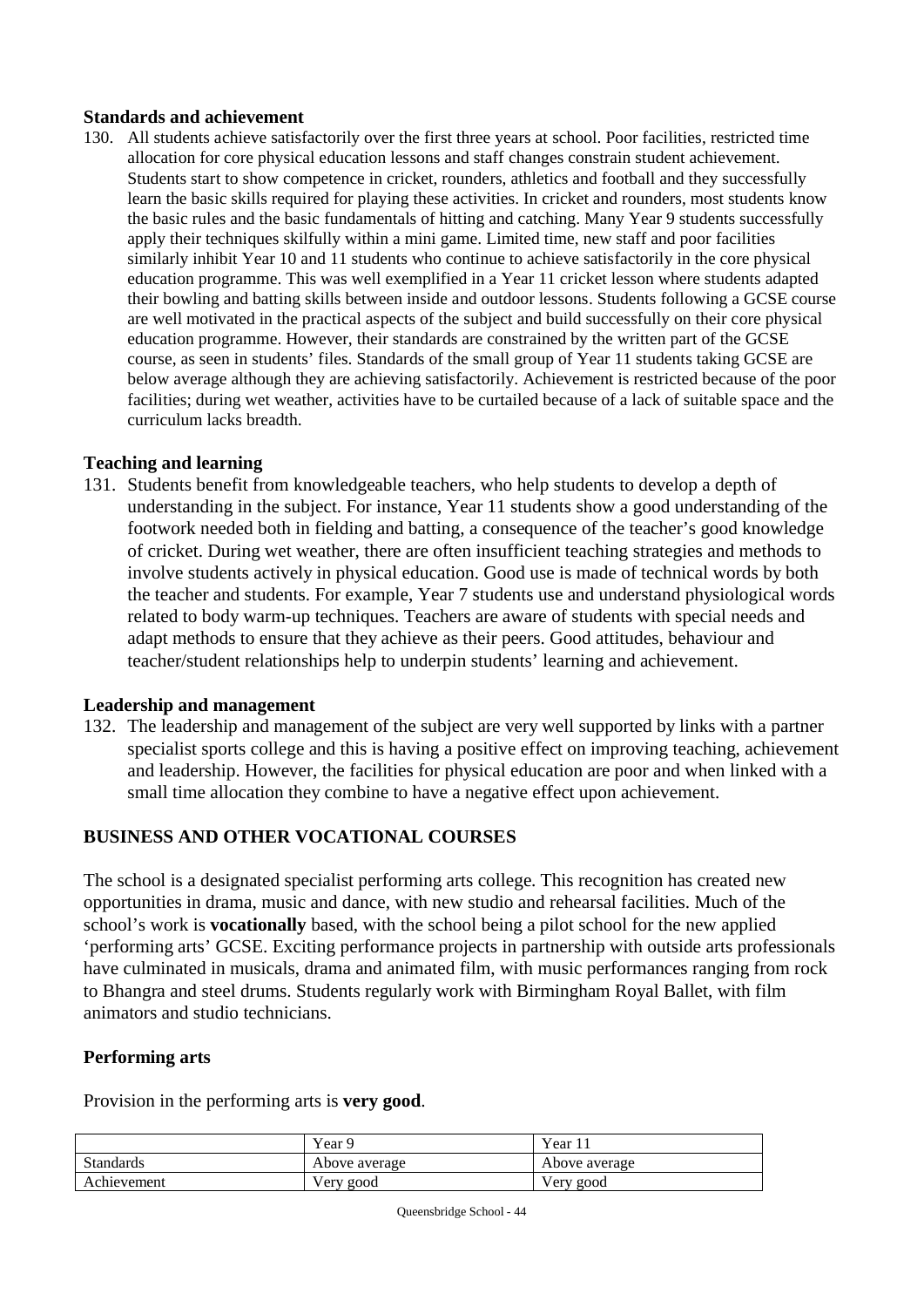| Teaching and learning | Very good | Very good |
|-----------------------|-----------|-----------|
|                       |           |           |
| ∟eadership            | Very good |           |

| Loughbridge                                    | $VUY$ good |
|------------------------------------------------|------------|
| Management                                     | Very good  |
| Progress since previous inspection   Very good |            |

### **Main strengths and weaknesses**

- Very good teaching leads to students achieving very well.
- Very good provision for extra-curricular performing arts enables all students, particularly the gifted and talented, to excel in school and beyond.
- At present, the benefits of specialist school status are not evident in all departments.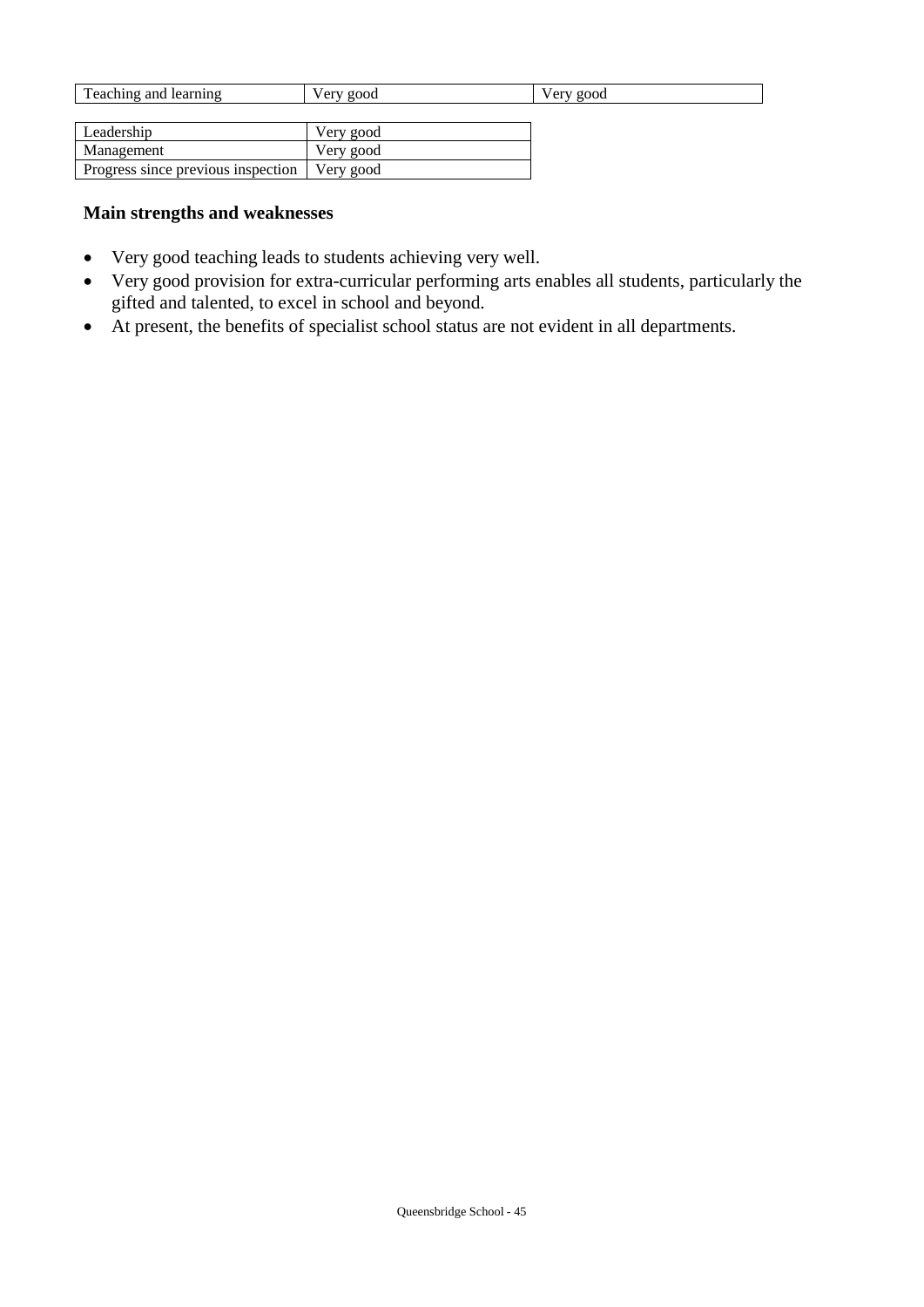### **Commentary**

### **Examination results**

133. The 2003 GCSE examination results were below average. Results dipped in 2003 as a result of significant staff changes.

### **Standards and achievement**

- 134. By Year 9, most students create and perform dances using a range of complex movement patterns and techniques. During a lesson on 'physical theatre', the very highest attaining students combined a sequence of movements such as roll, slide and pivot to very good effect. In drama, students use a variety of dramatic techniques to explore ideas and issues. Students improve vocalisation skills and develop good understanding of character, though lower attaining students do not always vary tone and pace.
- 135. By Year 11, through various aspects of the performing arts, students learn the value of close collaboration when preparing devised pieces. Relationships are very good, so that students are very supportive of one another in performance. Students use space well and show good awareness of audience, though they are sometimes reluctant to use dramatic pause. The majority reach a high standard in practical work, portraying a character convincingly and engaging an audience's interest. Presentation is very good, showing students' commitment to their work.

### **Teaching and learning**

- 136. Teachers have very good specialist knowledge, prepare well and plan lessons carefully, as seen in a Year 9 dance class where students were well motivated and achieved very well, through well-designed tasks. There were discernible gains in students' knowledge, skills and understanding, where clear objectives were shared with students, and a brisk pace of learning moved them forward step by step to produce some creditable performances. Developmental work within the department has focused on encouraging students to think, well illustrated in productions such as *Trolley'* where students produced and performed their own dance routines.
- 137. Students are enthusiastic and quickly engage with their work in the performing arts, as was seen in a Year 8 drama class. The teaching was punchy and enthused students, with students learning a great deal about characterisation and relating this to their own knowledge of other characters. Through this type of activity, students are encouraged to become more confident, to co-operate closely together and to realise that the contribution of each individual is vital. A notable feature of the work is that it looks outwards, placing the context of what is happening beyond the classroom into the live theatre or workshop.

### **Leadership and management**

138. Very good leadership and management have moved this area of the curriculum significantly forward since the previous inspection. A strong team approach has been established; the coordinator's clear vision has successfully focused on raising standards of attainment. This leadership extends to making teachers in other subjects aware of how practical and performing skills can be used across the curriculum. For example, a most lively and entertaining in-service training session was seen on how learning could be made more active through the use of drama. Even so, it still remains the case that the benefits and ramifications of being a specialist college are not fully understood in all subjects.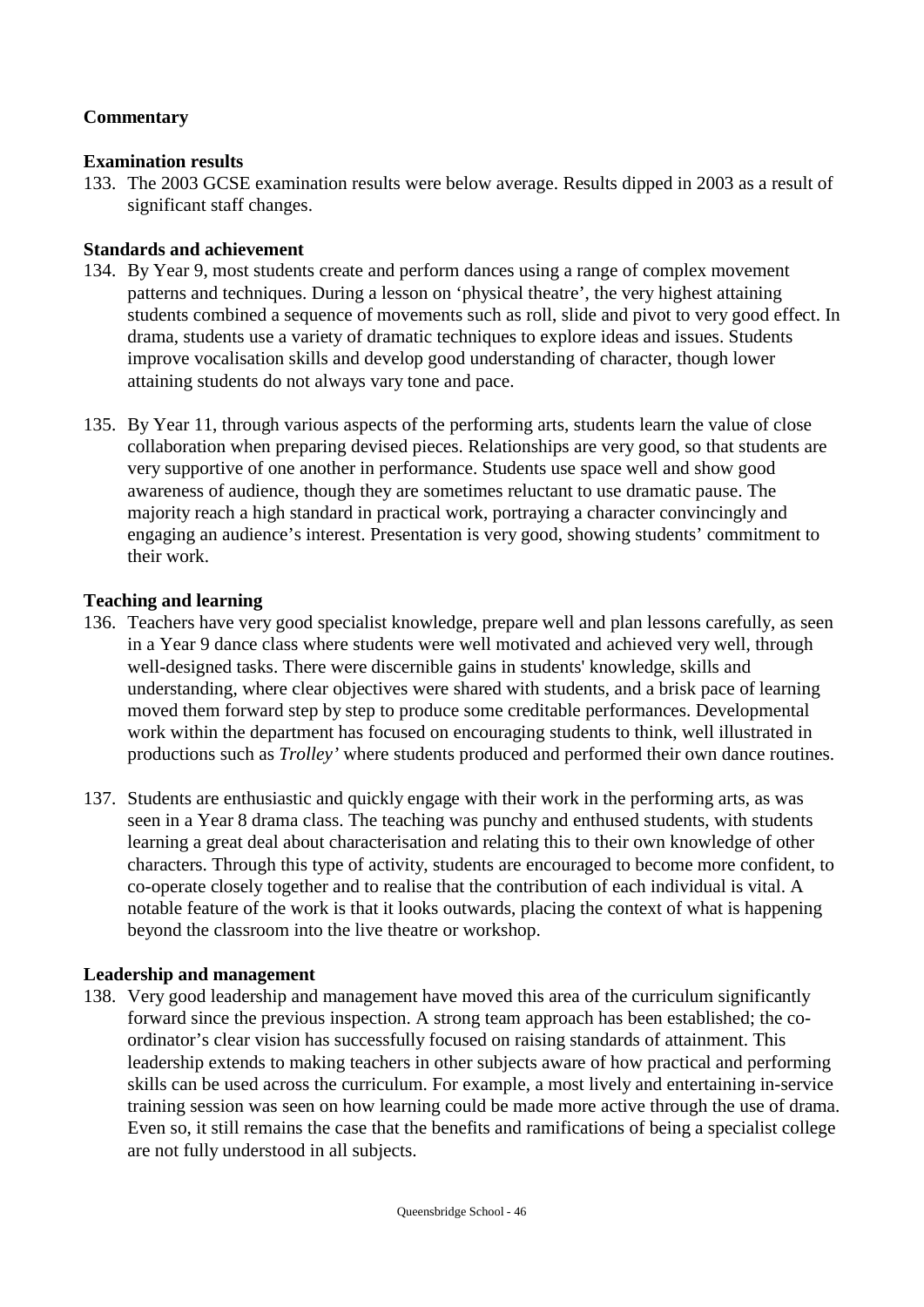### **PERSONAL, SOCIAL AND HEALTH EDUCATION AND CITIZENSHIP**

### **Citizenship**

Citizenship and the personal, social and health education programmes are integrated fully with a contribution from the performing arts and the humanities.

Provision in citizenship is **satisfactory**.

|                       | Year 9        | Year 11       |
|-----------------------|---------------|---------------|
| <b>Standards</b>      | Below average | Below average |
| Achievement           | Satisfactory  | Satisfactory  |
| Teaching and learning | Satisfactory  | Satisfactory  |

| Leadership                         | Satisfactory   |
|------------------------------------|----------------|
| Management                         | Satisfactory   |
| Progress since previous inspection | Not applicable |

### **Main strengths and weaknesses**

- A wide range of enrichment activities enables students to become involved in the local community.
- Students achieve well through the performing arts and the humanities curriculum.
- There is no effective monitoring or evaluation of the citizenship programme.
- Assessment procedures do not sufficiently inform the achievement that students make.

### **COMMENTARY**

#### **Examination results**

139. In 2003, students were not entered for the citizenship GCSE.

#### **Standards and achievement**

- 140. Students join the school with a very wide range of experiences in citizenship. By the end of Years 9 and 11, students have below average skills of enquiry and knowledge about becoming informed citizens. By the end of Year 9, a minority of students have an understanding of the debating process. However, there are limited opportunities for discussion. This was observed in a Year 8 lesson on smoking and the effects of cigarette advertising where students were very passive. However, in contrast, Year 7 students very actively debated water safety. A minority of students experience the actual work of the school council; however, all students are successfully involved in the whole election process.
- 141. By the end of Year 11, students have investigated such topics as social justice, world politics, racism, prejudice and discrimination. The small group of Year 11 students, following a GCSE course, extend their knowledge of citizenship, considering issues like asylum seekers. Members of Year 10 and 11 are becoming better-informed citizens, however, the skills of enquiry, communication, participation and responsible action are below average.

#### **Teaching and learning**

142. Some elements of citizenship are taught well through subjects like the performing arts and humanities. Tutors' lack of knowledge and understanding of the citizenship programme, at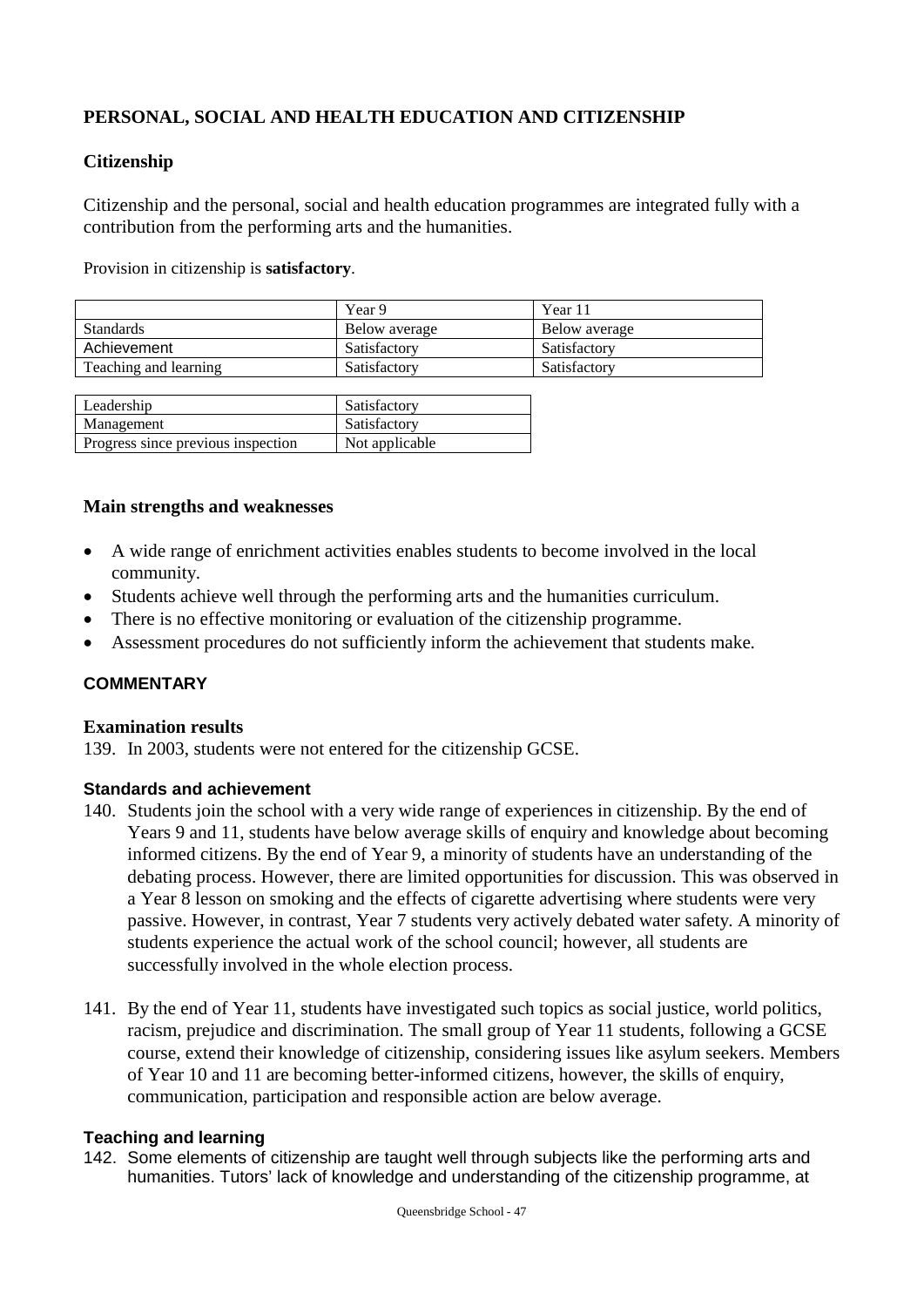times, constrains students' learning. In the best lessons, teachers have thought about the ways of teaching citizenship; for example, Year 7 students use group work to discuss dangers and responsibilities related to waterways. The large team of tutors teaching the subject leads to inconsistencies in teaching and learning. However, the wide range of enrichment activities enables students to become involved in the local community. Insufficient assessment procedures and inconsistent marking mean that students are not aware of the progress they make in the three different strands of citizenship.

### **Leadership and management**

143. Careful analysis of the citizenship programme has brought about successful integration of citizenship with personal, social and health education although there is no effective monitoring of the impact of the programme across the school. Citizenship was not a curriculum subject at the time of the previous inspection.

### **Personal, social and health education**

Personal, social and health education is delivered through separate lessons, with elements also delivered through other subjects such as science.

Provision in personal, social and health education is **satisfactory**.

### **Main strengths and weaknesses**

- Work experience is well structured and organised to build students' personal experience of the world of work.
- Careers advice is good and helps students to make informed choices about post-16 education.

### **Commentary**

- 144. Work seen for students in Years 7 to 11, together with the limited number of lessons seen, indicates satisfactory teaching, below average standards and satisfactory achievement. The Year 7 programme makes a good contribution to students' welfare by helping them settle in when they join the school. Students make satisfactory gains in understanding concepts of antisocial behaviour and in recognising the impact on themselves and others of alcohol or other drugs. In Year 9, a formal start is made to careers' education with preparation for options choices. The school's sex education programme is satisfactory.
- 145. In Years 10 and 11, satisfactory attention continues to be given to health and drugs education. Well-organised work experience makes a good contribution to careers' education. All students have one week's work experience in Year 10. While efforts are made to match placements to students' career aspirations, there is also a good emphasis on adding breadth to their experience. Good liaison with the Connexions advisor contributes to the good success rate in helping students identify their post-16 routes.